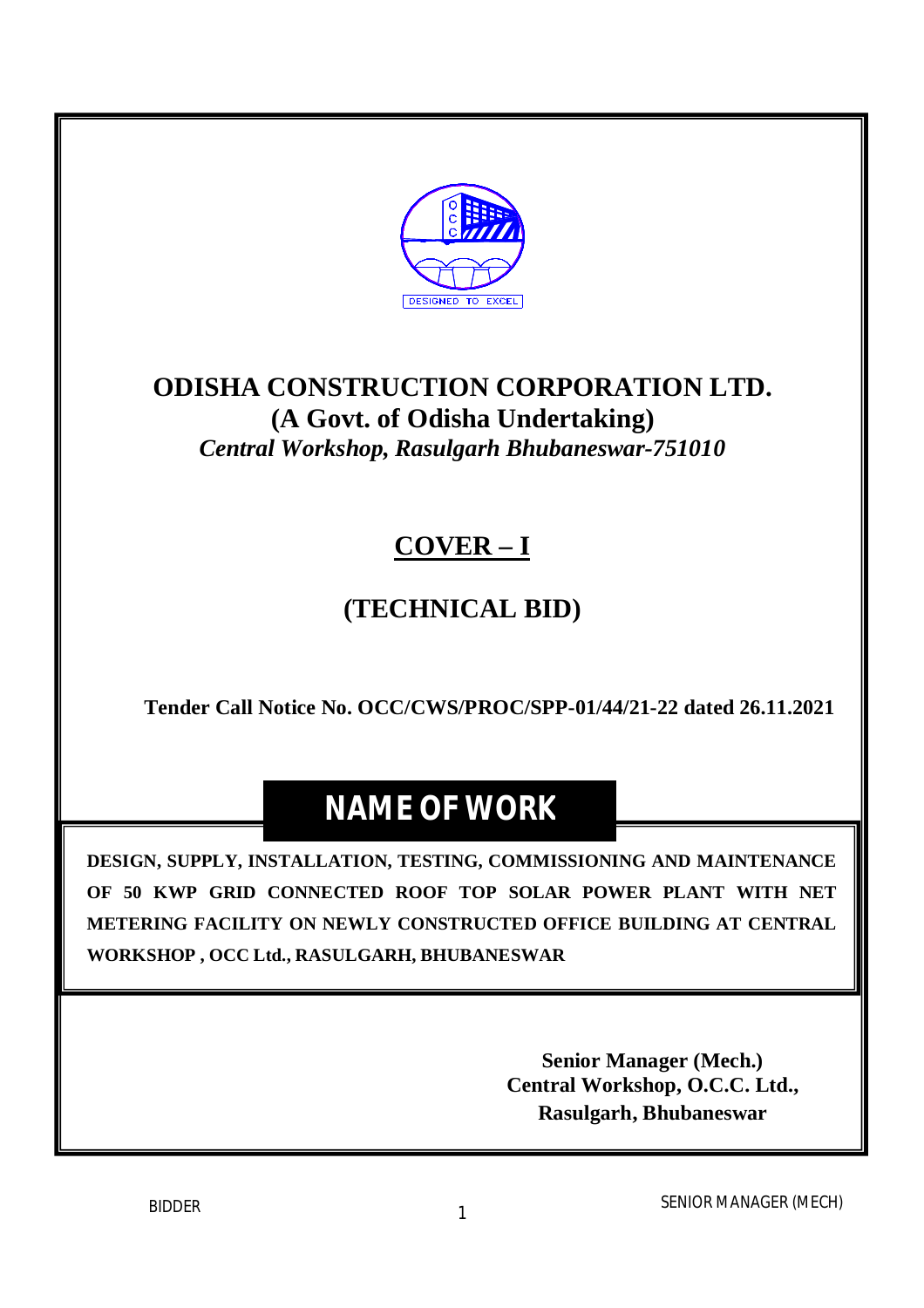# **PARTICULARS OF TENDER**

| 1              | Name of work:                                          | supply, installation,<br>Design,<br>testing,                                                                       |
|----------------|--------------------------------------------------------|--------------------------------------------------------------------------------------------------------------------|
|                |                                                        | commissioning and maintenance of 50                                                                                |
|                |                                                        | KWp grid connected roof top Solar Power                                                                            |
|                |                                                        | Plant with net metering facility on newly                                                                          |
|                |                                                        | constructed Office Building at Central                                                                             |
|                |                                                        | Workshop,<br><b>OCC</b><br>Ltd,<br>Rasulgarh,                                                                      |
|                |                                                        | Bhubaneswar                                                                                                        |
| $\overline{2}$ | E.M.D.                                                 | Bid Security Declaration to be furnished                                                                           |
|                |                                                        | as per Works Department O.M No. 5984,<br>dated. 27,04,2021                                                         |
|                |                                                        |                                                                                                                    |
| 3              | Period of Completion                                   | 04 (Four) Calendar months                                                                                          |
| $\overline{4}$ | <b>Cost of Bid Documents</b>                           | Rs. 7,080.00 including GST                                                                                         |
| 5              | Date of availability of tender<br>document             | 27.11.2021                                                                                                         |
| 6              | time<br>for Pre<br>Bid<br>and<br>Date                  | A.M in Central<br>09.12.2021<br>11.30<br>at                                                                        |
|                | Meeting with                                           | Workshop, Rasulgarh                                                                                                |
| $\overline{7}$ | Due date and time for submission<br>of tender          | 18.12.2021 up to 03:00 pm                                                                                          |
| 8              | of<br>Date<br>time<br>opening<br>and<br>technical bids | 18.12.2021 at 04:00 pm                                                                                             |
| 9              | Date of opening of Financial Bid                       | To be intimated to qualified bidders after<br>evaluation of Technical Bid by registered<br>post/Speed Post/E-mail. |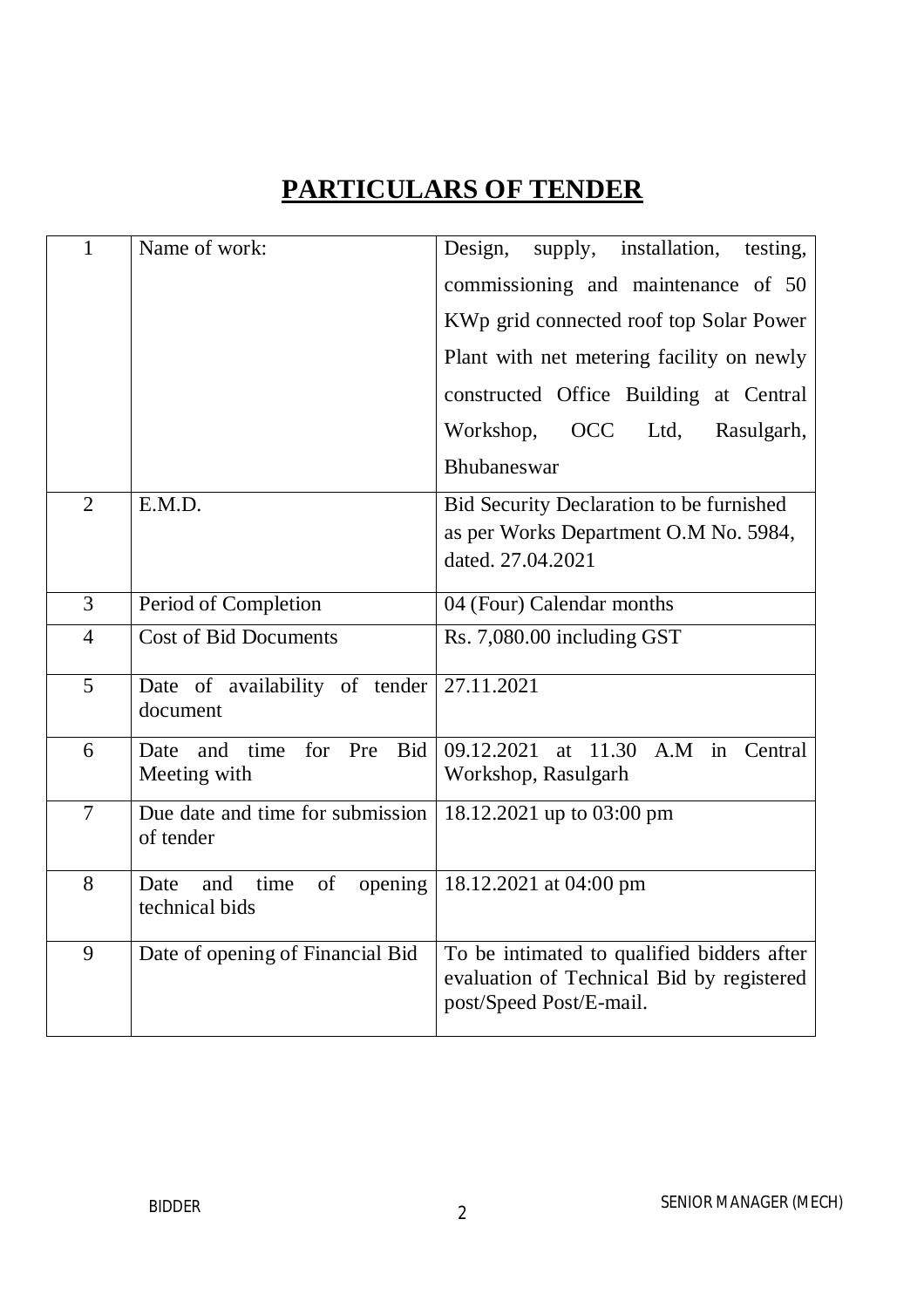# **TABLE OF CONTENTS**

| SI. |                                                          |      | <b>Pages</b>   |
|-----|----------------------------------------------------------|------|----------------|
| No. | <b>Description</b>                                       | From | T <sub>0</sub> |
| 1.  | Notice Inviting Tender                                   | 4    | 11             |
| 2.  | General Terms & Conditions/Instruction to<br>the bidders | 12   | 24             |
| 3.  | Forms of Tender                                          | 25   | 35             |
| 4.  | <b>Technical Specification</b>                           | 36   | 48             |
| 5.  | Special Condition of contract                            | 49   | 53             |
| 6.  | Cover-II (Price Bid)                                     | 54   | 55             |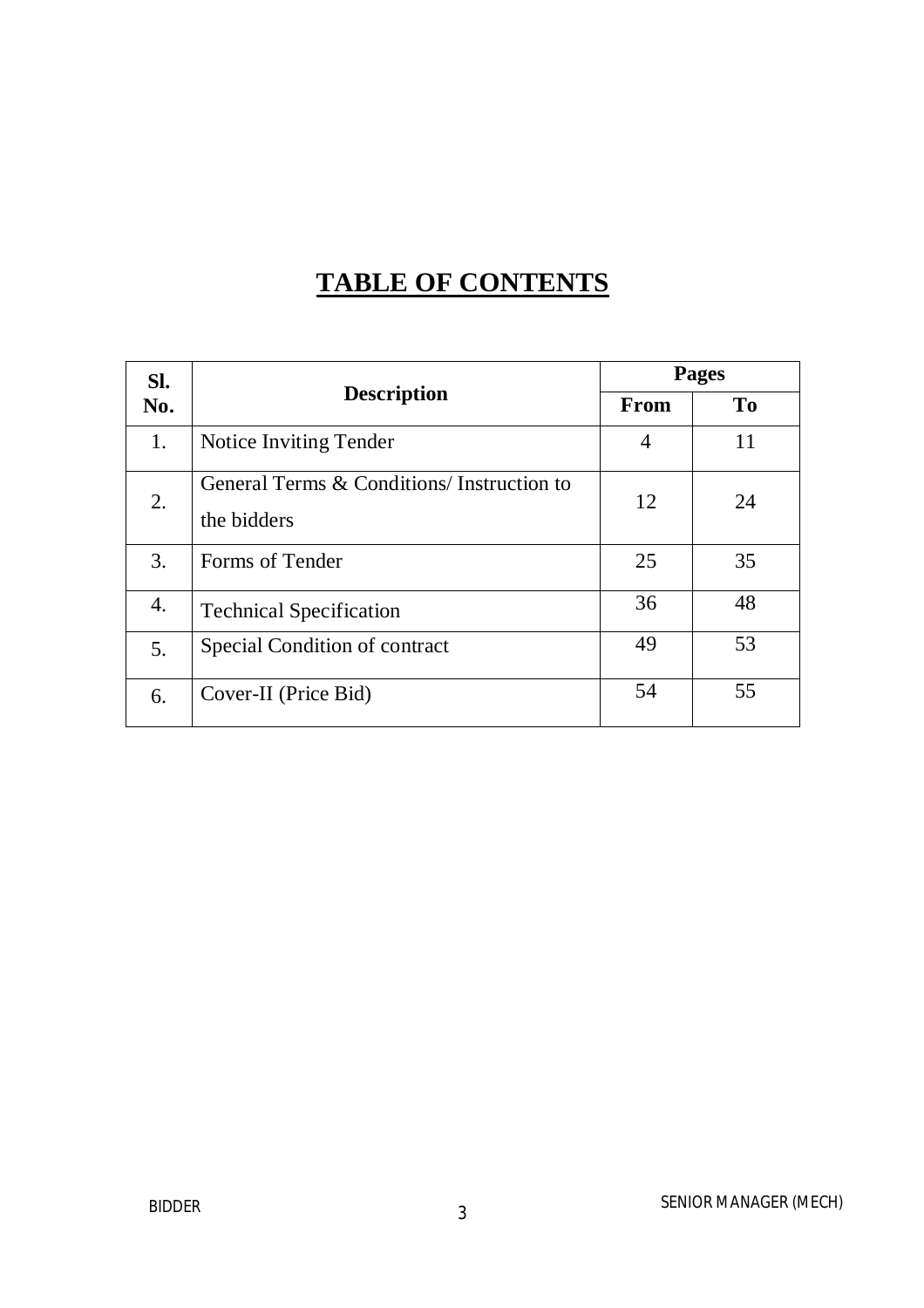#### **NOTICE INVITING TENDER**

#### **Tender Call Notice No. OCC/CWS/PROC/SPP-01/44/21-22** 26<sup>th</sup> November 21

M/s Sirs,

Notice inviting tender – Design, supply, installation, testing, commissioning and maintenance of 50 KWp grid connected roof top Solar Power Plant with net metering facility on newly constructed Office Building at Central Workshop, OCC Ltd, Rasulgarh, Bhubaneswar-751010.

- 1. Odisha Construction Corporation Ltd.(OCCL) intends to install a 50 KWP Grid connected Roof Top Solar Power Plant with net metering facility (RTSPP) on the terrace of newly constructed Office Building at Central Workshop, Rasulgarh, Bhubaneswar-751010 and invite you to bid for the same.
- 2. You are requested to submit your offer in sealed envelope for the afore said work as per the details, specifications and other requirements as mentioned more specifically elsewhere in this tender document.
- 3. The pre-bid meeting will be held on 09.12.2021 at 11:30 PM at our office premises. Bidder should have already conducted a site survey and should have satisfied himself about the overall feasibility of the work before the pre– bid meeting.

Sealed offers in 02 separate envelopes indicating clearly "Technical bid" and "Price bid" should be addressed to the Senior Manager (Mech.), Central Workshop, OCC Ltd, Rasulgarh, Bhubaneswar-751010 and superscribed **"**Design, supply, installation, testing, commissioning and maintenance of 50 KWP grid connected roof top Solar Power Plant with net metering facility on newly constructed Office Building at Central Workshop, OCC Ltd, Rasulgarh, Bhubaneswar-751010"**.** The tender should not be submitted later than 03.00 pm on 18.12.2021.

- 4. Technical bid should contain the following :
- a. Part 1 of the tender, every page of which should be duly signed and stamped.
- b. Bar chart indicating the programme for the execution of the work.
- c. Tender paper cost of Rs 7,080/- including GST by way of a Demand draft from Nationalized /Scheduled Bank payable at Bhubaneswar in favour of "Odisha Construction Corporation Ltd.-Project Account". Tender without tender paper cost shall be rejected. **The SSI/NSIC/MSME units participating in tender are not entitled for exemption from payment of Security Deposits/ Tender Paper costs as communicated vide DOWR Letter No. IIM-24/ 2018-14318/WR dated 24.05.2018**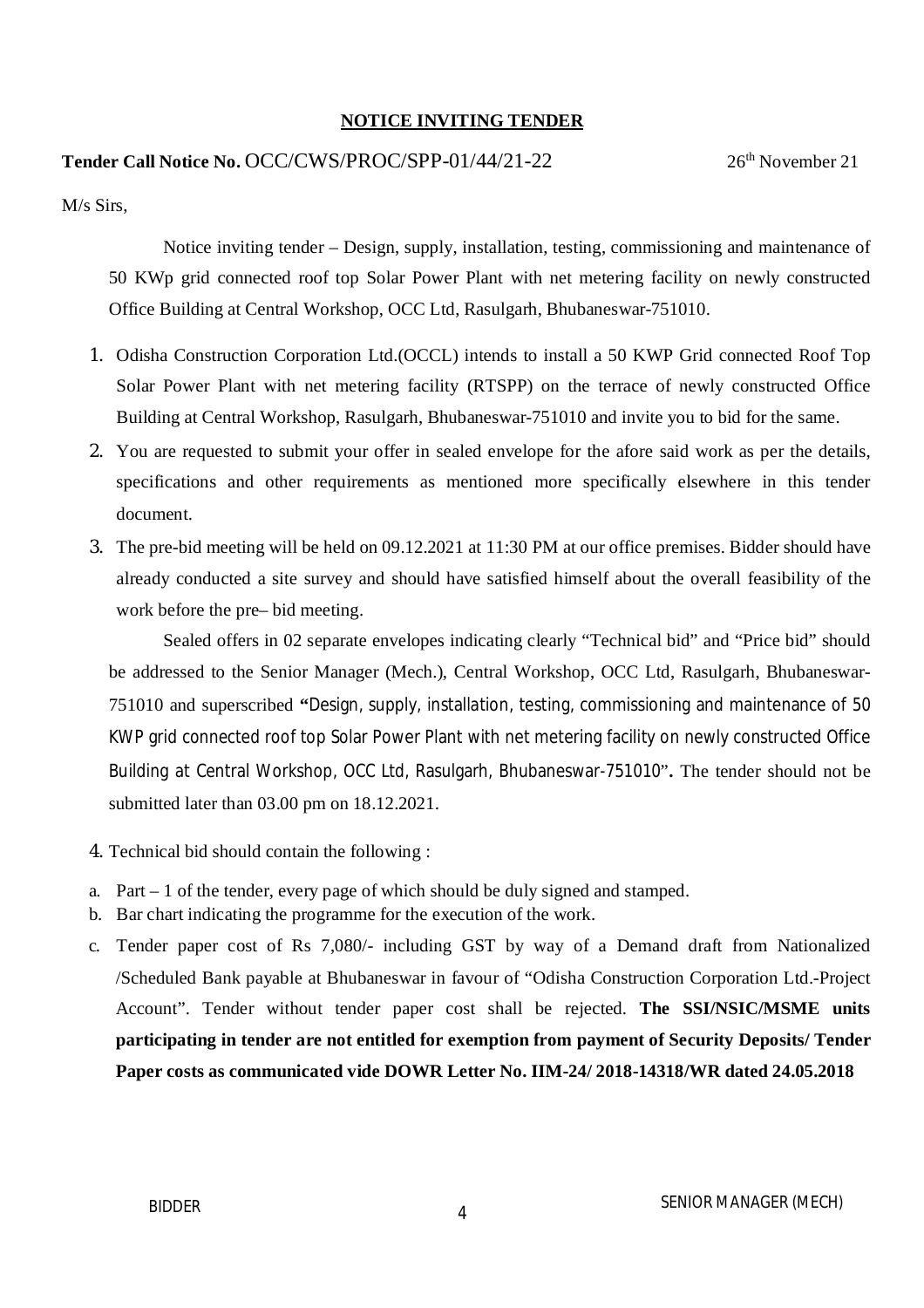- d. The tender document may be downloaded from OCCL website **www.odishaconstruction.com** or Govt. of Odisha website **www.tendersodisha.gov.in**
- e. Technical aspect of the offer.
- f. Drawings.
- g. Copy of valid ESI Registration certificate issued by competent authority
- h. Copy of valid registration certificate from Provident Fund Authority
- i. Copy of valid labour licence
- j. Copy of Registration certificate as per Clause No-1 of Pre-bid Qualification criteria (Page No-24) of DTCN
- k. Copy GST Registration Certificate
- l. Copy of PAN Card
- m. Annual turnover certificate (Annexure-VII)
- n. List of Manpower (Annexure-V)
- o. List of Projects as per Annexure- VI
- p. No Relation certificate as per format attached (Page No-29)
- q. Affidavit to be furnished for genuineness of all documents submitted by the bidder(Annexure-III)
- r. Affidavit for Past contractual performance(Annexure-IV)
- s. Un-priced list of spare parts to be maintained during the AMC period
- 5. Price bid should contain the following:
- a. Price bid should be complete in all respects duly sealed and addressed by Name of Senior Manager (Mech.), Central Workshop, OCC Ltd., Rasulgarh, Bhubaneswar-751010.
- b. Price bid should not contain any conditions, whatsoever and conditional bids, if any, shall be rejected.
- 6. Technical bid will be opened on  $4.00$  PM,  $18<sup>th</sup>$  December 2021 at our office address in the presence of representative of Bidders, should they choose to be present.

Price bid will be opened on a suitable date, which will be communicated to the eligible Bidders.

- 7. Before filling up the tenders , the Bidders may note the following:
	- a. The bid shall remain valid and open for acceptance for 90 days from date of opening of technical bid. If a Bidder withdraws his tender before the expiry of the said period or makes any modifications in the terms and conditions of the tender which are not acceptable to OCCL, then OCCL, without prejudice to any other right or remedy, will be at liberty to forfeit the earnest money.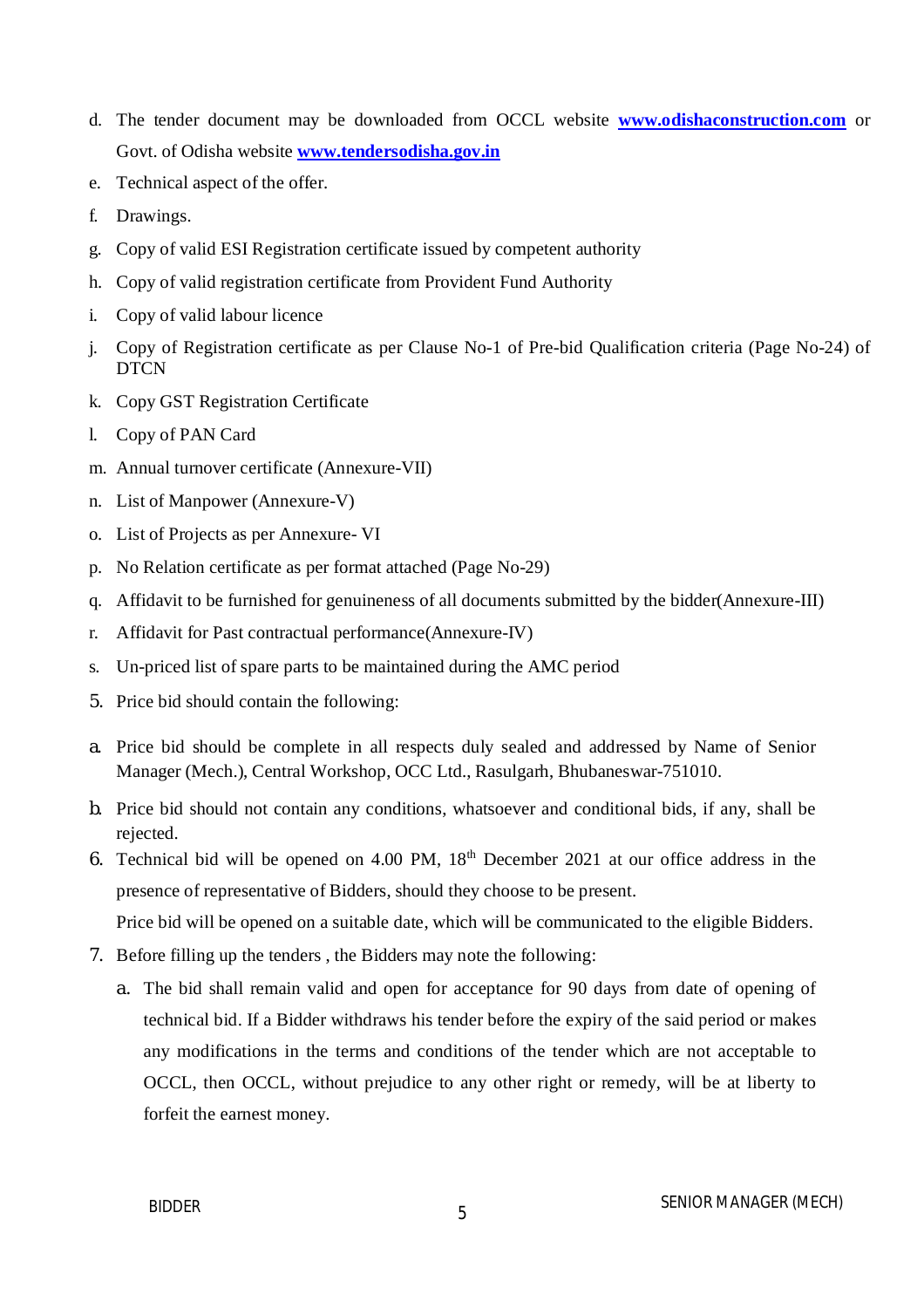- b. The work shall be completed within 04 months from the date of issuance of Work order. The successful contractor will have to give a detailed work program in bar/activity chart of various activities of works to be done along with time schedule so that the work is completed within the stipulated time. The work program shall be submitted within 10 days from the date of acceptance of the tender.
- c. All documents in support of the offer should be signed and sealed by the firm.
- d. Liquidated damages for delay in completion of the work will be levied at 0.25% of the value of the accepted tender for every week of delay or part thereof, subject to maximum of 5% of the value of the accepted tender, in case of delay on account of the executant.
- e. OCCL reserves the right to accept or reject any/all tenders in part or whole of any firm /firms without assigning the reasons for doing so.
- f. Bidder should quote the rate in figures as well in words. The rate of each item should be worked out and the requisite total amount shall be calculated accordingly.
- g. The tender document must be filled in English and all entries must be either hand written or neatly typed.
- h. Bidder should visit the site to ascertain the working conditions and local authority regulation / restrictions if any and other information required for proper execution of the work.
- i. The Quoted price shall be inclusive of all taxes like income tax, cess, royalty, fees etc. payable under the local rule excluding GST. GST will be paid extra to the contractor as per the prevailing rules.
- j. Canvassing in connection with tenders is strictly prohibited and the tenders submitted by Bidder/s who resort to canvassing will be liable for rejection
- 8. The successful Bidder shall execute an agreement with OCCL on the lines of the format enclosed (Articles of Agreement) within 10 days from the date of acceptance of the offer.

 **Senior Manager (Mech.) Central Workshop, OCCL**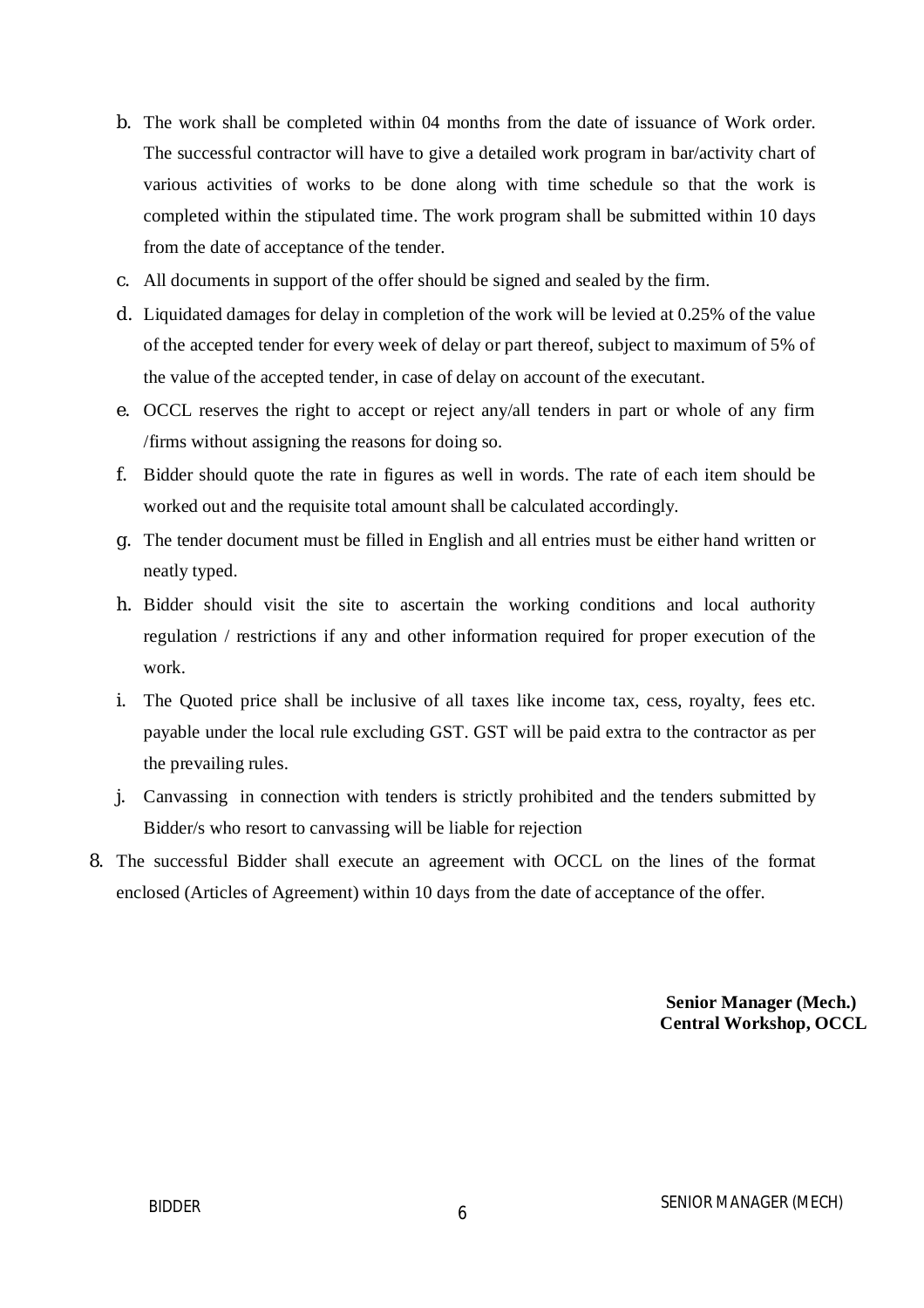### **Form of Tender**

#### **Date:**

#### **The Senior Manager (Mech.),**

Odisha Construction Corporation Ltd Central Workshop, Rasulgarh, Bhubaneswar-751 010

#### **Dear Sir,**

Tender for **Design, supply, installation, testing, commissioning and maintenance of 50 KWp grid connected roof top Solar Power Plant with net metering facility on newly constructed Office Building at Central Workshop, OCC Ltd, Rasulgarh, Bhubaneswar-751010.**

I /we , the undersigned have carefully gone through and clearly understood the scope of work, technical specification and guidelines relating to the contract for "**Design, supply, installation, testing, commissioning and maintenance of 50 KWP grid connected roof top Solar Power Plant with net metering facility on newly constructed Office Building at Central Workshop, OCC Ltd, Rasulgarh, Bhubaneswar-751010**" as specified in the Tender after visiting and examining the site of the work specified in the Tender and having acquired the requisite information relating to the tender. I/We hereby offer to execute the work/s specified in the said Tender within the time specified at the rates mentioned in the financial bid and in accordance with the specifications and instructions in writing referred to in the conditions of the tender in all respect, the articles of the agreement, special terms and conditions and in all other respects in accordance with such conditions so far as they may be applicable.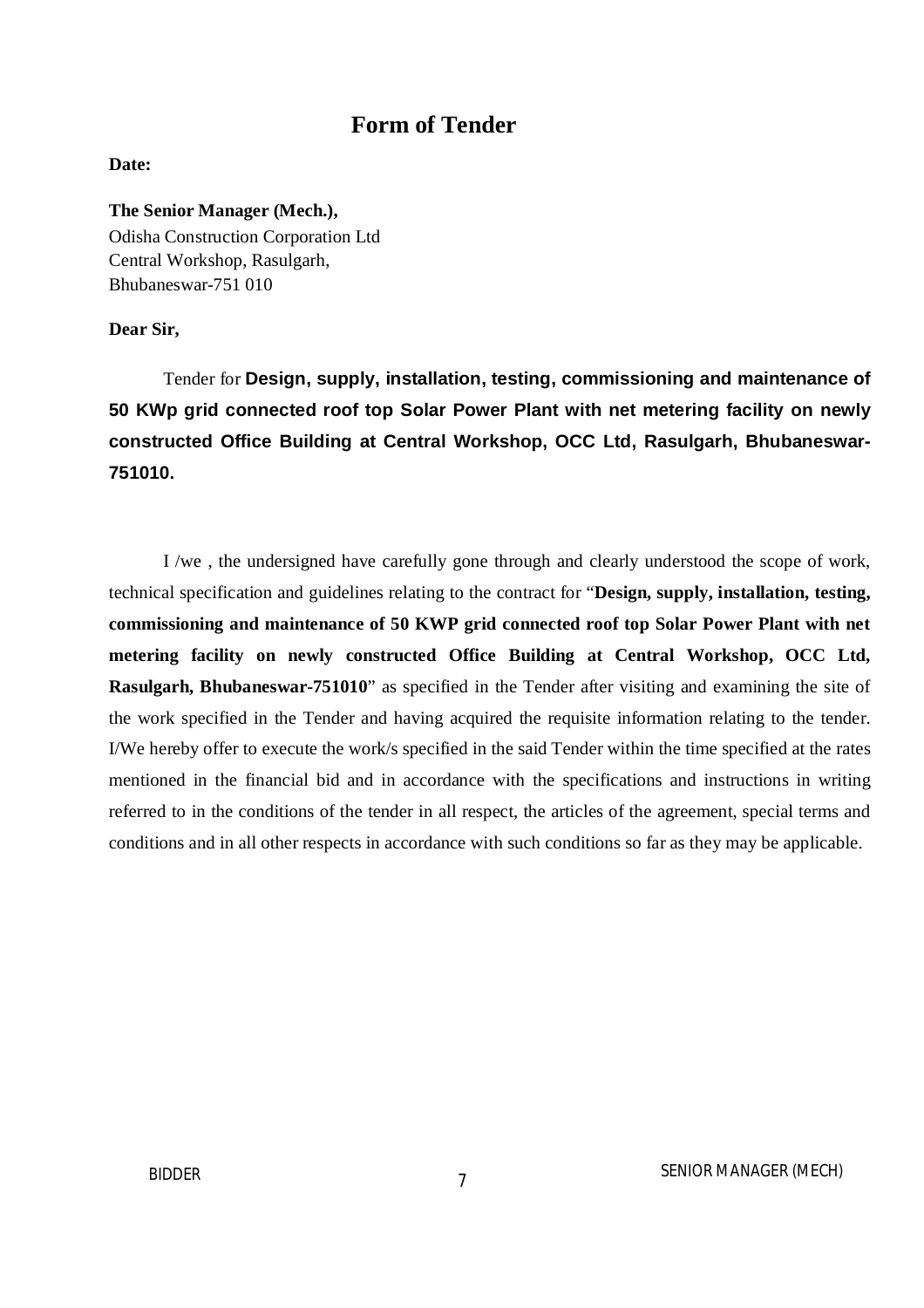### **Memorandum:**

| $\mathbf{1}$   | Description of the<br>works         | installation, testing, commissioning<br>Design,<br>supply,<br>and<br>maintenance of 50 KWP grid connected roof top Solar Power Plant<br>with net metering facility on newly constructed Office Building at<br>Central Workshop, OCC Ltd, Rasulgarh, Bhubaneswar-751010 |
|----------------|-------------------------------------|------------------------------------------------------------------------------------------------------------------------------------------------------------------------------------------------------------------------------------------------------------------------|
| $\overline{2}$ | <b>Estimated cost</b>               | Rs. 25,00,000                                                                                                                                                                                                                                                          |
| $\overline{3}$ | Earnest money                       | Bid Security Declaration to be furnished as per Works Department<br>O.M No. 5984, dated. 27.04.2021                                                                                                                                                                    |
| $\overline{4}$ | Period<br><sub>of</sub><br>contract | The completion period of the work is 04 months from the<br>Date of issuance of work order.                                                                                                                                                                             |
| $\overline{5}$ | <b>Security Deposit</b>             | 5% from every Running Account Bill, maximum 5% of<br>actual value of work                                                                                                                                                                                              |
| $\overline{6}$ | <b>Initial Security</b><br>Deposit  | 2% of value of accepted tender                                                                                                                                                                                                                                         |

- **1.** I/we here by agree to abide by the terms and conditions of the contract of the tender hereto so far as they may be applicable or in default thereof to forfeit and pay to Odisha Construction Corporation Ltd. the amount mentioned in the said conditions.
- **2.** Should I/We fail to execute the contract when called upon to do so, I/We hereby agree that this sum shall be fortified by me/us to the Odisha Construction Corporation Ltd.
- **3.** I/We further agree to complete the work within 04 months from the date of issuance of the work order by OCCL.
- **4.** I/We agree not to employ Sub-Contractors other than those that may be approved by OCCL*.*
- **5.** I/We agree to pay Sales Tax , Change in tax if any, Work Contract Tax, Octroi duties, GST levied by the government, as prevailing from time to time, and any other tax as to be fixed by the Govt. on the Design, Supply of items as laid out in Bill of Quantities including items of additional fitments as per requirement.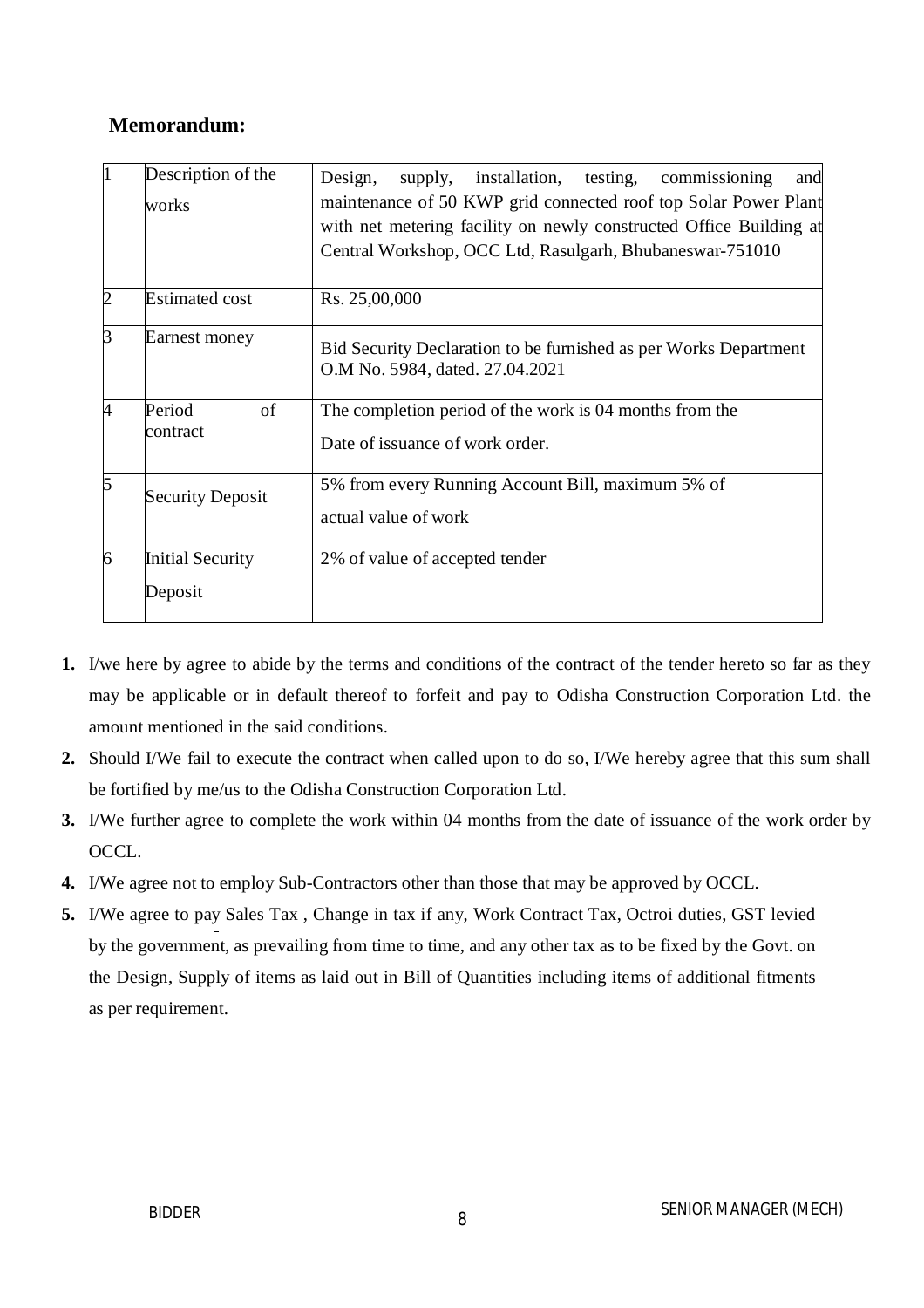| Our PAN No. is                                                         | (Copy of PAN to be attached) Our Bankers |
|------------------------------------------------------------------------|------------------------------------------|
| are:                                                                   |                                          |
| (i)                                                                    |                                          |
| (ii)                                                                   |                                          |
| (iii)                                                                  |                                          |
| The Names of partners of our firm are:                                 |                                          |
| (i)                                                                    |                                          |
| (ii)                                                                   |                                          |
| (iii)                                                                  |                                          |
| Name of the partner of the firm authorized to sign Or Name of person   |                                          |
| having Power of Attorney too sign the contract (certified true copy of |                                          |
| the Power of Attorney should be attached)                              |                                          |
| Yours Faithfully,                                                      |                                          |

Signature of Authorized signatory (Signature and address of witnesses)

(i)  $(ii)$  (iii)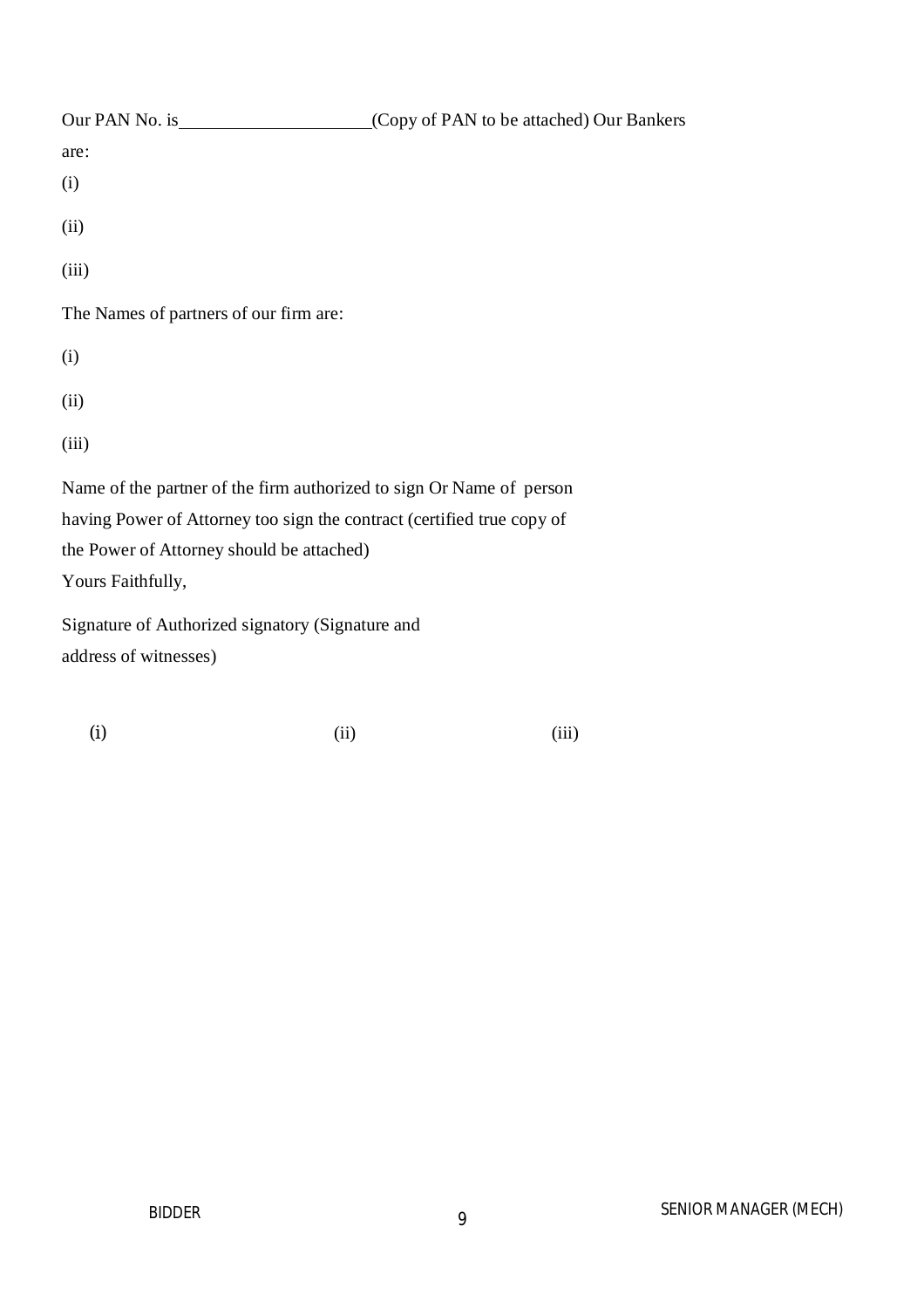#### **STANDRAD FORMAT (ARTICLES OF AGREEMENT)**

Articles of agreement made on this …..day of …. between Odisha Construction Corporation Ltd. [OCCL] having its Regd. Office at Unit-VIII, Gopabandhu Nagar, Bhubaneswar-751012; hereinafter referred to as "OCCL" of the one part and Ms/s-----------------------(hereinafter called "The Bidder") having its registered office at…………………….of the other part.

Whereas OCCLis desirous of getting executed " Design, supply, installation, testing, commissioning and maintenance of 50 KWP grid connected roof top Solar Power Plant with net metering facility on newly constructed Office Building at Central Workshop, OCC Ltd, Rasulgarh, Bhubaneswar-751010 (Odisha)" and has caused financial bid showing and describing the work to be done under the direction of OCCL AND WHEREAS the said technical specifications and the financial bid have been signed by or on behalf of party hereto.

AND WHEREAS Bidder has agree to execute upon and its subject to the conditions set forth in the Price bid and terms & conditions of the contract (all of which are collectively hereinafter referred to as "the said conditions") the work shown upon the said technical specifications , and included in the Price bid at the respective rates therein set forth amounting the sum as therein arrived or such other sum as shall become payable there under (herein after referred as "the said contact amount'').

#### 'NOW IT IS HEREBY AGREED AS FOLLOWS:-

- 1. In consideration here in after mentioned, Bidder will upon and subject to the conditions annexed, carry out and complete the work shown in the contract, described by or referred to the schedule of quantities and in the said conditions.
- 2. OCCL shall pay Bidder the said contract amount or such sum as shall become payable at the times and in the manner specified in the said conditions.
- 3. The said Conditions and Appendix there to and the documents attached hereto shall be read and construed as forming part of this agreement and the parties hereto shall be respectively abide by, submit themselves to the said Conditions and the correspondence and perform the agreements on their part respectively in the said conditions and the documents contained herein.
- 4. This agreement and documents mentioned herein shall form the basis of this contract.
- 5. This contract is fixed lump sum contract for the complete work to be paid for according to necessary installation carried out at site, at the rate contained in the Schedule of Rates or as provided in the said conditions.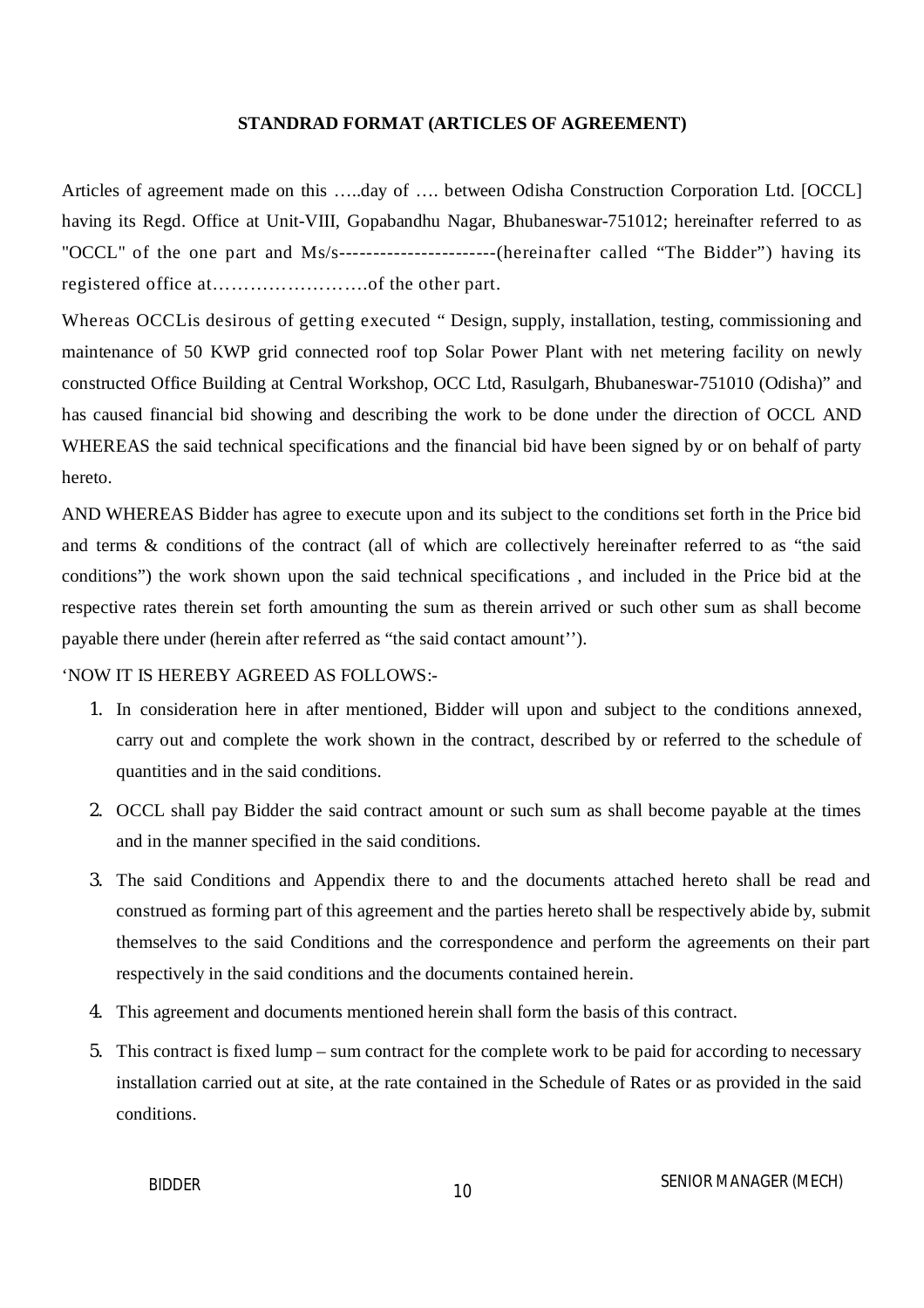- 6. Bidder shall afford every reasonable facility for carrying out of all works of other Contractors employed by OCCL and shall make good any damage done to walls, floors etc. after completion of such works.
- 7. Time shall be considered as the essence of this contract, and Bidder hereby agrees to commence the work/ job within the  $10<sup>th</sup>$  day of the receipt of the work order as provided for in the said conditions and to complete the entire work within the time period prescribed be low reckoned from date of receipt of such work order subject nevertheless to the provision for extension of time.
- 8. All payments by OCCL under this contract will be made only at Bhubaneswar.
- 9. All disputes arising out of or in any way connected with this agreement shall be deemed to have arisen at Bhubaneswar and only courts in Bhubaneswar shall have jurisdiction to determine the same to the exclusion of all other courts.
- 10. That the several parts of this contract have been read by Bidder and fully understood by the Bidder

IN WITNESS WHEREOF OCCL has set its hands to these presents through its duly authorized officials and Bidder has caused its common seal to be affixed hereunto and the said two duplicates / has caused these presents and the said two duplicates here of to be executed on its behalf, the day and year first herein above written (if Bidder is a company).

Signed and delivered by the

Odisha Construction Corporation Ltd

By the hand of its authorized official Shri

[Name and Designation] In the presence of the witness

**[i]\_**

**[ii]\_**

**Signed and Delivered by Sri--------------------------------**

#### **In presence of**

**[**i]

[ii]

#### **Place: Date:**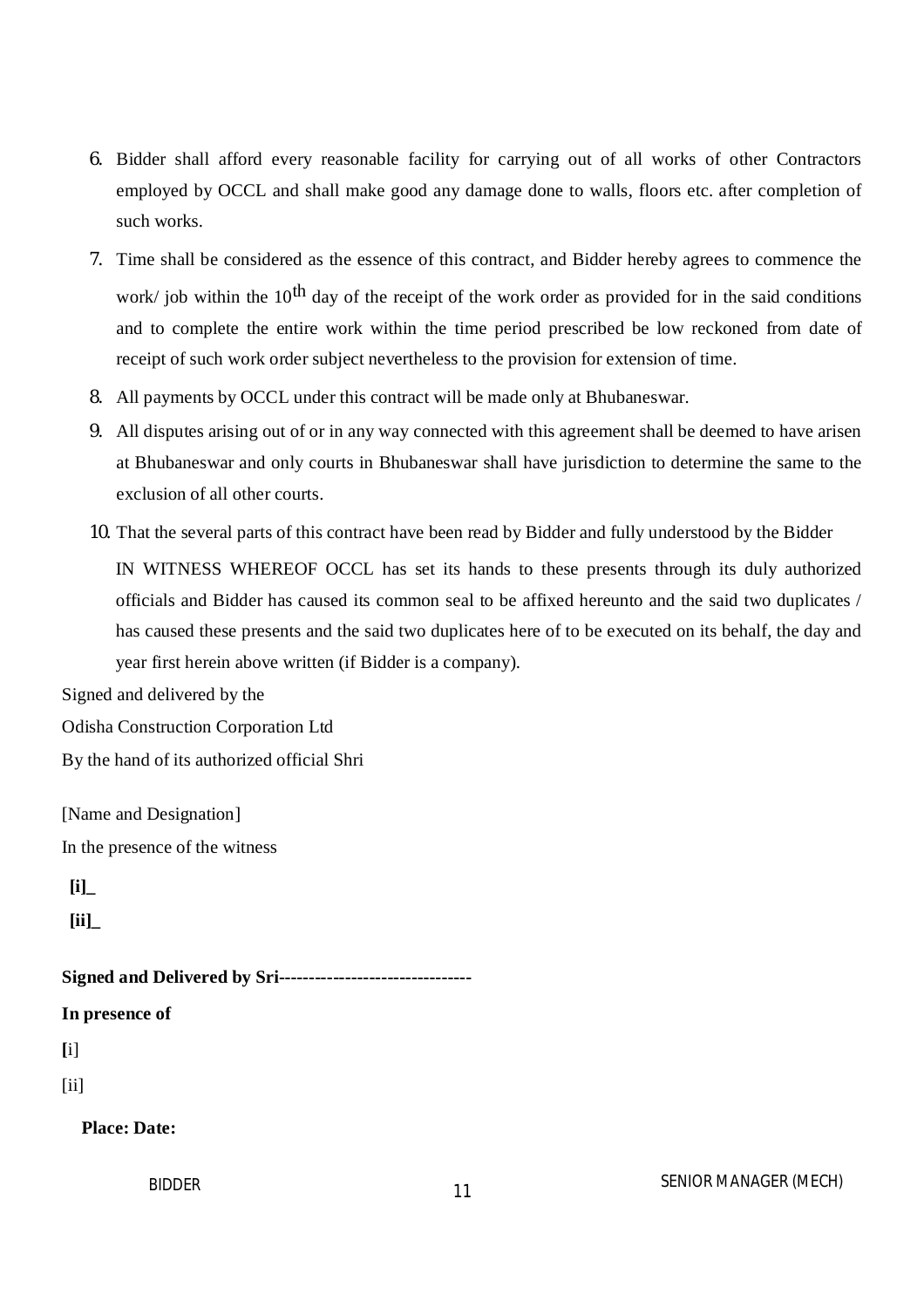#### **GENERAL TERMS AND CONDITIONS / INSTRUCTIONS TO THE BIDDERS**

- 1. Bidder must use the price bid format issued by OCCL only, to fill in the rates. Any additional/alteration in the text of the tender made by Bidder shall not be considered. Such tender /s may be considered invalid by OCCL at its discretion.
- 2. All entries must be made by hand and written in ink. If any of the documents is missing or unsigned, the tender may be considered invalid by OCCL in its discretion.
- 3. Rates and amounts should be quoted both in figures and in words, in columns specified. All erasures and alterations made while filling the tender must be attested by the initials of the Bidder. Overwriting of the figures is not permitted.
- 4. Failure to comply with either of these conditions will render the tender void at OCCL's option. No advice whatsoever especially on any change in rate, specifications or conditions after opening of the tender will been entertained. If on check there are difference between the rates given by Bidder in the words and figures or in amount worked out by him, the following procedure shall be followed:
- a. When there is a difference between the rates in figures and in words, the rates that correspond with the rate written either in the figures or in words, then rate quoted by Bidder in words shall be taken as correct.
- b. When the amount of an item is not worked out by Bidder or it does not correspond with the rate written either in figures or in words, then the amount corresponding to the rate quoted by Bidders in the words shall be taken as correct.
- c. When the rates quoted by Bidder in figures and in words tallies but the amount is not worked out correctly, the rate quoted by Bidder shall be taken as correct and not the amount.
- 5. Each page of the tender document should be signed by the authorized person or persons submitting the tender in token of his/their having acquainted himself/themselves with the general conditions of contract. General specifications, special conditions etc. as laid down. Any tender with any of the documents not so signed will be liable to be rejected.
- 6. The tender submitted on the behalf of a firm shall be signed by all the partners of the firm or by a partner who has the necessary authority on the behalf of the firm to enter into the proposed contract. Otherwise the tender may be rejected by OCCL.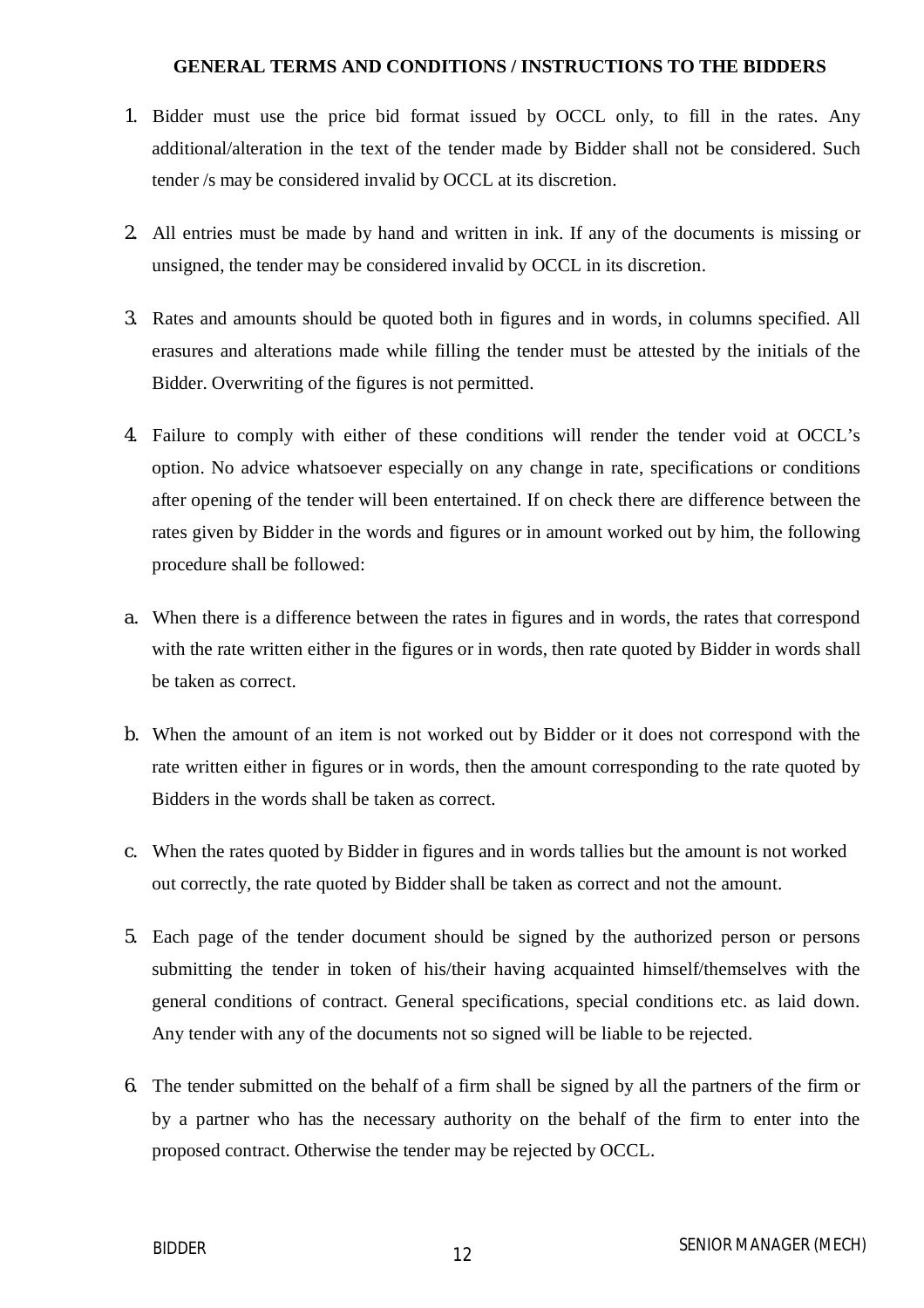- 7. Bidder shall furnish Bid Security Declaration as per Annexure VIII in place of Earnest Money Deposit failing which the tender shall be rejected by OCCL.
- 8. On receipt of intimation from OCCL for the acceptance of his/their tender, by way of Work Order, the successful Bidder shall sign an agreement on the lines of the agreement in the format prescribed herein. **Senior Manager (Mech), Central Workshop, Rasulgarh** shall be the Officer-in-charge of the project and agreement shall be drawn by him on behalf of OCCL. All payments shall be effected by the **Senior Manager (Mech), Central Workshop, Rasulgarh** on behalf of OCCL for the agreement. A Work order by OCCL will constitute a binding contract between OCCL and Bidder so tendering, whether such formal agreement is or is not subsequently executed. The cost of the necessary stamp paper for execution of the agreement shall be borne by the successful Bidder.
- 9. Bidder shall not assign the contract and shall not sublet any portion of the contract. In the case of breach of these conditions, OCCL may serve a notice in writing on Bidder rescinding the contract where upon the security deposit shall stand forfeited to OCCL, without prejudice to his other remedies against the Bidder.
- 10. Bidder shall carry out all the work strictly in accordance with the details provided by Engineer / Officials. If in the opinion of OCCL, changes have to be made in the design and with the prior approval in writing they desire, Bidder to carry out the same. OCCL`s engineer/ officials decision in such case shall be final.
- 11. A schedule of probable quantities in respect of each work and specifications accompany their general and special conditions. The financial bid should contain not only the rates but also the value of each item of work entered in a separate column and all amount quoted against various items entered in a separate column and all amounts quoted against various items should be totaled in order to show the aggregate value of entire tender.
- 12. Bidder must obtain for himself on his own responsibility and at his own expenses all the information which may be necessary for the purpose of making tender and for entering in to a contract and inspect site of the work, acquaint himself with all local conditions, means of access to the work, nature of the work and all matters pertaining thereto.
- 13. The rates quoted in the tender/ offer shall be for the complete item including design, supply, installation, testing and commissioning of plant at site along with annual maintenance. The rate shall also include all charges for storing, watch and ward, reinstating and making good for damaged work if any to its original finish etc. The rates quoted shall be deemed to be finished work to be measured at site. The rate quoted in the tender shall include all charges for packing, transporting, loading, unloading and for delivery at site. The rates shall also be firm during the period of the contract including extended period if any and rates shall not be subject to exchange variation, labour conditions and fluctuations in railway freights, taxes or any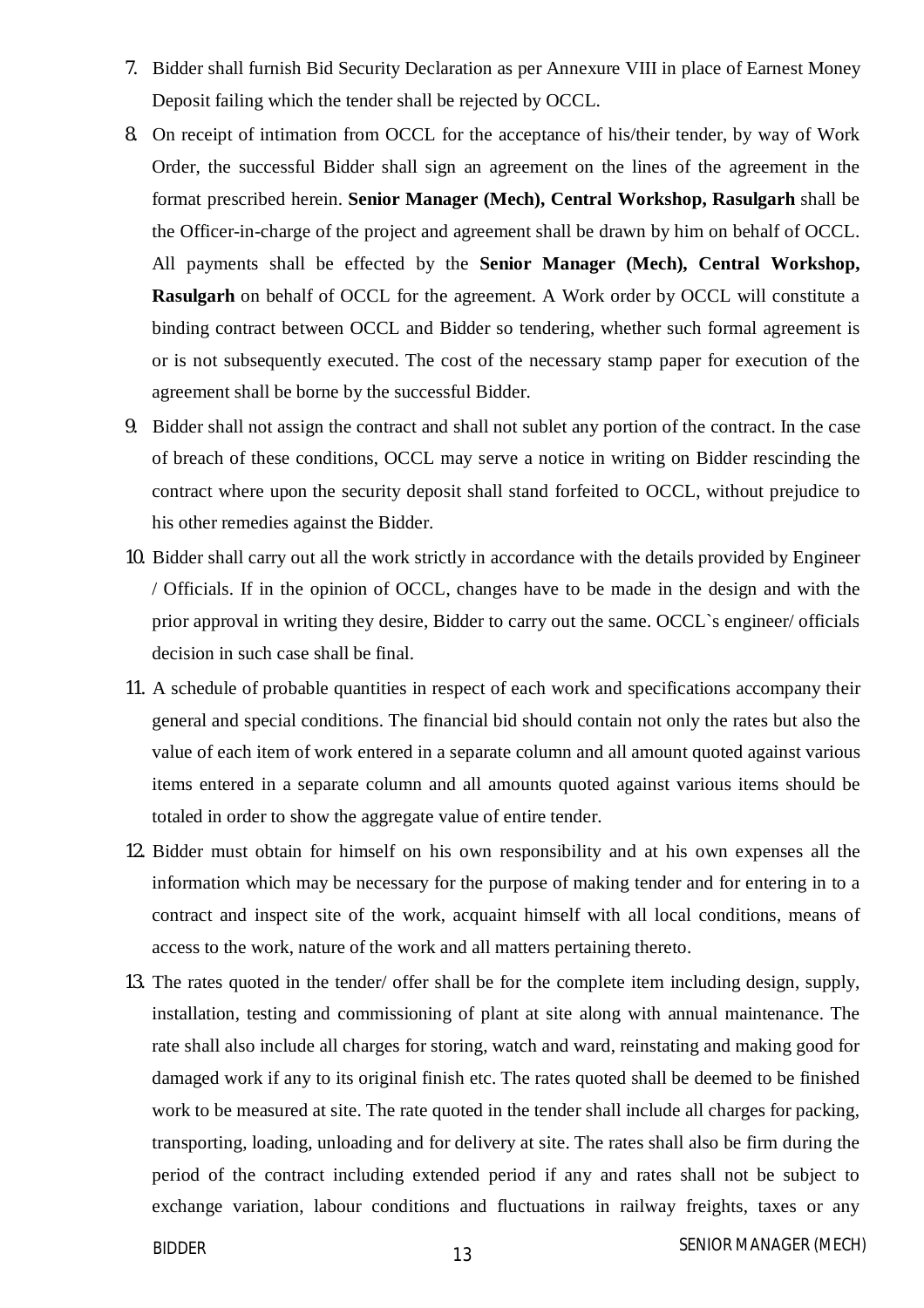conditions whatsoever. Bidders must include in their rates, income tax, cess, fees, royalties etc. or other levy as existing, levied by the central government or any state government or local authority, if applicable. Only GST as applicable will be paid extra. The same will remain firm during the contract period.

14. Rate should include:

(a) Charges for removal of debris out of premises, removing stains, cleaning the site thoroughly and restoring it to original condition where work is undertaken,

(b) All Taxes, Duties, cess, royalty except GST which shall be paid extra as per prevailing rule (c) Freight & Insurance, and, (d) all overheads & profits etc.

- 15. Quoted rate should be workable, and should be firm for the entire contract period. No variation of rates will be allowed.
- 16. Bidder is responsible for transportation of goods to the site. (The storage/handling etc. shall be sole responsibility of Bidder till the commissioning/ handover of the system).
- 17. If any new tax/duty is levied during the contract period the same will be borne by the firm exclusively. TDS will be deducted from the payment of Bidder as per the prevalent laws and rules of Government of India and Government of Odisha in this regard.
- 18. Bidder in consultation with concerned official/officials of OCCL will conduct training program for users, focusing on main features, operation and maintenance of the systems.
- 19. Bidder shall submit an un-priced list of spare parts to be maintained during AMC period (after expiry of warranty period) with the technical bid.
- 20. Bidder shall provide one copy of instruction manual and routine maintenance manual with each system supplied or installed, this shall be in English. The following minimum details must be provided with manual for Grid connected Solar PV Power Plant:
	- (a) About the complete photovoltaic system including PV modules, PCU, and electronics etc.
	- (b) Do's and Don'ts
	- (c) Clear instructions on regular maintenance and troubleshooting of the system
	- (d)Name & address of the contact person, in case of non-functioning of the system
- 21. Bidder shall indemnify OCCL against all third party claims of Infringement of patent, royalties' trademark or industrial design rights arising from use to the goods or any part thereof.
- 22. Bidder, wherever applicable, shall after proper painting, pack and crate all the equipment in such manner as to protect them from deterioration and damage during rail and road transportation to the site and storage at the site till time of installation. Bidder shall be held responsible for all damage due to improper packing.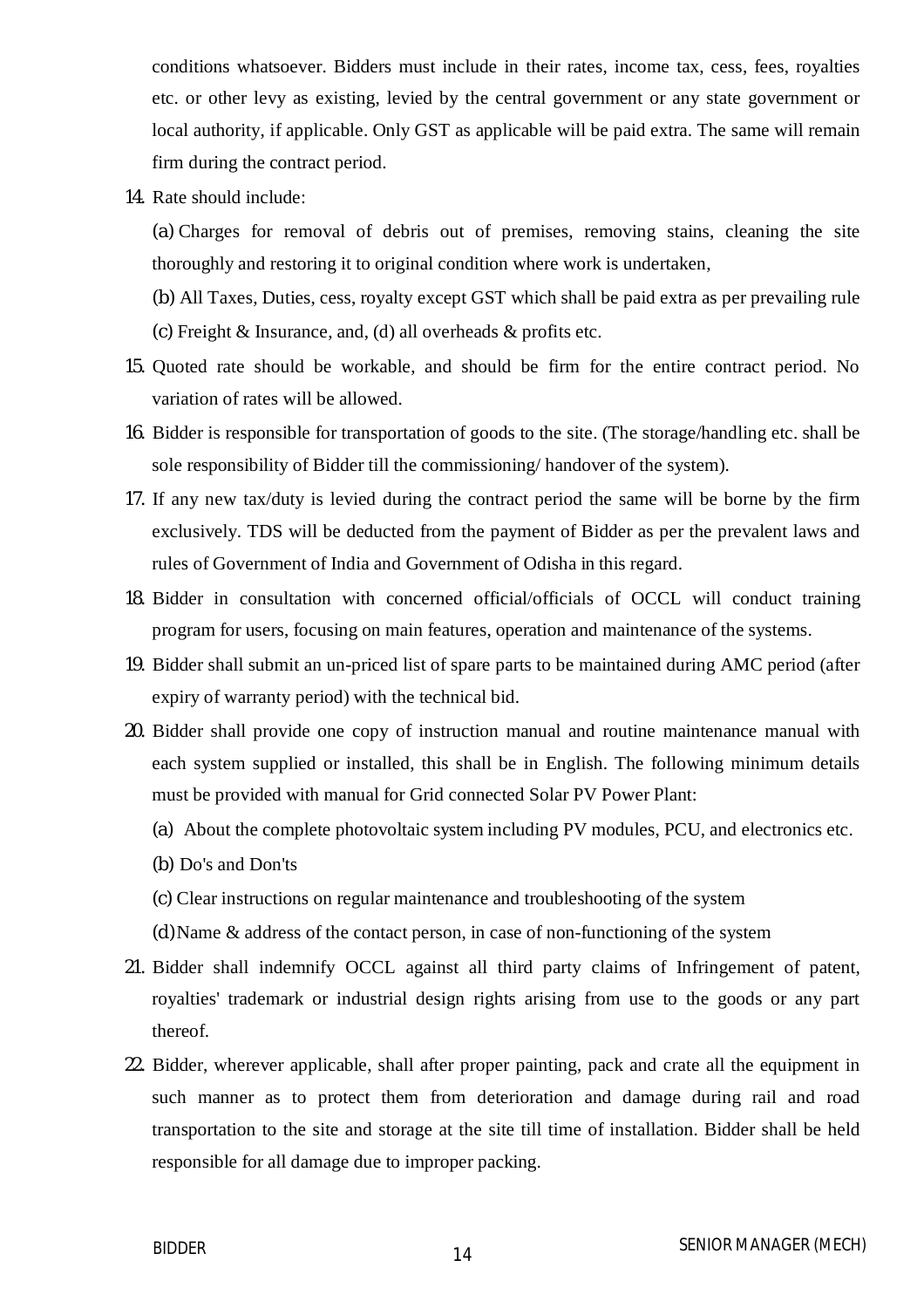- 23. Bidder shall inform OCCL of the date of each shipment from his works, and the expected date of arrival at the site for the information of OCCL project offices at least 7 days in advance.
- 24. All demurrage, wharfage and other expenses incurred due to delayed clearance of the material or any other reason shall be to the account of Bidder.
- 25. The goods supplied under the contract shall be fully insured against loss or damage incidental to manufacture or acquisition, transportation; natural calamities shall be included in the bid price.
- 26. All the equipment and materials including spares, if any, being supplied by the Bidder shall be completely insured at his own cost from the time of dispatch till installation & commissioning of the project and taking over by beneficiary/User in accordance with the Bidding Documents.
- 27. It will be the responsibility of Bidder to lodge, pursue and settle all claims with the Insurance Company for all equipment / materials in case of any damage, loss, theft, pilferage or fire during execution of Contract and OCCL shall be kept informed about it. Bidder shall be responsible for replacement of the lost /damaged materials promptly irrespective of the settlement of the claims by the underwriters and Bidder shall ensure that the work progress is as per the agreed schedule without cost over-run/time overrun. The losses, if any, for such replacement shall be borne by Bidder.
- 28. Bidder shall note that unless otherwise stated the tender is strictly on lump sum basis and his attention is drawn to the fact that rate should be correct, workable and self-supporting. This tender shall carry out all works necessary for completion of the work and for delivering the desired results. No escalation shall be entertained on this account.
- 29. Bidder should not employ any person who is prohibited by law from being employed for fulfilling obligations under this contract.
- 30. Any act of indiscipline/ misconduct/ theft/ pilferage on the part of any employee/ person engaged by Bidder resulting in any loss to OCCL in any kind or in cash will be viewed seriously and OCCL will have the right to levy damages or fine and/or even terminate the contract forthwith.
- 31. In case of any default or failure on part of Bidder to comply with all / any one of the terms/conditions, OCCL reserves to itself the right to take necessary steps to remedy the situation including, inter-alia, the deduction of appropriate amount/s from dues otherwise payable to Bidder and/or by taking recourse to appropriate recovery proceedings.
- 32. Time allowed for carrying out the work shall be strictly observed by the tenderer. The work shall throughout the stipulated period of the contract be proceeded with all due diligence.
- 33. Bidder must submit a certificate from the manufacturers that the supplier is an authorized dealer for the sales and service of the products used in the Solar Power Plant System

.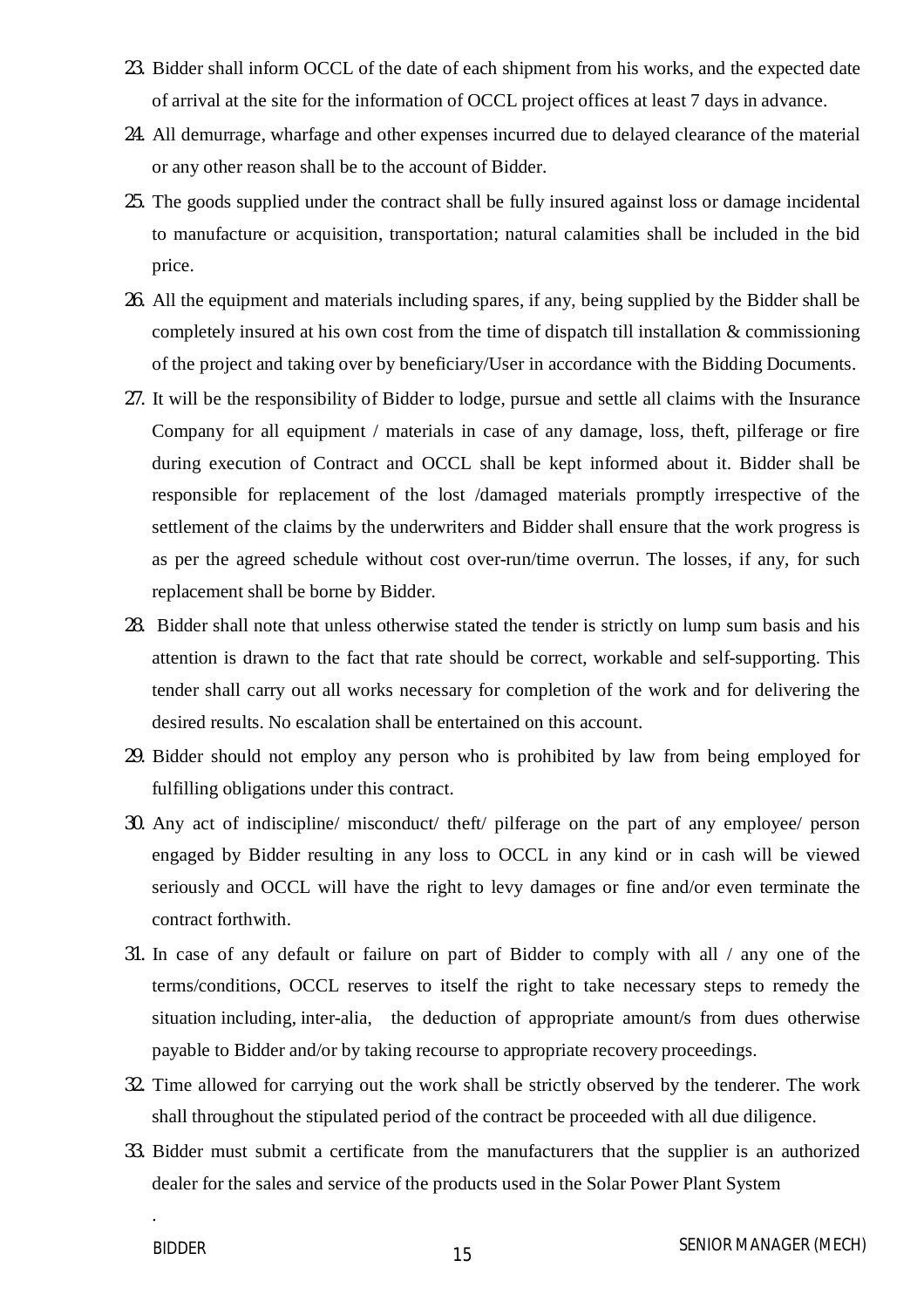- 34. Bidder shall not be entitled to any compensation for any loss suffered by him on the account of delays in commencing or executing the work, whatever the cause of delays may be including delays arising out of the modification to the work entrusted to him or in any subcontract connected therewith or delays in awarding contracts for other trades of the project or in commencement of the works or in procuring government controlled or other building materials or in obtaining water and power connections for the construction purpose or for any other reason what so ever and OCCL shall not be liable for any claim in respect thereof. OCCL does not accept the liability for any sum besides the tender amount, subject to such variations as are provided for herein.
- 35. The successful Bidder is bound to carry out any or all items of work necessary for the completion of the job even though such items are not included in the quantities and rates.
- 36. The successful Bidder must cooperate with the other contractor appointed by OCCL so that the work shall proceed smoothly with the least possible delay and to the satisfaction of OCCL.
- 37. The successful Bidder shall guarantee that the work shall be free from any defects whatsoever for a period of 05 year (Defect Liability Period ) from the date of handing over of the system.
- 38. The work allotted to Bidder is to be complete within 04 months reckoned from the date of issue of the work order. Bidders are advised to visit the site and get themselves fully acquainted with the general and local site conditions, particularly those bearing up on transportation, handling, storage and the like, prior to quoting for the work.
- 39. Any defect or shortcomings found during the completion of the work and during the defects liability period from the completion of the entire work shall be attended/ rectified by Bidder without any extra cost to OCCL. In case of failure to do so within 10 days from such notice from OCCL, OCCL may get such rectifications works carried out through any other firm and expenditure incurred by OCCL shall be recovered from any money due to Bidder.
- 40. A sum equivalent to 2% of the contract value is required to be deposited by the firm towards Initial Security Deposit within 07 (Seven) days from the date of issue of the Letter of Intent in the form of Demand Draft/Term Deposit Receipt of any nationalized or schedule Bank. The TDR shall be duly pledged in favour of the Odisha Construction Corporation Limited. No tender shall be finally accepted until the required amount of ISD is deposited. The Initial Security Deposit will be released after completion of the work and settlement of the final bill of the Contractor.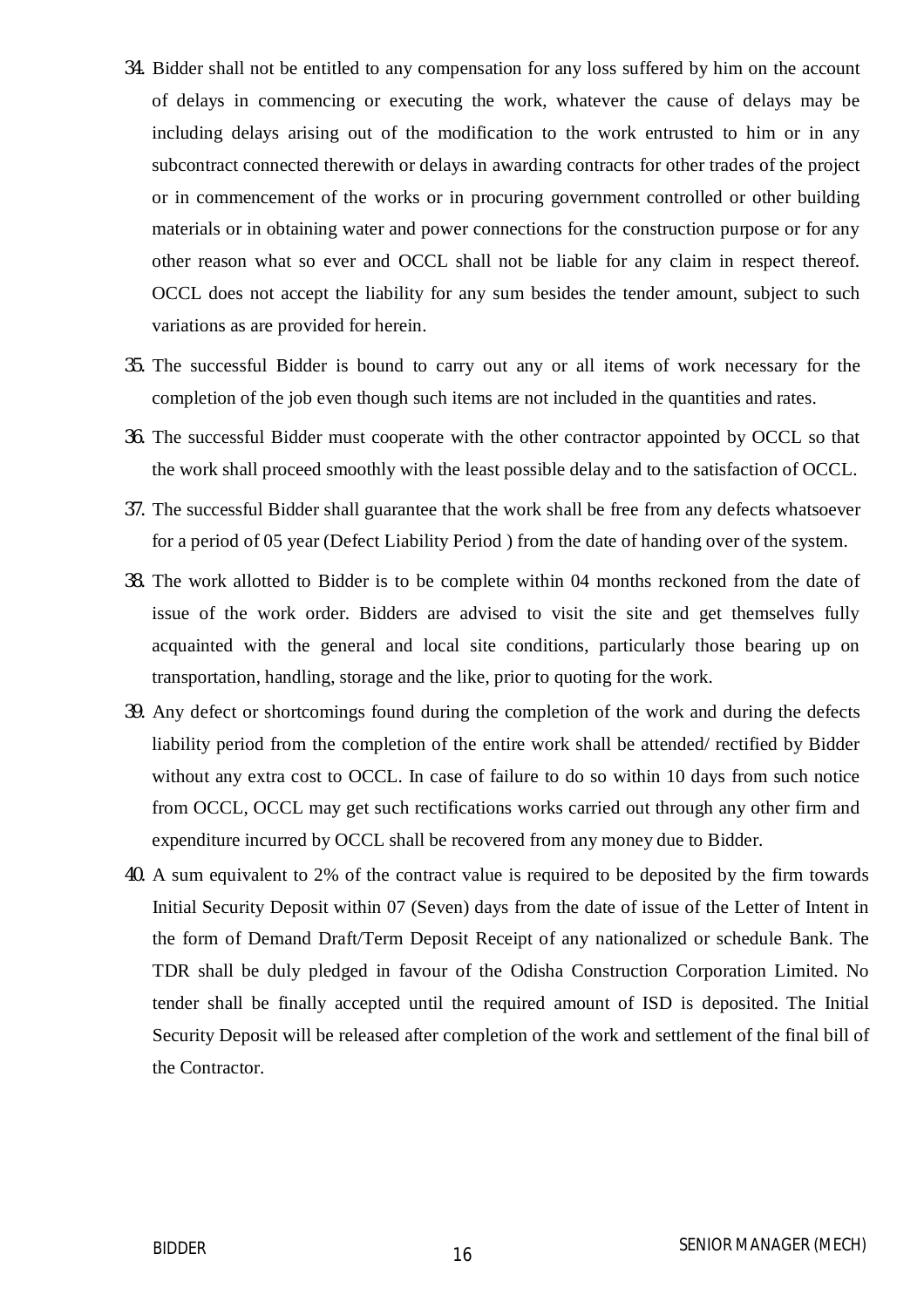#### 41. WITH HELD AMOUNT FOR EPF, FPF AND ESI DUES

2 (Two)% shall be deducted and kept withheld from R.A. bills of the "Contractor" towards EPF and ESI dues. If the "Contractor" produces clearance in support of deposit of EPF and ESI dues with the concerned authority within 3(Three) months from the end of each financial year, the above-withheld amount shall be released.

#### **42. No escalation shall be allowed on the rates of the contract.**

- 43. No mobilization advance shall be paid to Bidder.
- 44. No Relation Certificate.

The Contractor shall have to furnish certificate along with the tender to the effect that they are not related to any officer of Govt. of Odisha/OCCL in the rank of Asst. Executive Engineer and above and any officer of the rank of Under Secy. and above in the W.R. Department. If the fact subsequently proved to be false the contract will be rescinded. The earnest money and the total security will be forfeited and shall be liable to make good the loss or damage, resulting from such cancellation. (The proforma for no relation certificate is contained in a separate sheet in Annexure-II, Page-28)

- 45. On site, lockable storage space will be given as per availability, the security for which will be the responsibility of Bidder. OCCL will not be responsible for contractor's materials. Bidder may be required to vacate the storage space as per exigency without any extra cost.
- 46. Bidder has to make his own arrangement of stay for his employees.
- 47. Bidder shall be entitled to receive payment on the basis of installation and commissioning, approved and certified by OCCL Engineer/Officials regarding compliance with the specification and acceptability subject to deductions herein mentioned in Annexure –1.
- 48. Bidder will be governed by the local labour laws / acts inforce.
- 49. If in the opinion of OCCL engineer/ officials, works delayed by force majeure such as war/hostilities, riots or civil commotion, earthquakes, fire, tempest, lightening or other natural disasters, restriction imposed by the Government which prevent or delay execution of the order or by any other reasons, a suitable extension of time will be given and no extra claim will be paid by OCCL whatsoever.
- 50. Bidder shall use all materials conforming to the relevant BIS/MNRE/relevant code and will use the best material of approved manufacturer.
- 51. Bidder shall maintain at site responsible, efficient, qualified and well experienced in charge during the whole contract period. Any clarification, explanation, instruction or notices given by OCCL to such in charge shall be deemed to be given to Bidder and shall be binding on Bidder.
- 52. Bidder shall on request of OCCL, immediately dismiss from the work any person in the opinion of OCCL be unsuitable or incompetent or who may be guilty of misconduct.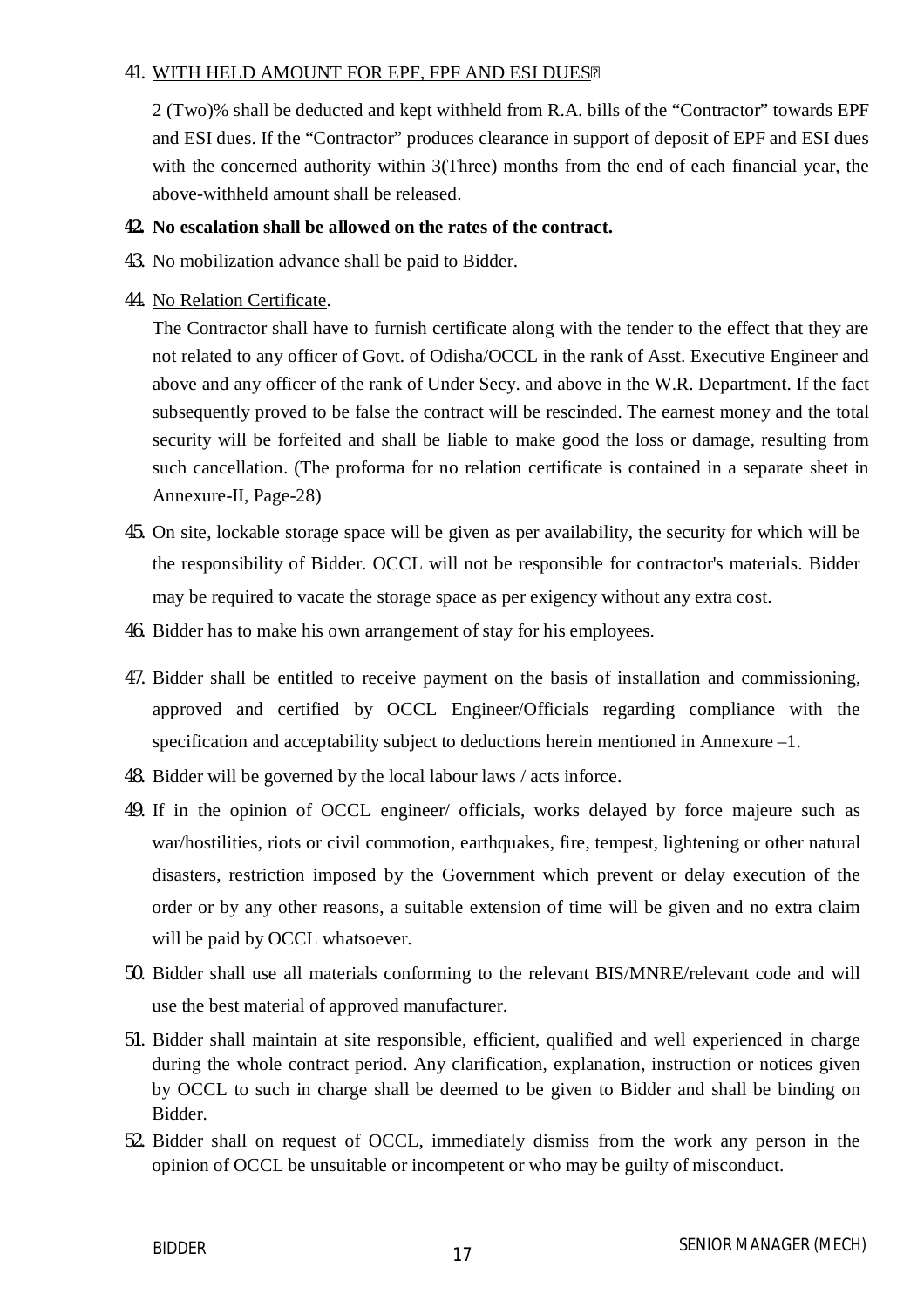- 53. Bidder shall at the instructions of OCCL within such time as notified, open up for inspection any work and *if* Bidder refuse or neglect to comply with such instructions, OCCL may employ other workman to open of the same. Such work if it is found not in accordance with approved specifications, or the instructions, expenses of opening up and redoing if required shall be borne by and recoverable from Bidder from any due or which may be due to Bidder.
- 54. Notices of OCCL to Bidder may be served personally or by being left at or sent by registered post to the last known place of the business of the party to whom the same is given or in the case of Bidder by being left on the works. Notices may be served at or sent by registered post to the registered office of Bidder. Any notice sent by registered post shall be deemed to be served at the time when in the ordinary course of post, it would be delivered.
- 55. The Warranty period shall be 25 Years for the PV modules and 5 years for complete system from the date of handing over of the system. Bidder shall rectify defects developed in the system within Warranty period promptly. In case the defects are not rectified within 10 days of the receipt of the complaint by Bidder, OCCL shall have full liberty to restore the system in working condition. The expenditure so incurred by OCCL shall be deducted from Bidder pending claims, security deposit or in other lawful manner.

56. Termination of the contract by OCCL:

If Bidder being an individual or a firm, commit any "Act of insolvency" or shall be adjudged an insolvent or being an incorporated company shall have an order for compulsory winding up or applies for voluntary winding up or subject to the supervision of the court and of the official assignee or the liquidator, in such

Acts of insolvency or winding up shall be unable within seven days after notice to him requiring him to do so, to show to the reasonable satisfaction of OCCL that they are able to carry out and fulfill the contract , and to give security , there for , if required by OCCL.

Or

If Bidder (whether an individual firm or incorporated company) shall suffer execution to be issued , or shall suffer any payment under this contract to be attached by or on behalf of any of the creditors of Bidder , or shall assign or sublet the contract without the consent in writing of OCCL first obtained.

Or

Shall charge or encumber this contract or any payments due or which may become due to Bidder there under.

Or

If Bidder:

a. Has abandoned the contract, or

<sup>18</sup> SENIOR MANAGER (MECH) BIDDER b. Has failed to commence the works, or has without any lawful excuse under these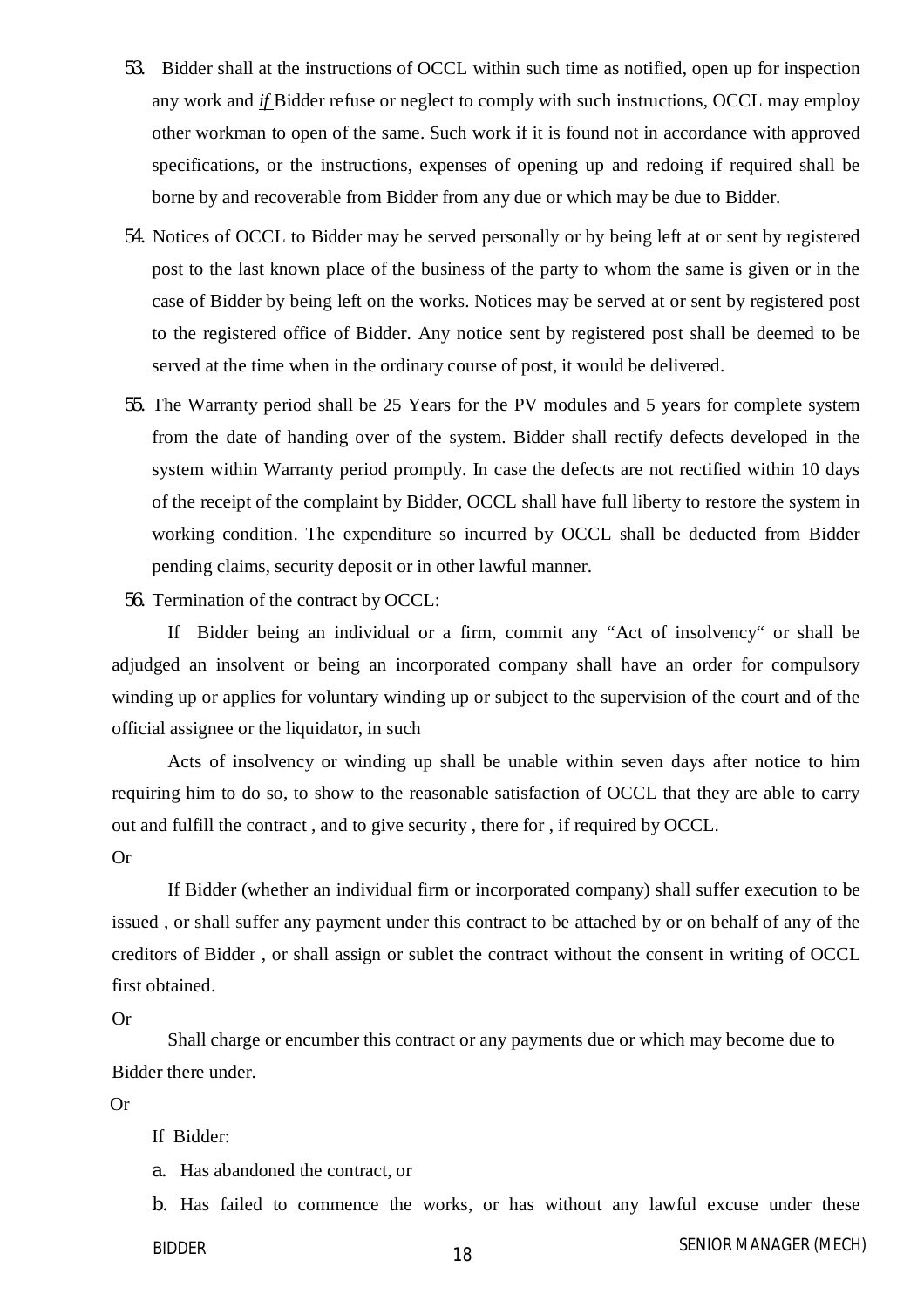conditions suspended the progress of the works for seven days after receiving from OCCL written notice to proceed ,or

- c. Has failed to proceed with the works with such diligence and failed to make such progress as would enable the work to be completed within the time agree upon, or
- d. Has failed to remove materials from the site or to pull down and replace work for seven days after receiving written notice from OCCL that the said material of work were condemned and rejected by OCCL under these conditions ,or
- e. Has neglected or failed persistently to observe and perform all or any of the acts, matters or things by this contractor to be observed and performed by Bidder for seven days after written notice shall have been given to Bidder requiring to observe or perform the same , or
- f. Has to the detriment of good workmanship or in defiance of OCCL`s instructions to the contrary sublet any part of the contract then and in event of any of the aforesaid cases, OCCL may, not withstanding any previous waiver, after giving seven days' notice in writing to Bidder , determine the contract but without thereby affecting the powers of OCCL or the obligation and liabilities of Bidder , the whole of which shall continue in force as fully as if the contract has not been so determined and as if the works subsequently executed has been executed by or on behalf of Bidder.

And further , OCCL may enter upon and take possession of the work and all plants, tools, scaffolding, sheds, machinery and material lying upon the premises or the adjoin lands or roads and use the same as his own property or may employ the same by means of his own servants and workmen in carrying on and completing the works ,and Bidder shall not in any way interrupt or do any act, matter or thing to prevent or hinder such other contractor or other persons employed for completing and finishing or using the materials and plant for the works. When work shall be completed or as soon thereafter as convenient, OCCL shall give a notice in writing to Bidder to remove his surplus material and plant, and should Bidder fail to do within period of 14 days after the receipt thereof by him, OCCL shall sell the same by public auction, and shall give credit to Bidder for the amount realized on deducting there from the costs of removal and sales.

If any sum shall be due or payable to or by OCCL for the values of the said plant and materials so taken possession of by OCCL and the expenses of loss which OCCL shall have been put to in requiring the works to be completed, and the amount, if any, owing to Bidder and the amount which shall be so certified shall thereupon be paid by OCCL to Bidder or by Bidder to OCCL, as the case may be, and OCCL`s certificate shall be final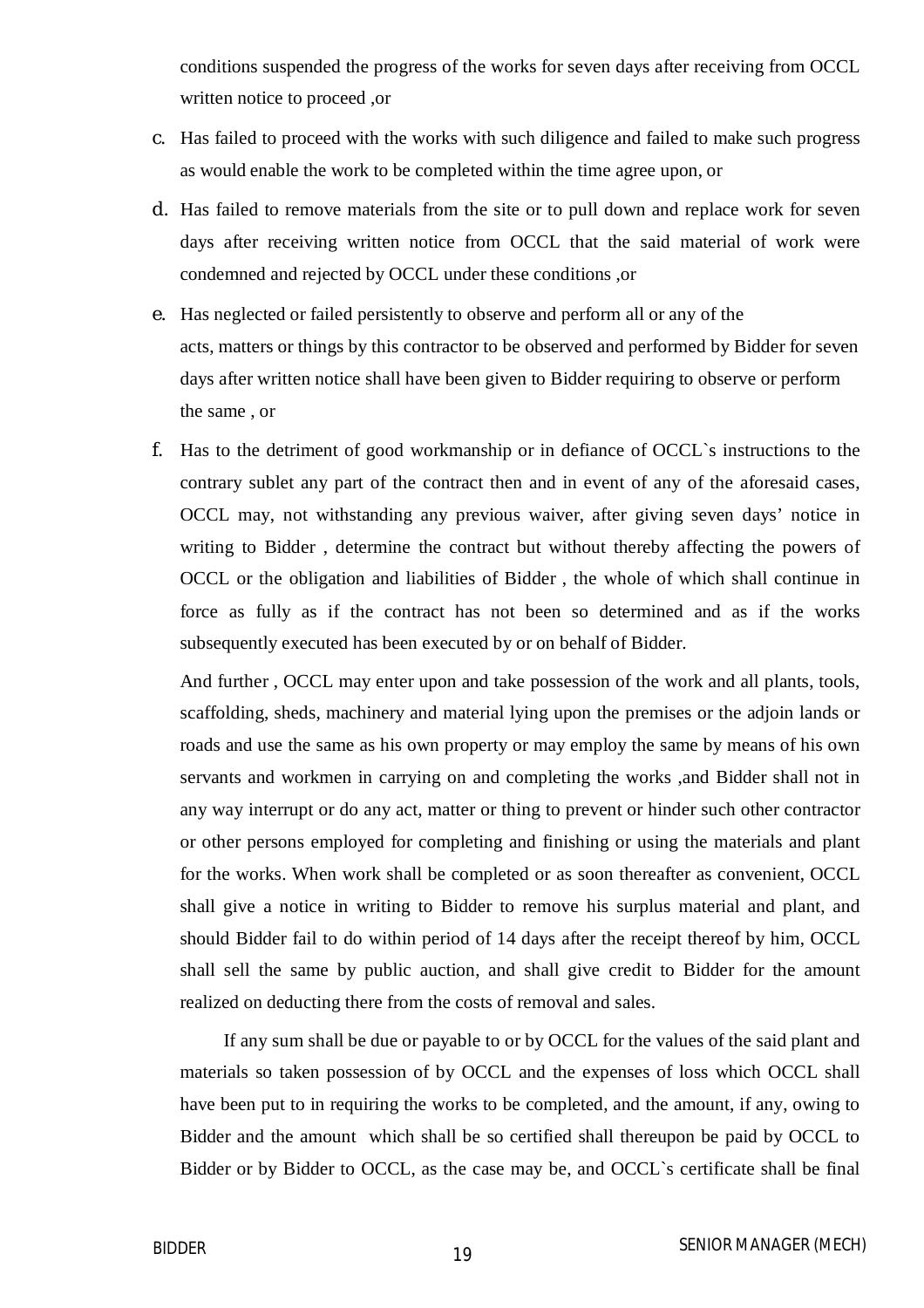and conclusive between parties. On termination of the contract, Bidder shall remove himself and his workmen from the work site.

#### 57. Matters to be finally determined by OCCL

OCCLs' decision, opinion, direction with respect to all or any of the matter such as scope of work, contract or to provide everything necessary materials and workmanship to conform the description, assignment of subletting, defects after completion, delay and extension of time, opened up works and schedule of rates as contained in the price bid hereof and as to the exercise by them the right to have any works opened up shall be final and conclusive and binding on Bidder. OCCL`s instructions if any, in this regard in case of any urgency, shall also be complied immediately.

58. Arbitration

All questions and disputes of any kind whatsoever between the parties hereto arising out of or in connection with the contract or execution of the works, whether during the execution of the works or after cancellation, termination, determination, completion of abandonment or any dispute which cannot be settled by mutual discussion, the same will be settled by arbitration. One Arbitrator shall be appointed by each party and these two Arbitrators shall appoint an Umpire as provided under conciliation and Arbitration Ordinance, 1996.

The Jurisdiction of the Tender shall be the State of Odisha with the High Court at Cuttack.

- 59. Insurance contract conditions, contractor `s liability and insurance
- a. From the commencement to the completion of the works, Bidder shall take full responsibility for the care of the work and for taking precautions to prevent loss or damage to the works and to minimize the loss or damage to the greatest extent possible and shall be liable for any damages or loss that may happen to the works or any part thereof from any cause whatsoever, inherent defects and failure due to poor workmanship and causes such as fire, lightening, explosion, earthquake, storm, hurricane, floods inundation, subsidence, landslides, rock slides, riots (excluding civil war , rebellion, revolution and insurrection) and shall at his own cost repair and make good the same so that at all times the work shall be in good order and condition and in conformity in every respect within the requirement of the contract.

Explanation: For the purpose of this condition, the expression "from the commencement to completion work shall mean the time commencing from the issue of the work order to Bidder and ending with the successful completion of the plant.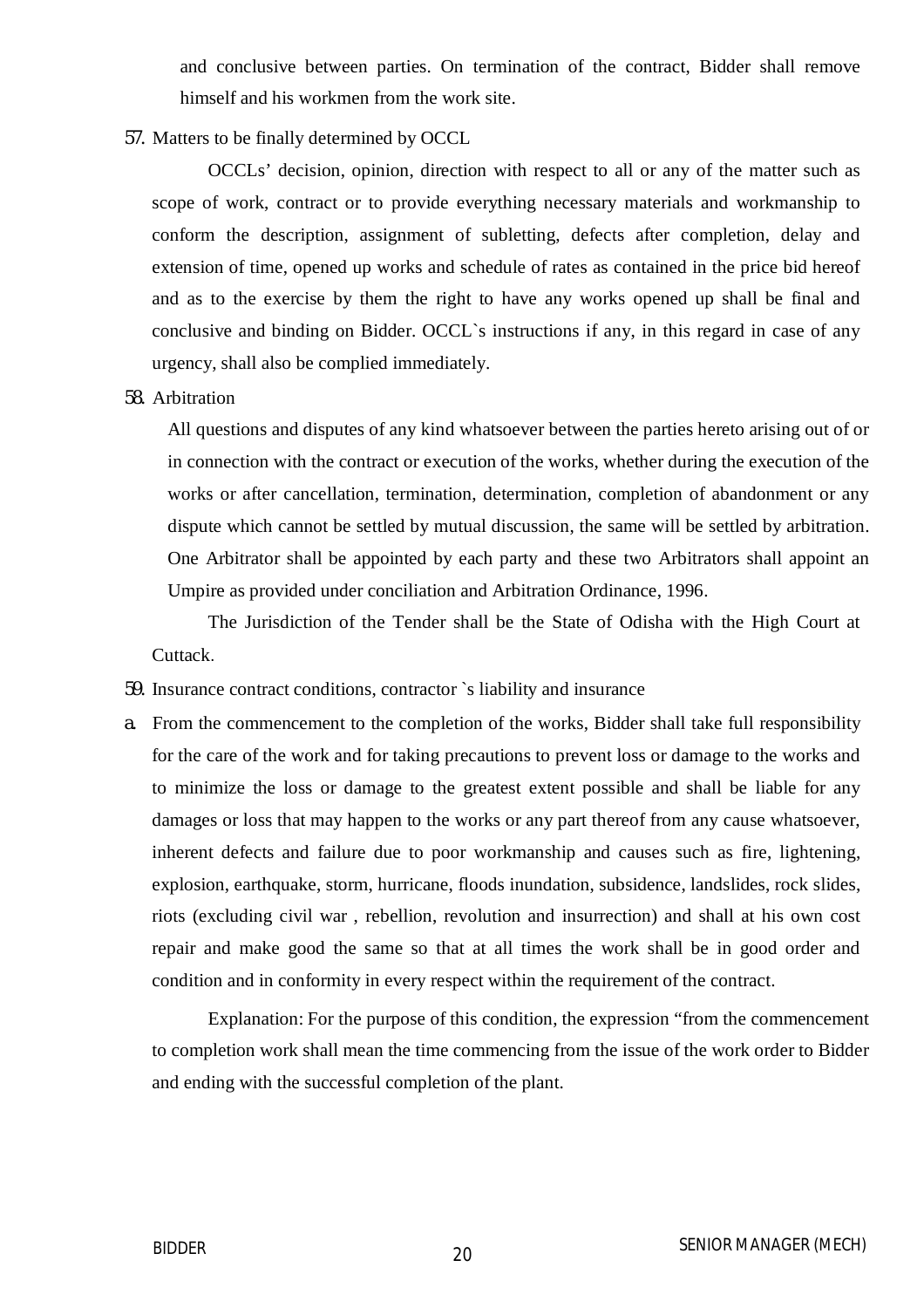- b. Without limiting the obligation and responsibilities under this condition, Bidder shall insure and keep insured the works from the commencement to completion, as afore said, for their full value provided under this contract. In the event of there being a variation in the nature and extent of the work, Bidder shall from time to time increase or decrease the value of the insurance correspondingly. The entire premium shall be borne and paid by Bidder. The said insurance shall also provide for the removal of debris of the lost or damaged works.
- c. Bidder shall at all times indemnify OCCL against all losses , claim for damages or compensation under the provision of the payment of wages Act 1936, minimum wages act 1948, employer liability act, 1961, Industrial dispute act 1947, employer state insurance act 1948 or any modification thereof or any other law relating thereto and rules made there under from time to time or as a consequence of any accident or injury to any workman or other persons in or about the work whether in the employment of OCCL , or contractor or not and also against all costs, charges and expenses of any suit, action or proceeding whatsoever out of such accident or injury or combination of any such claims.
- d. Before commencing the work, Bidder shall without limiting his obligation and responsibilities under this condition insure against any loss of life or injury to any personnel in the employment of Bidder/ sub-contractor/ nominated contractor. For this purpose insurance shall be taken by Bidder /sub-contractor/nominated contractor. Such insurance shall be taken to include both employees/workmen covered by workmen's compensation Act 1923, as well those employees/workmen not covered by the said act. Separate insurance policies may be taken for employees/workmen covered under workmen's compensation Act 1923, and employees/ workmen not covered by the said act. All premiums shall be paid by Bidder.
- e. Bidder shall at all times indemnify and keep indemnified OCCL against all loses and claim for injuries or damage to any person or any property whatsoever which may arise out of or in consequence of the construction and maintenance of the work and against all claims, demands, proceeding, damages, costs, charges and expenses whatsoever in respect of or on relation thereto. Before commencing the execution of the works, Bidder shall without in any way limiting his obligation and liabilities under this condition, insure at his cost and expenses against any damage or loss or injury which may be caused to any person or property including the employee or servant of OCCL and the consultant and their property by or in the course of execution of works. Such insurance to be known as the third party insurance shall be in a sum equivalent to two percent of the value of the accepted tender subject to the minimum sum of rupees five lakh. The insurance policy to be so obtained by Bidder shall be deposited by Bidder with OCCL within the seven days of its issue by the insurer.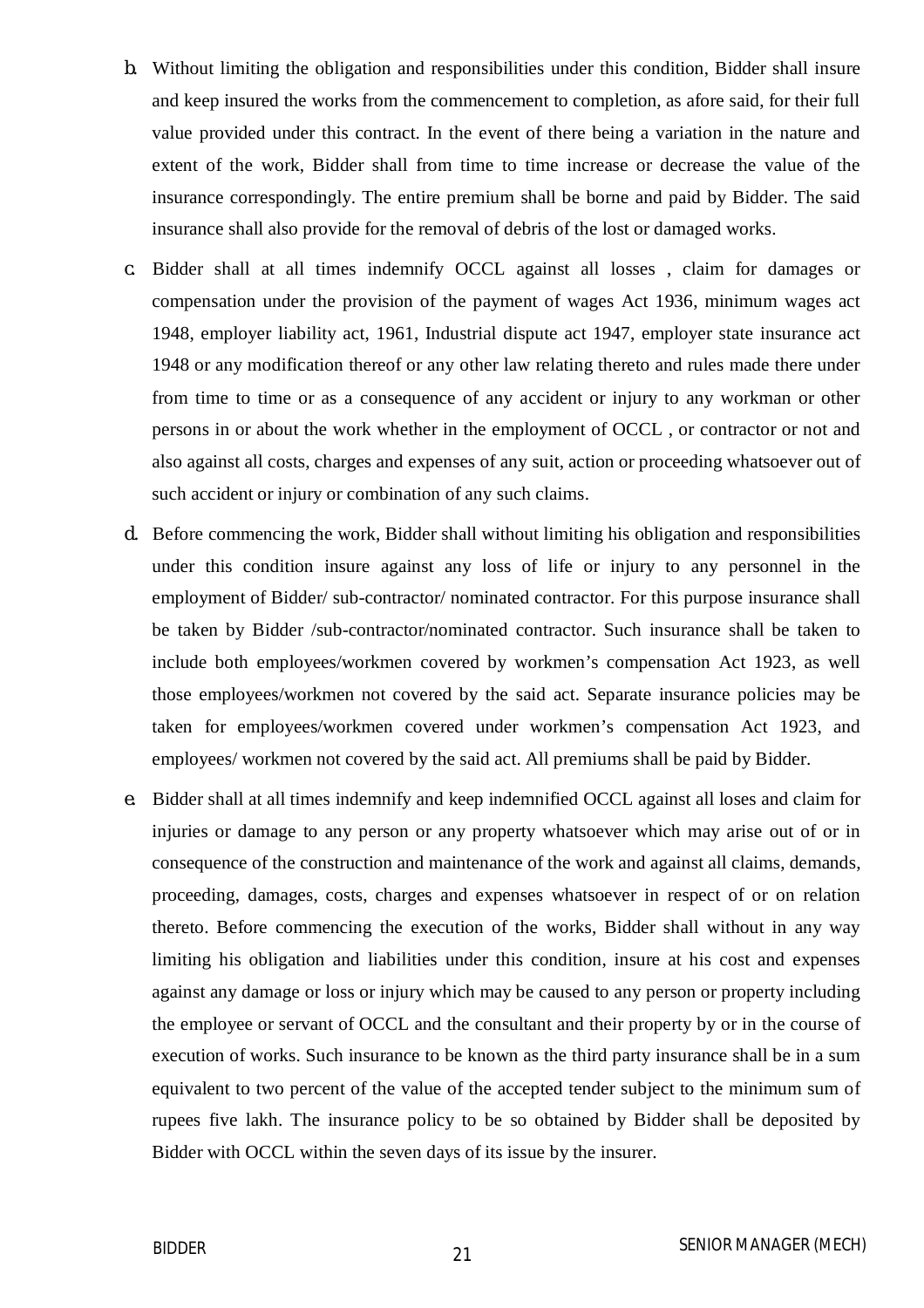- f. Bidder shall ensure that similar insurance policies are taken out by his sub- contractors or nominated contractors, if any, and shall be responsible for any claim or loss resulting from their failure to obtain adequate protection in connection thereof . While taking the insurance policies, contractor should indicate clearly to the insurance companies that the policies issued cover their sub-contractor and nominated contractor also.
- g. No work shall be commenced by Bidder unless and until he has obtained the insurance or insurance required to be obtained by him under or by the foregoing clauses and no work shall be carried out or continued by Bidder unless and until each insurance is current and valid at that time.
- h. In the event of any claim for insurance becoming due on the account of any eventuality covered by the respective insurance policy/policies, Bidder shall reinstate the installation, replace the material or equipment's or pay compensation to the affected personnel /employees without waiting for the settlement of the claim from the insurance company.
- 60. The person deployed by Bidder in OCCL shall not have claims of Master and Servant relationship (implicitly or explicitly) between him/her/them and OCCL nor have any principal and agent relationship with or against OCCL. Bidder's personnel shall not claim any benefit/ compensation/ absorption/ regularization of services under the provision of the Industrial Disputes Act, 1947 or Contractor Gardener (Regulation & Abolition Act,1970).

Declaration by the Bidder : I/We hereby declare that I/We have read and understood the above instructions to the Bidders and that the same are binding on me/us.

Date: Case of Bidder Seal and Signature of Bidder Seal

Place: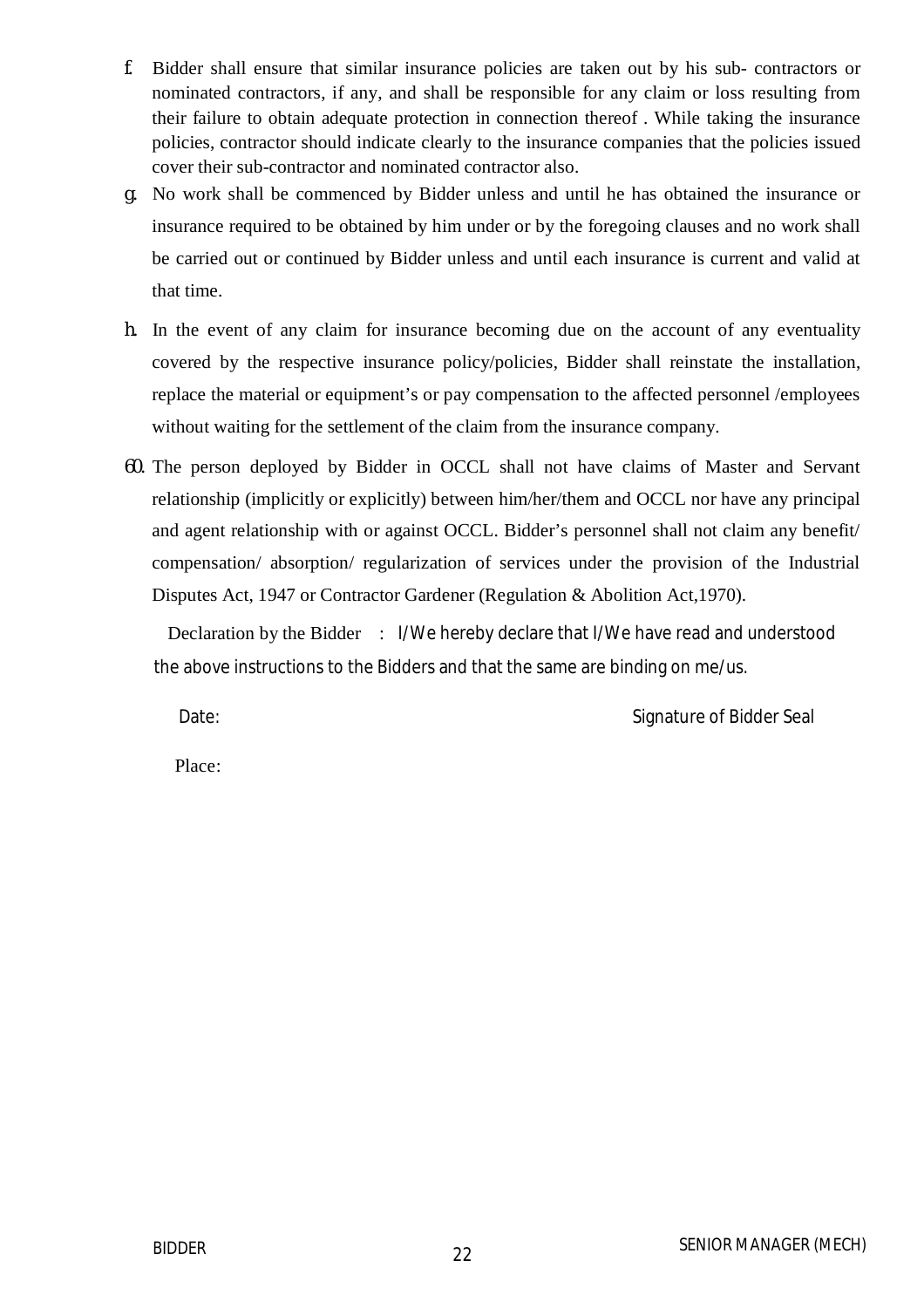### **Pre bid qualification criteria:**

**1.** The Bidder must furnish Registration certificate from **competent authority(MSME) for generation of Electric Power using Solar Energy (Code-35105)**

Or,

#### **Udyam Registration Certificate for generation of Electric Power using Solar Energy**

#### **2. TECHNICAL ELIGIBILITYCRITERIA:**

a. The Bidder should have installed & commissioned at least one Grid connected Solar PV Power Project having a capacity of not less than 50 kW which should have been commissioned at least six months prior to Techno- Commercial Bid Opening date.

The list of project commissioned at least 6 months prior to Techno -Commercial Bid Opening date, indicating whether the project is grid connected, along with a copy of the Commissioning certificate and Work order/Contract/Agreement/ from the Client/Owner shall be submitted in support of above.

b. The bidder must be manufacturer/ System Integrator of any or all of the 2 major components of the solar PV power plant namely Solar PV panels, Inverters or an Integrator of solar PV power plants. In either case the bidders must submit the valid test reports of all major components issued by any of the authorized test centers of MNRE/NABL in favour of the OEM.

#### **3. FINANCIAL ELIGIBILITYCRITERIA:**

The Bidder should have an Annual Turnover or Net worth as indicated below:

To qualify for award of the contract, each bidder in its name should have in the last five years (from FY 2016-17 to FY 2020-21) achieved a minimum annual turnover (in Solar Power Business) of Rs. 50.00 Lakhs at 2020-21 price level in any one financial year (Attested copy of certificate to be produced from the statutory auditor of the last financial year). Weight age of 10% per year shall be given on financial turnover of the previous years to bring them to the price level of current financial year i.e. 2021-22.

**Note:** The attested copies of certificate towards Annual Turnover from statutory auditor who has audited the Profit-loss account of the last financial year of the bidder shall only be considered.

**4.** The firm must not have been debarred / blacklisted by any Govt. Dept, agency, PSUs / institution/ agencies/ autonomous organizations. The bidder shall submit a self certification by an authorized person duly notarized to this effect.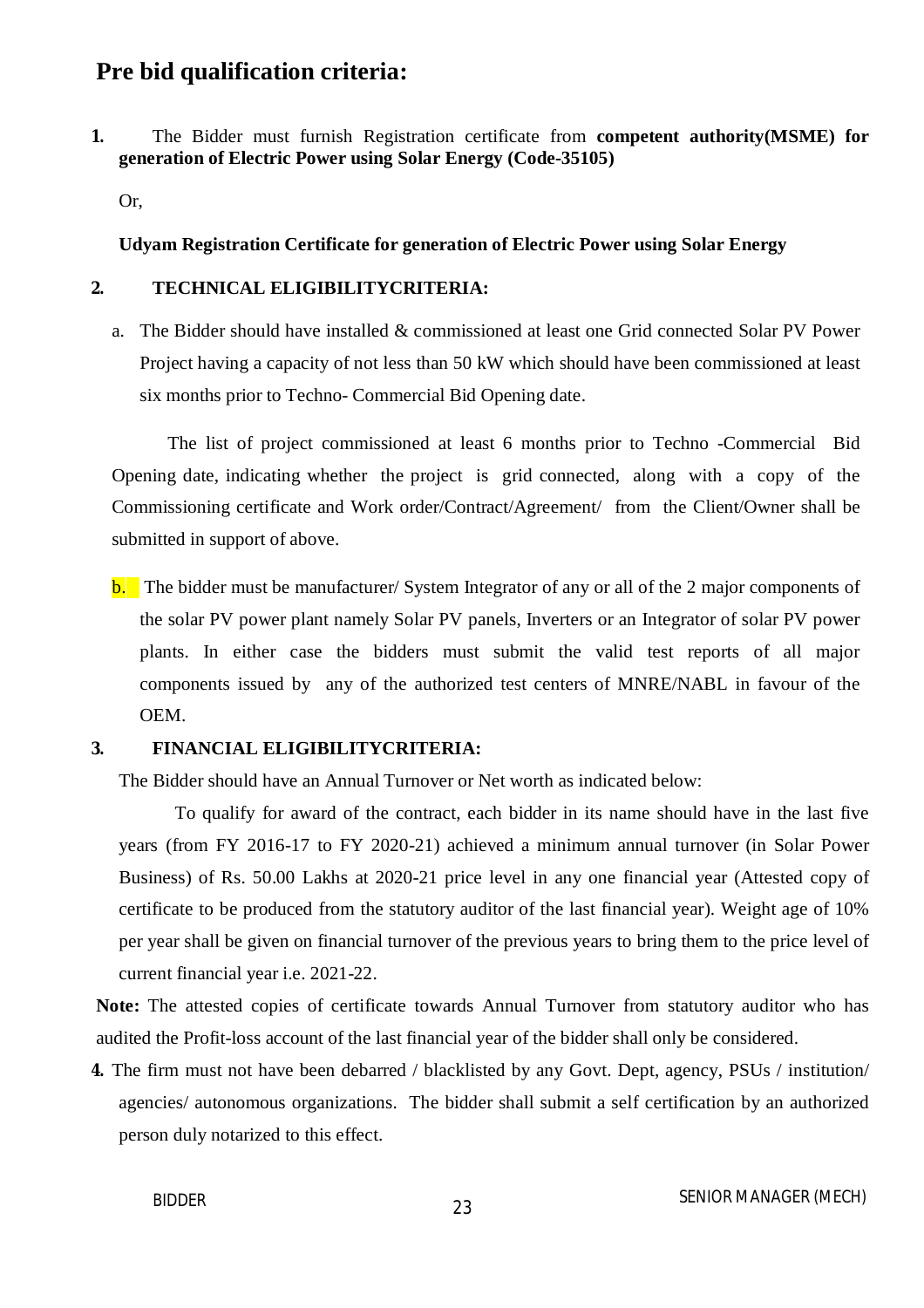### **Pre installation Obligations:**

a. Successful bidder(s) after site visit are required to submit single Line Diagrams for all power plants indicating all wiring details, connectivity details etc. before commencement of installation work.

b. The successful bidder should intimate the Distribution Utility and obtain Permission/NOC for Interconnection for each SPV installation before the scheduled date of commissioning.

c. The successful bidder should procure the Generation Meters for each SPV system, get the same tested from the concerned MRT circle and ensure installation at the sites before the scheduled date of commissioning.

d. Before submission of the Bid, Bidders in their own interest should visit the sites.

e. All Electrical works shall be executed by a competent Electrical contractor with MV license issued by Electrical licensing Board of Odisha.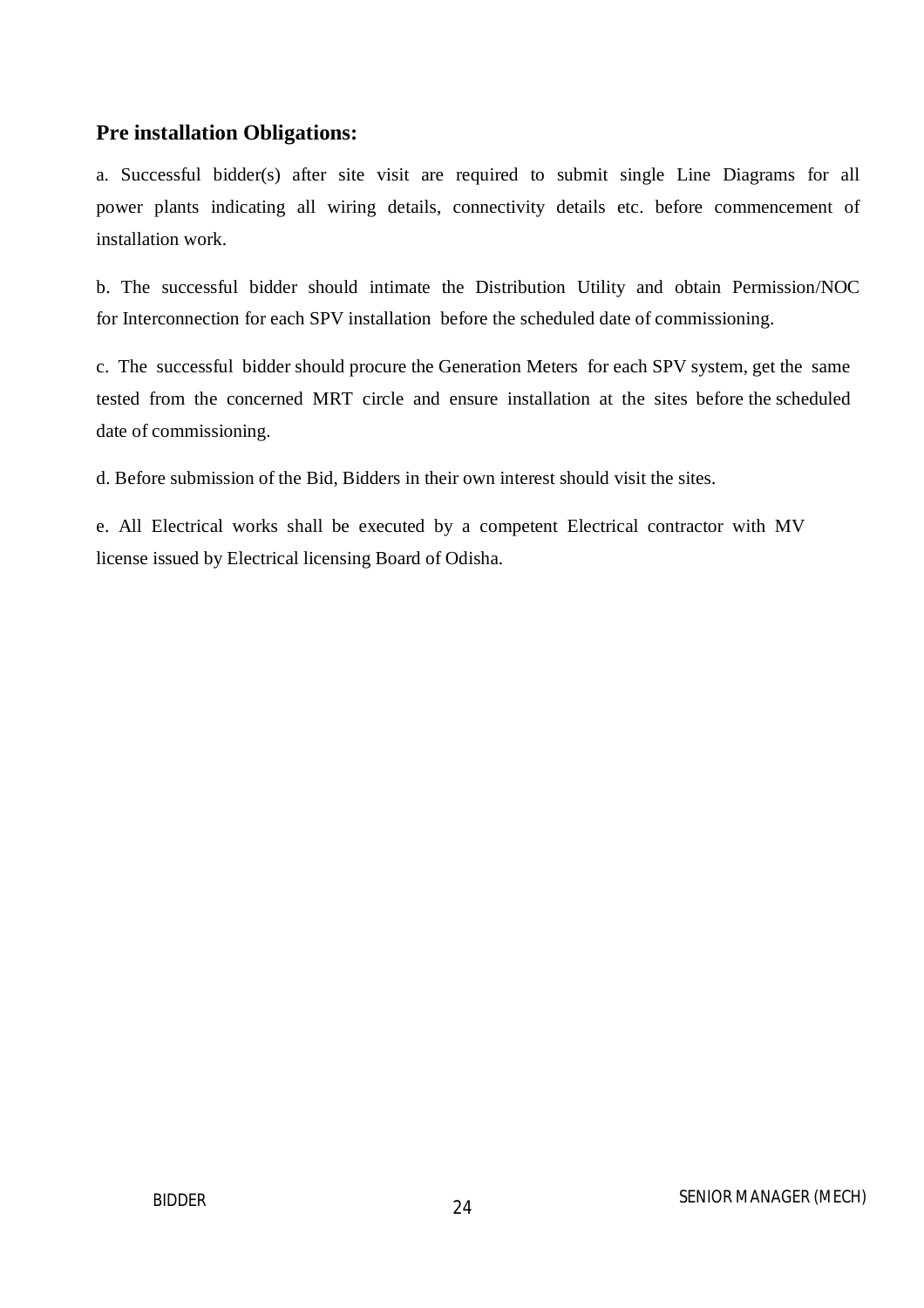### **FORMS OF TENDER**

#### **Annexure-I**

### **Information to be furnished by the Vendor**

| $\mathbf{1}$   | Name and Registered address                                                                                                                                                                                                                      |                                          |                                                     |
|----------------|--------------------------------------------------------------------------------------------------------------------------------------------------------------------------------------------------------------------------------------------------|------------------------------------------|-----------------------------------------------------|
| $\overline{2}$ | Organizational<br>of the<br>firm<br>set<br>up<br>including<br>names, qualifications<br>and<br>experience of partners / Associates<br>and staff                                                                                                   | Details to<br>prescribed<br>I            | furnished<br>be<br>in<br>the<br>proforma (Statement |
| 3              | Whether Registered (If yes, please enclose<br>copies of relevant supporting documents)                                                                                                                                                           |                                          |                                                     |
| 4              | Experience (give number of years)                                                                                                                                                                                                                | Years                                    |                                                     |
| $5^{\circ}$    | Important large projects executed during<br>last one year by the firm together with<br>approximate cost of the individual project.<br>The full postal address of the clients for<br>whom the works have been executed shall<br>also<br>be given. | Details to<br>prescribed<br>$\mathbf{I}$ | furnished<br>be<br>in<br>the<br>proforma (Statement |
|                | 6 Important large projects in which the firm<br>is engaged at present and their estimated<br>cost. (Stages of work. viz. Planning and<br>Construction). The full address of the<br>clients shall be<br>Indicated against each project.           | Details to<br>prescribed<br>$III$ )      | furnished<br>be<br>in<br>the<br>proforma (Statement |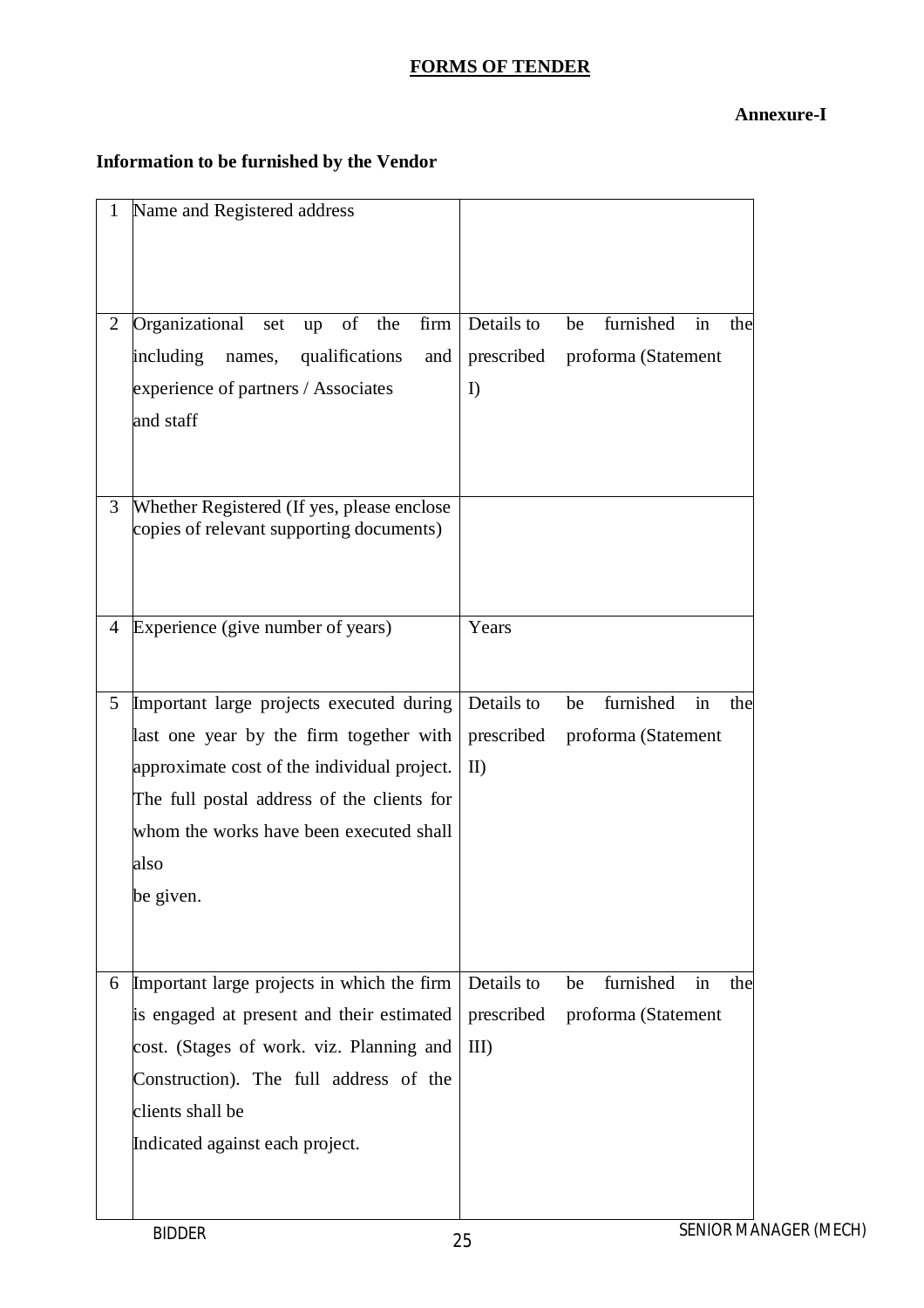|   | Important                                                                                                                                                | large projects, if any, |  | Attach a separate sheet |
|---|----------------------------------------------------------------------------------------------------------------------------------------------------------|-------------------------|--|-------------------------|
|   | completed by the partners prior to<br>joining the firm (these projects shall not be<br>included under $5 \& 6$ above, but shall be<br>shown separately). |                         |  |                         |
| 8 | Name and address of banker/s of the<br>Firm                                                                                                              |                         |  |                         |
| 9 | Turnover of the firm during last 5<br>years (Year-wise)                                                                                                  |                         |  |                         |

**Note:** Please enclose copies of relevant supporting documents, wherever necessary.

Signature of the applicant with Full address and Office Seal.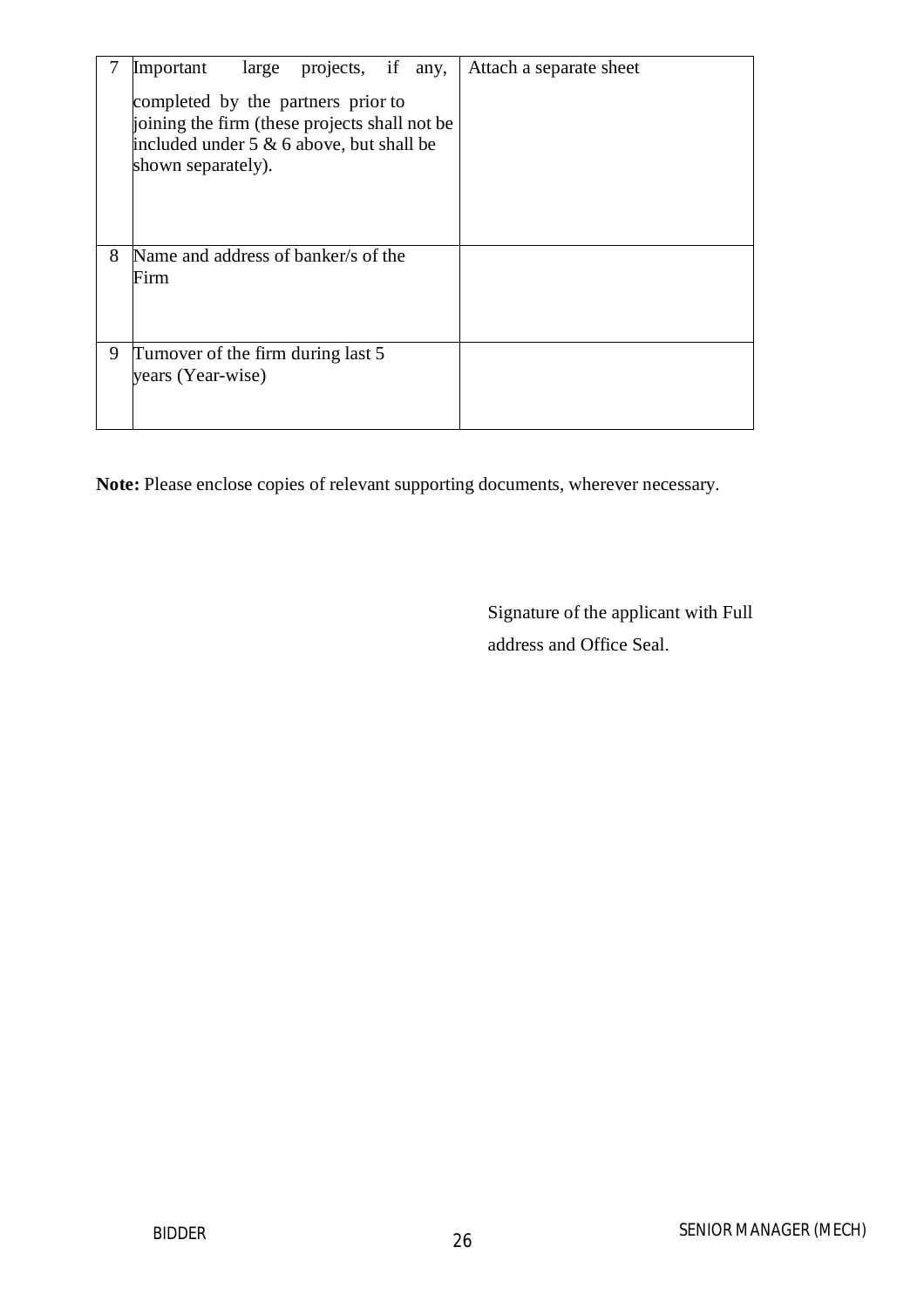| $\vert$ 1      | Name of Firm                    |                                  |
|----------------|---------------------------------|----------------------------------|
| $\overline{2}$ | Address of firm                 |                                  |
| $\vert$ 3      | Name of Bank Branch and Address |                                  |
| $\overline{4}$ | Bank Code & Branch Code         |                                  |
| $\overline{5}$ | <b>IFS Code of Bank Branch</b>  |                                  |
| 6              | Type of Account                 | (Saving / Current / Cash Credit) |
| 7              | <b>Account Number</b>           |                                  |
| $\overline{8}$ | PAN of firm                     |                                  |
| 9              | <b>GST</b> Registration No.     |                                  |

### **Bank Account Particulars of the Bidder**

Signature of the applicant with Full address and Office Seal.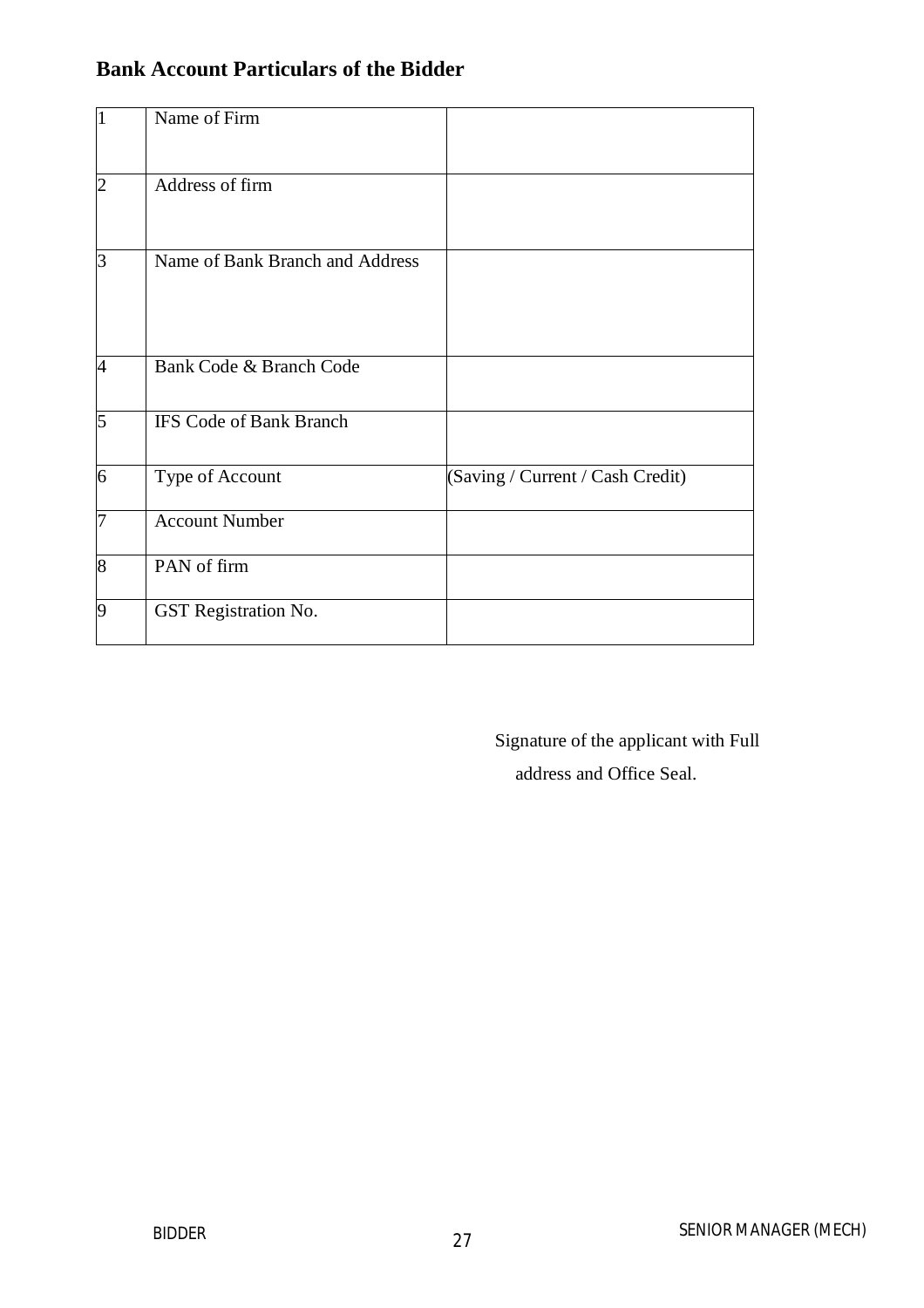#### **CERTIFIACATE OF NO-RELATIONSHIP**

I/We hereby certify that I/We am/are not related to any officer of Govt. of Odisha/OCC Ltd of the rank of Asst. Executive Engineer and above and any officer of the rank of Under Secretary and above in the W.R. Department, Odisha. I/We am/are aware that if the facts subsequently proved to be false my/our contact will be rescinded with forfeiture of security deposit and I/We shall be liable to make good the loss or damage resulting from such cancellation.

I/We also note that, non- submission of this certificate will render my/our tender liable for rejection.

Signature of the Bidder

Name

Address \_\_\_\_\_\_\_\_\_\_\_\_\_\_\_\_\_\_\_\_\_\_\_\_\_\_\_\_\_\_\_\_\_\_\_\_\_\_

\_\_\_\_\_\_\_\_\_\_\_\_\_\_\_\_\_\_\_\_\_\_\_\_\_\_\_\_\_\_\_\_\_\_\_\_\_\_\_\_\_\_\_\_\_

 $Date:$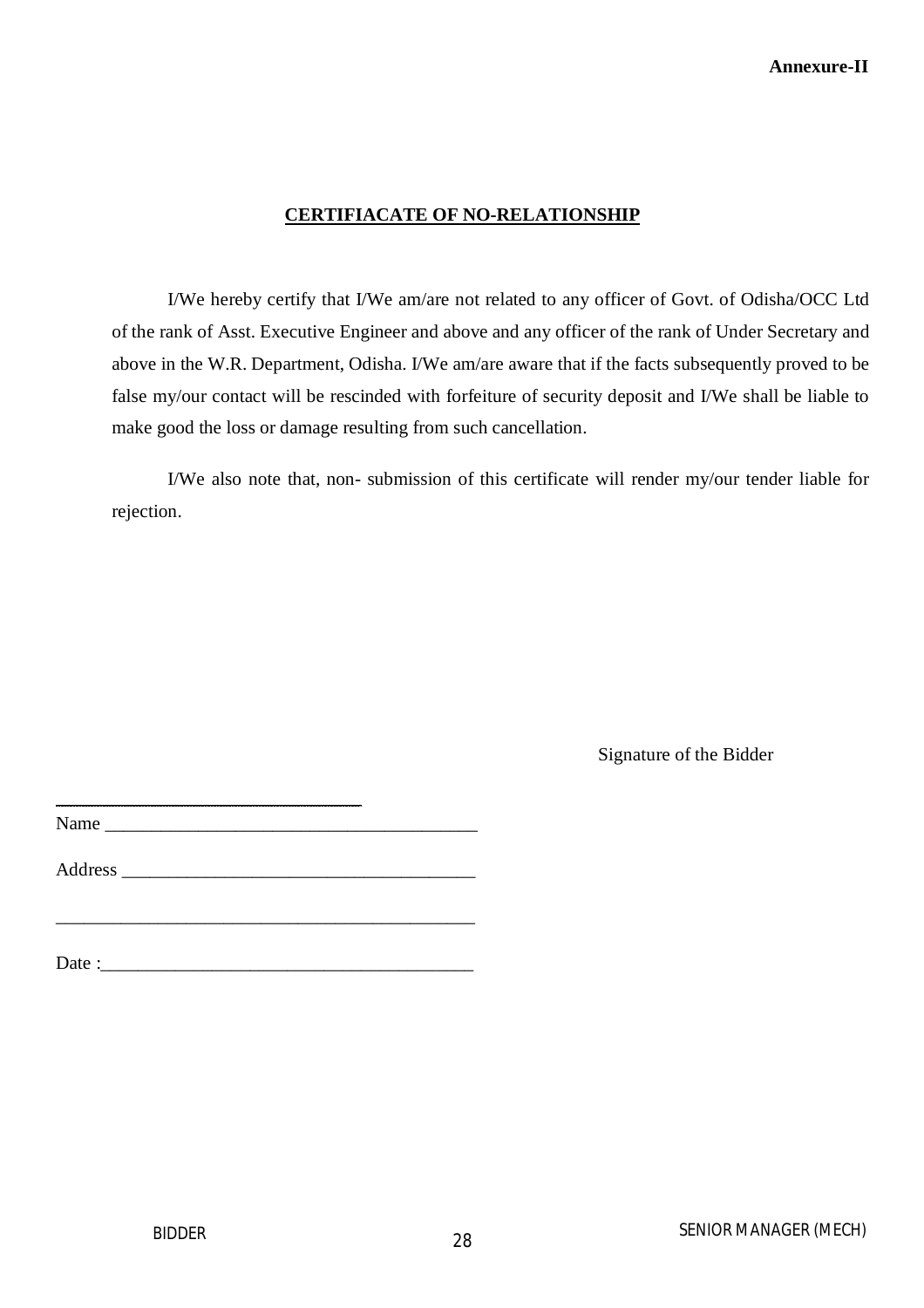#### **ANNEXURE-III**

#### **(AFFIDAVIT)**

#### (To be submitted in original in legal stamp paper duly registered)

- 1. The undersigned (Name of the firm and full address of the registered office contact details) hereby certifies that, all the statements made in the required attachments are true and correct.
- 2. The undersigned also hereby certify that, neither our firm \_\_\_\_\_\_\_\_\_\_\_\_\_\_\_\_\_\_\_\_\_ nor any of its construction partners have abandoned any Solar Power Project or other project work in India nor any contract awarded to us for such works have been rescinded during the last five years prior to the date of this bid.
- 3. The undersigned hereby authorized and request (s) bank, firm or Corporation to furnish pertinent information as deemed necessary and as requested by the Corporation to verify this statement or regarding my (our) competency and general reputation.
- 4. The undersigned understands and agrees that further qualifying information may be requested and agree to furnish any such information at the request of the Corporation.

(Signed by an Authorized of the firm) Title of Officer Name of Firm Date.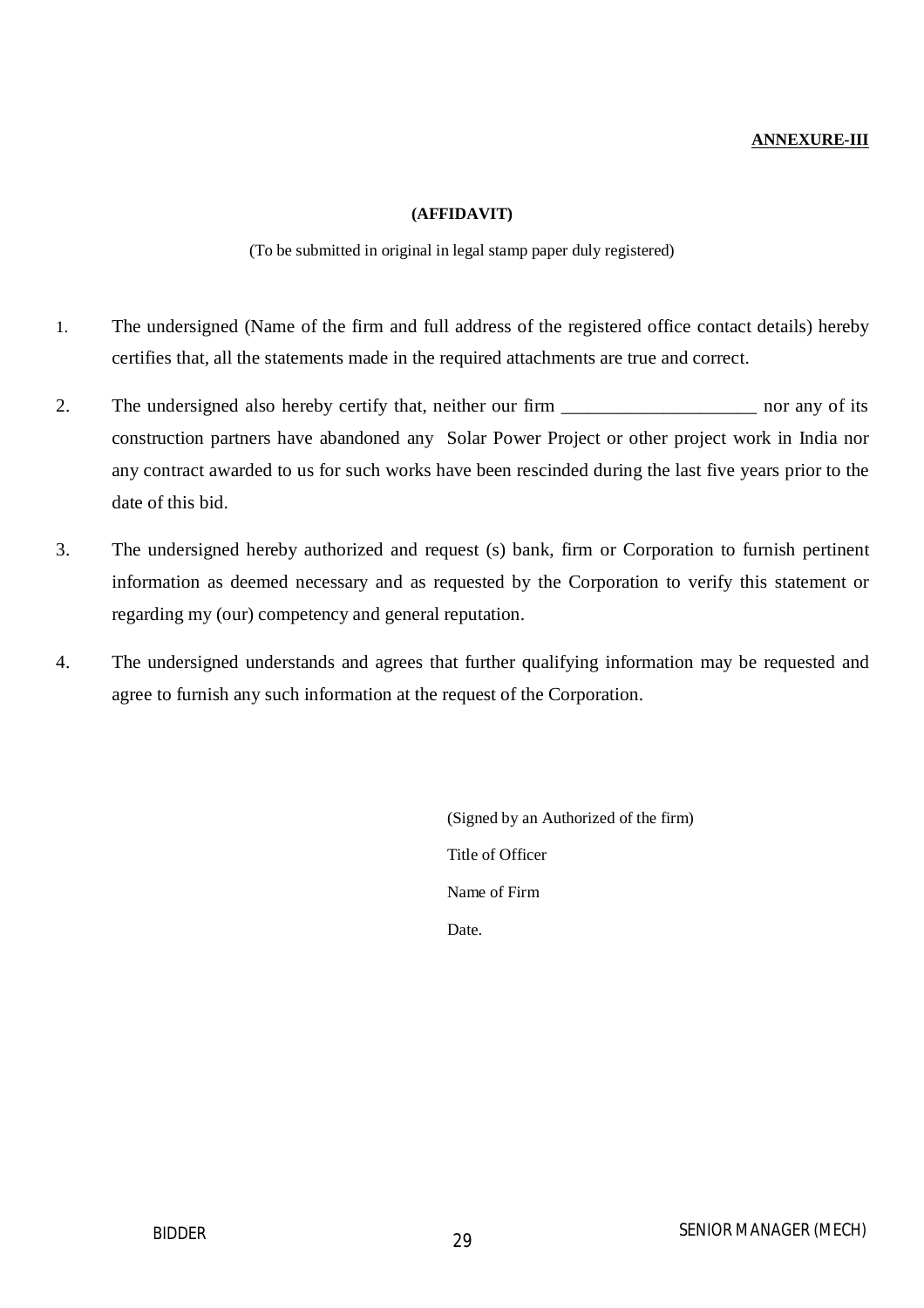#### **ANNEXURE – IV**

#### **PROFORMA FOR SUBMISSION OF PAST CONTRACTUAL PERFORMANCE**

(Affidavit on non-judicial stamp paper of Rs 20/- duly attested by Notary/Magistrate)

This is to certify that We,  $M/s$ <sub>--------------------------------</sub>, in submission of this offer,

- i) Have not made any misleading or false representation in the forms, statements and attachments in proof of the qualification requirements;
- ii) Do not have records of poor performance such as abandoning the work, not properly completing the contract, litigation history, financial failures or fatal accident in self operated Solar Power plants etc.
- iii) Business has never been banned with us by any Central/State Govt. Departments/Public Sector Undertakings or Enterprises of Central/State Govt.
- iv) Have submitted all the supporting documents and furnished the relevant details as per the prescribed format.
- v) The information and documents submitted with the tender by me/us are correct and I/we am/are fully responsible for the correctness of the information and documents submitted by me/us.

#### **SIGNATURE AND SEAL OF THE BIDDER**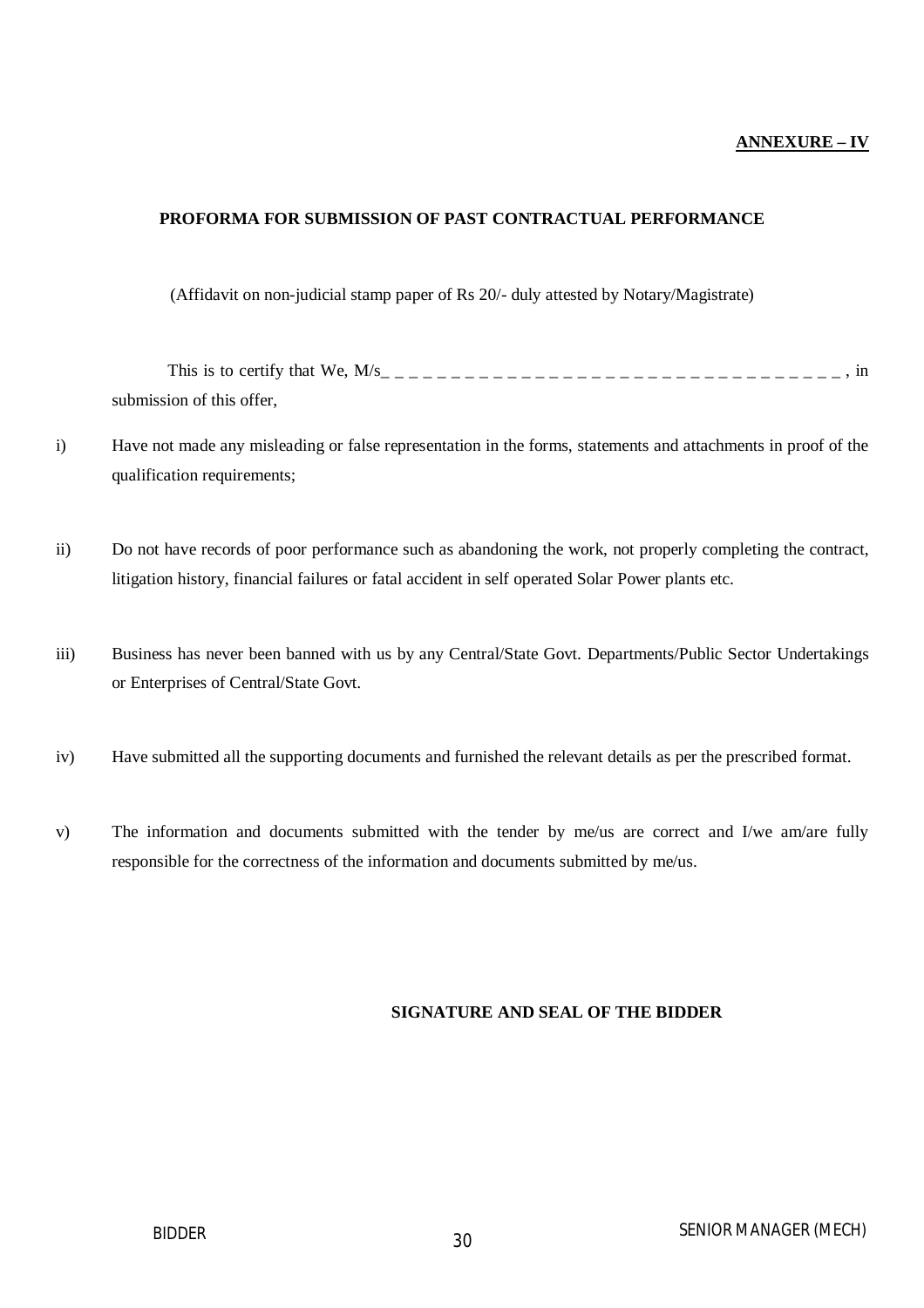**List of technical personnel, giving the technical qualification, experience, including that in the present organization**

| SI.<br>No.   | <b>Name</b>    | Age            | <b>Qualifications</b>   | Work<br><b>Experience</b> | works<br>handled | Nature of Name of<br>the<br>projects<br>handled<br>(costing<br>more than<br><b>Rs.50.00</b><br>$Lakhs*$ | Date from<br>which<br>employed<br>in the<br>present<br>organizati<br>on | Indicate<br>special<br>experienc<br>e, if any |
|--------------|----------------|----------------|-------------------------|---------------------------|------------------|---------------------------------------------------------------------------------------------------------|-------------------------------------------------------------------------|-----------------------------------------------|
| $\mathbf{1}$ | $\overline{2}$ | $\overline{3}$ | $\overline{\mathbf{4}}$ | 5                         | 6                | $\overline{7}$                                                                                          | 8                                                                       | $\boldsymbol{9}$                              |
|              |                |                |                         |                           |                  |                                                                                                         |                                                                         |                                               |
|              |                |                |                         |                           |                  |                                                                                                         |                                                                         |                                               |
|              |                |                |                         |                           |                  |                                                                                                         |                                                                         |                                               |

Mention other points, if any, to show technical and managerial competency to indicate any important point in your favor.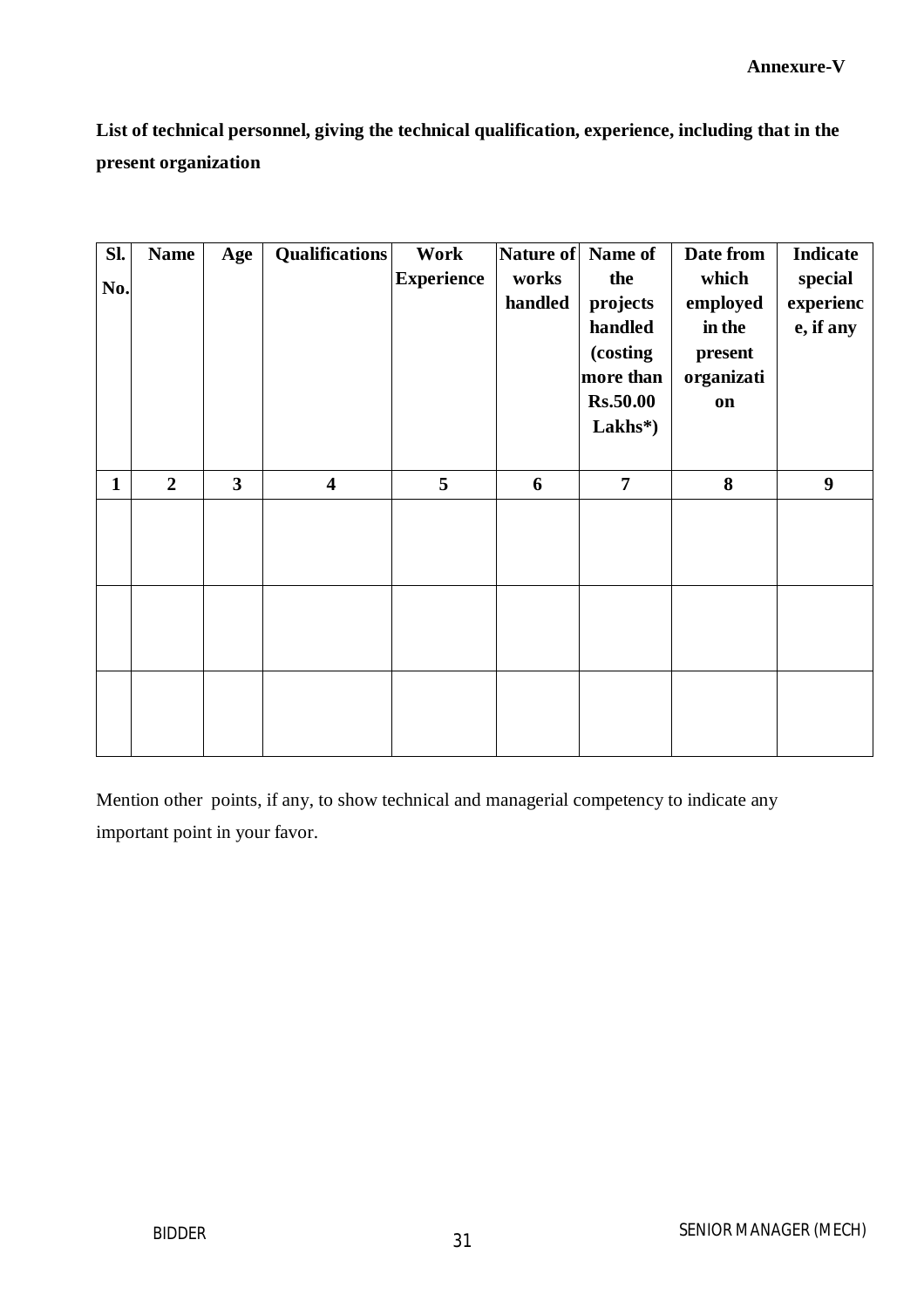**List of Important Projects IN HAND being executed by the Organization during the last 05 year costing Rs. 50.00 Lakhs and above.**

| Sl.          | Name of                           | Nature of                                                                  | Name of the                                                                                                                                                      | <b>Project</b>                          | <b>Completion Period</b> |                | <b>Any Other</b>        |
|--------------|-----------------------------------|----------------------------------------------------------------------------|------------------------------------------------------------------------------------------------------------------------------------------------------------------|-----------------------------------------|--------------------------|----------------|-------------------------|
| No.          | the<br>Project<br>and<br>location | work<br>involved<br>in contract<br>(eg.<br>residential<br>Office,<br>etc.) | owner, also<br>indicate<br>whether<br>Govt./ Semi-<br>Govt./ Govt.<br>India<br><b>of</b><br><b>Undertaking</b><br>or Pvt. Body<br>with<br>full<br><b>Address</b> | cost in<br>lakhs<br>of<br><b>Rupees</b> | <b>Stipulated</b>        | <b>Actual</b>  | relevant<br>information |
| $\mathbf{1}$ | $\overline{2}$                    | $\overline{\mathbf{3}}$                                                    | $\overline{\mathbf{4}}$                                                                                                                                          | 5                                       | 6                        | $\overline{7}$ | 8                       |
|              |                                   |                                                                            |                                                                                                                                                                  |                                         |                          |                |                         |

Signature of the applicant with Full address and Office Seal.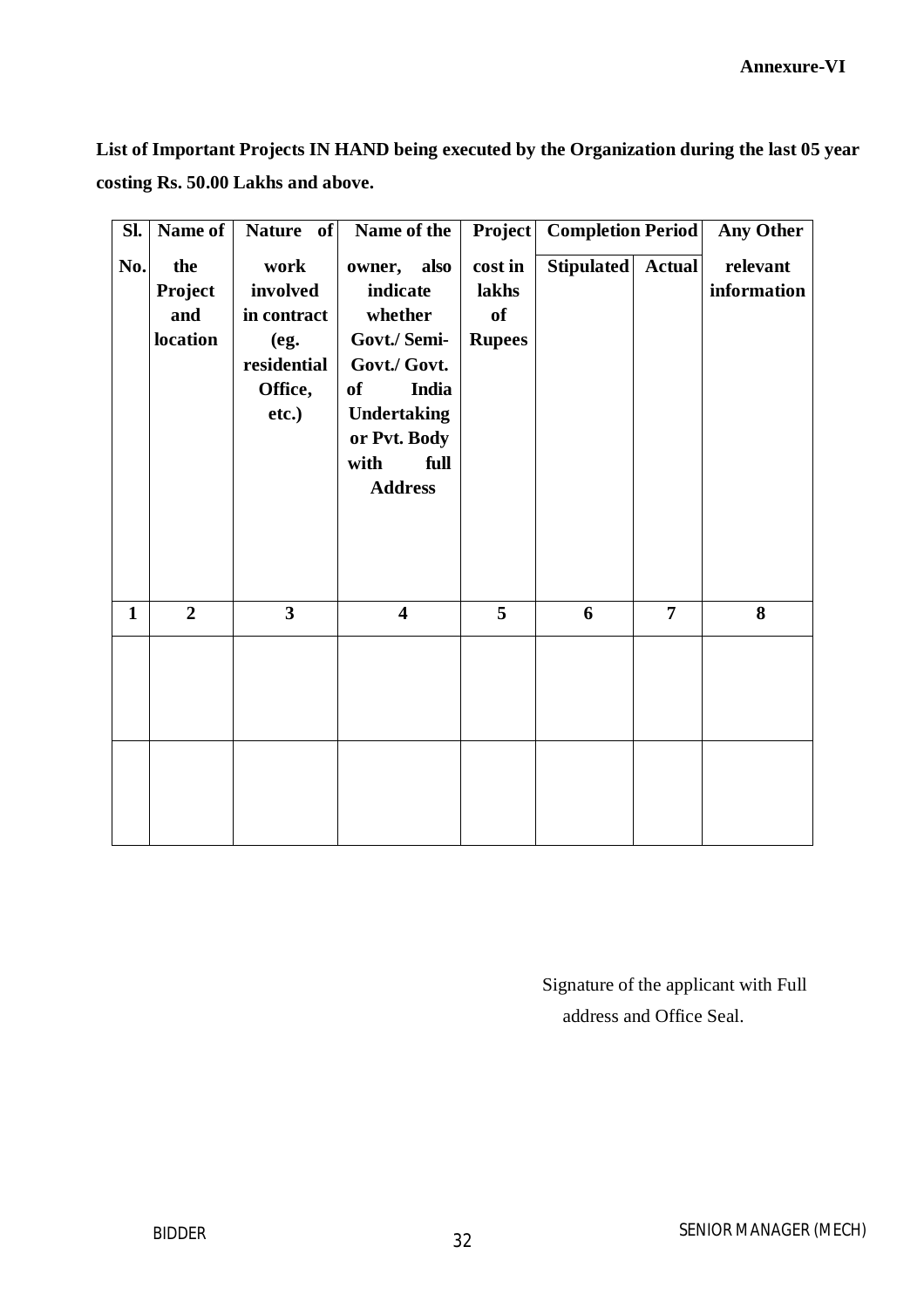#### **FINANCIAL ELIGIBILITY CRITERIA REQUIREMENT**

(To be submitted on the letterhead of Bidding Company / Lead Member) To,

[Name of the Organization]

(Address)

Dear Sir,

Sub: Bid for Implementation of Grid connected Roof Top Solar PV System

a. We submit our Bid for the total capacity of ... kWp (Insert total offered capacity in kWp and submit details of our Financial Eligibility Criteria as follows:

We certify that the Financially Evaluated Entity (ies) had an Annual Turnover as follows:

The maximum Annual turnover of Rupees Crore per MW in any one of the last 5 financial years preceding the Bid Deadline subject to the condition that the Bidder should at least have completed one financial year.

OR

Net worth of Rs. .......Crore computed as per instructions provided in tender document

(Strike Out whichever Is Not Applicable)

#### **Financial eligibility criteria**

| Name of            | Relationship | <b>Financial</b> | Year of                 | *** Total       | <b>Net</b> |
|--------------------|--------------|------------------|-------------------------|-----------------|------------|
| <b>Financially</b> | with Bidding | year             | <b>Incorporation of</b> | <b>Maximum</b>  | worth      |
| <b>Evaluated</b>   | $Compary**$  |                  | the Bidding             | <b>Annual</b>   | (in        |
| Entity*            |              |                  | company                 | <b>Turnover</b> | Rs.        |
|                    |              |                  |                         | (Rs.            | Crore)     |
|                    |              |                  |                         | Crore)          |            |
|                    |              |                  |                         |                 |            |

\* The Financially Evaluated Entity may be the Bidding Company itself.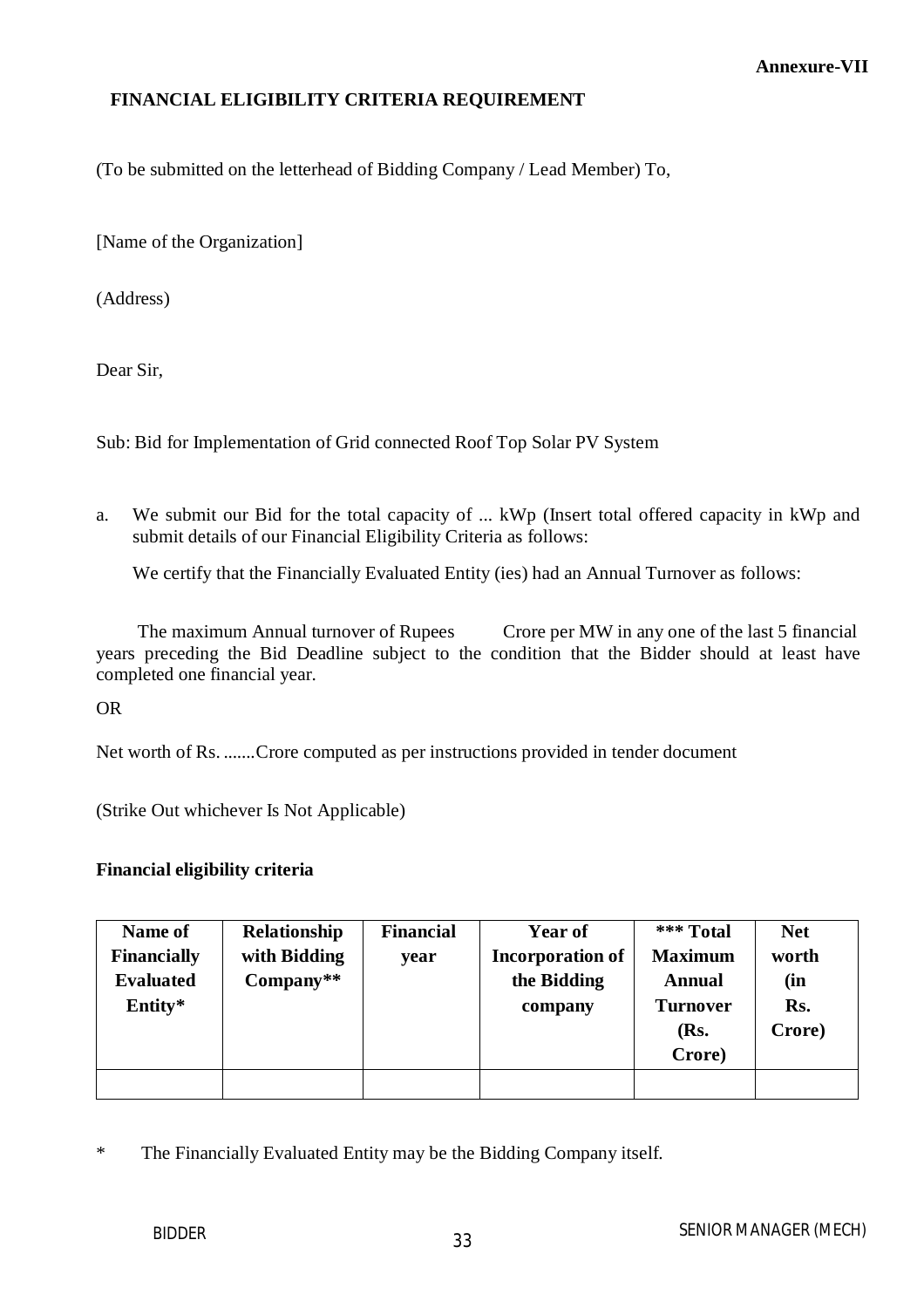\*\* The column for "Relationship with Bidding Company" is to be filled only in case financial capability of Parent Company and/or Affiliate has been used for meeting Qualification Requirements.

\*\*\* Bidder shall furnish maximum annual turnover in any of the last three financial years.

Yours faithfully

(Signature and stamp (on each page) of Authorized Signatory of Bidding Company.

Name:...............................

Date:.................................

Place:................................

(Signature and stamp (on each page) of Chartered Accountant/Statutory Auditors of Bidding

Company.

Name:................................

Date:..................................

Place:.................................

**Notes:** Audited consolidated annual accounts of the Bidder may also be used for the purpose of financial criteria provided the Bidder has at least 26% equity in each company whose accounts are merged in the audited consolidated accounts and provided further that the financial capability of such companies (of which accounts are being merged in the consolidated accounts) shall not be considered again for the purpose of evaluation of the Bid.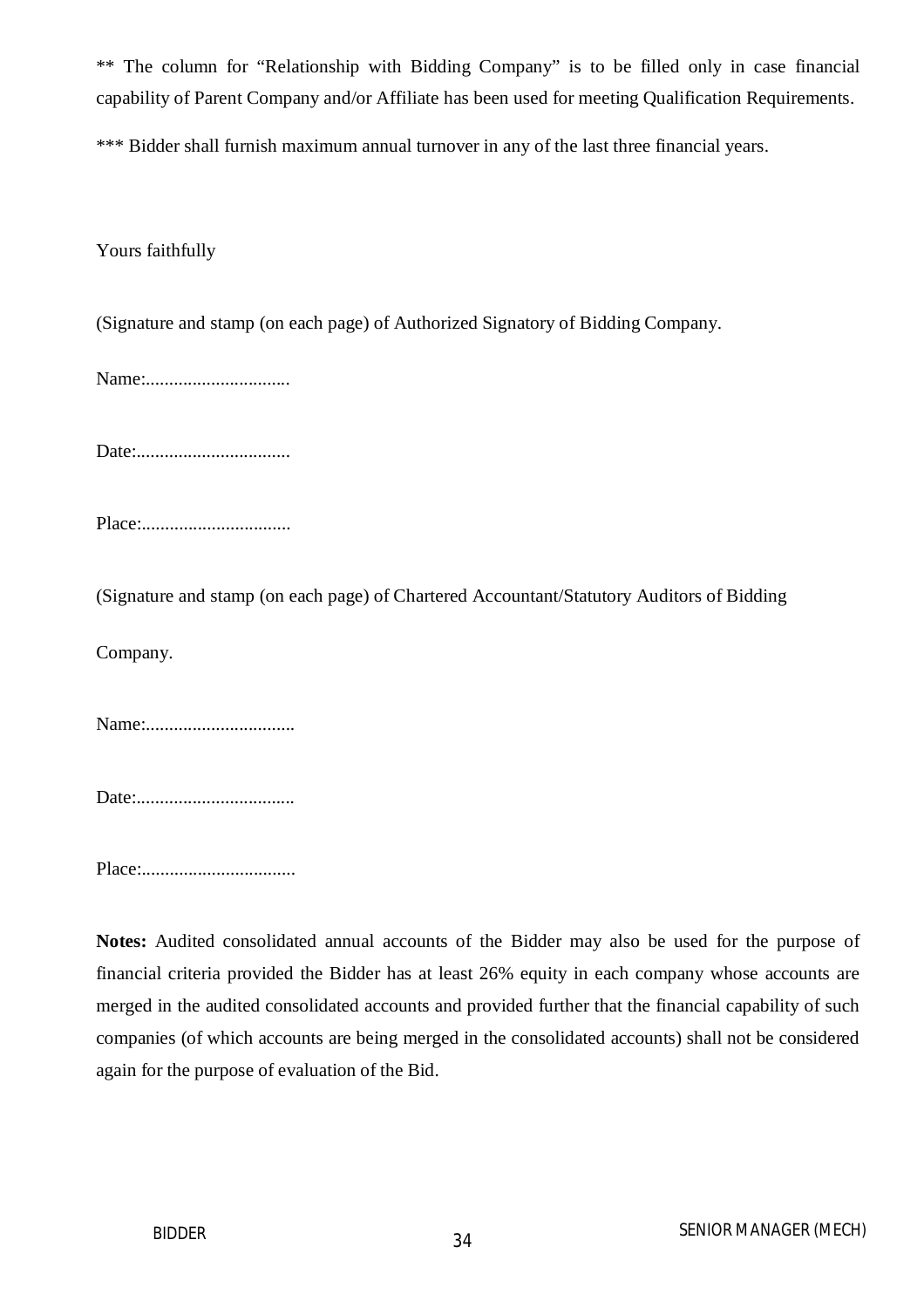#### **FORMAT OF BID SECURITY DECLARATION FROM BIDDERS IN LIEU OF EMD**

I/We the authorised signatory of M/s\_\_\_\_\_\_\_\_\_\_\_\_\_\_\_\_ participating in the tender for the work "Design, supply, installation, testing, commissioning and maintenance of 50 KWp grid connected roof top Solar Power Plant with net metering facility on newly constructed Office Building at Central Workshop, OCC Ltd, Rasulgarh, Bhubaneswar-751010" vide Tender Call Notice No. OCC/CWS/PROC/SPP-01/44/21-22 dated 26.11.2021 do hereby declare:

That, in the event we withdraw/modify our bid during the period of validity Or I/We fail to execute formal contract agreement within the given timeline Or I/We commit any breach of Tender Conditions/Contract which attracts penal action of forfeiture of EMD and I/We will be suspended from being eligible for bidding/award of all future contract(s) of Odisha Construction Corporation Limited/ Government of Odisha for a period of three years from the date of committing such breach.

#### **Signature and seal of Authorised signatory of the Bidder**

| Name of authorised signatory_ |  |
|-------------------------------|--|
|-------------------------------|--|

| Company Name |  |
|--------------|--|
|              |  |

Address

\_\_\_\_\_\_\_\_\_\_\_\_\_\_\_\_\_\_\_\_\_\_\_\_\_\_\_\_\_\_\_\_\_\_\_\_\_\_\_\_\_\_\_\_\_\_\_\_\_\_\_\_\_\_\_\_\_

Date:  $/2021$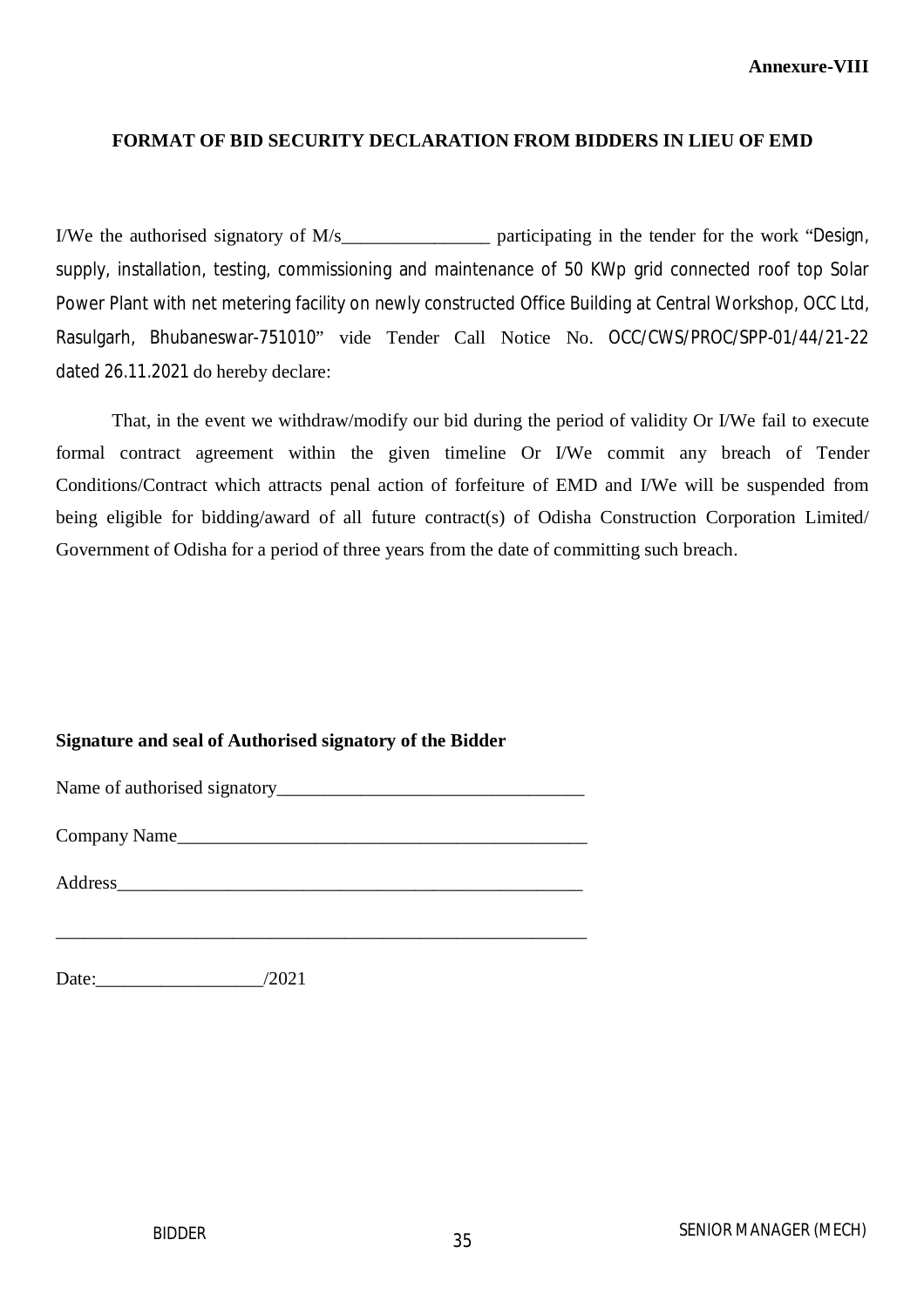## **Technical specifications**

#### **Scope of work**

- a. Study the existing power system in the office, terrace layout and available space for installing the solar power plant system.
- b. Design, Supply, Install, Test, commission and maintain the Grid connected Roof Top Solar Power Plant with net metering facility in coordination OCCL implementation team.
- c. Liaise with TPCODL agency for obtaining capital subsidy and subsidy receivable is to be credited to OCCL.
- d. Conduct end user training on operation and maintenance for identified group of employees along with the appropriate training tools such as details training manuals, presentations containing flow charts and images etc.
- e. Prepare and supply 05 sets of all the as built drawings in softcopy (AutoCAD) and hardcopy. All operating manuals, system manuals etc. as required.
- f. Post commissioning support in terms of five years defects liability period and comprehensive annual maintenance contract for further five years period after completion of defect liability period.
- g. Bidder will have to prepare terrace area layout plan.
- h. Location and design of PV module structure should be such as that the existing infrastructure on the terrace is not disturbed.
- i. Fabrication works are to be done at the factory only. Only the assembly with nuts and bolts is to be done at the site.
- j. Bidder has to visit the site and only after being satisfied about the entire nature of the work, has to submit the bid.
- k. The supporting MS section/girder should be located at a height so as to completely avoid the parapet wall shadows from falling onto the PV modules.
- l. Bidder has to arrange for dismantling of Solar Panel before any Cyclonic condition and reinstallation of the same after Cyclone at his own cost during Defect Liability Period of 05 years as well as AMC period of 05 years(Post Defect Liability Period)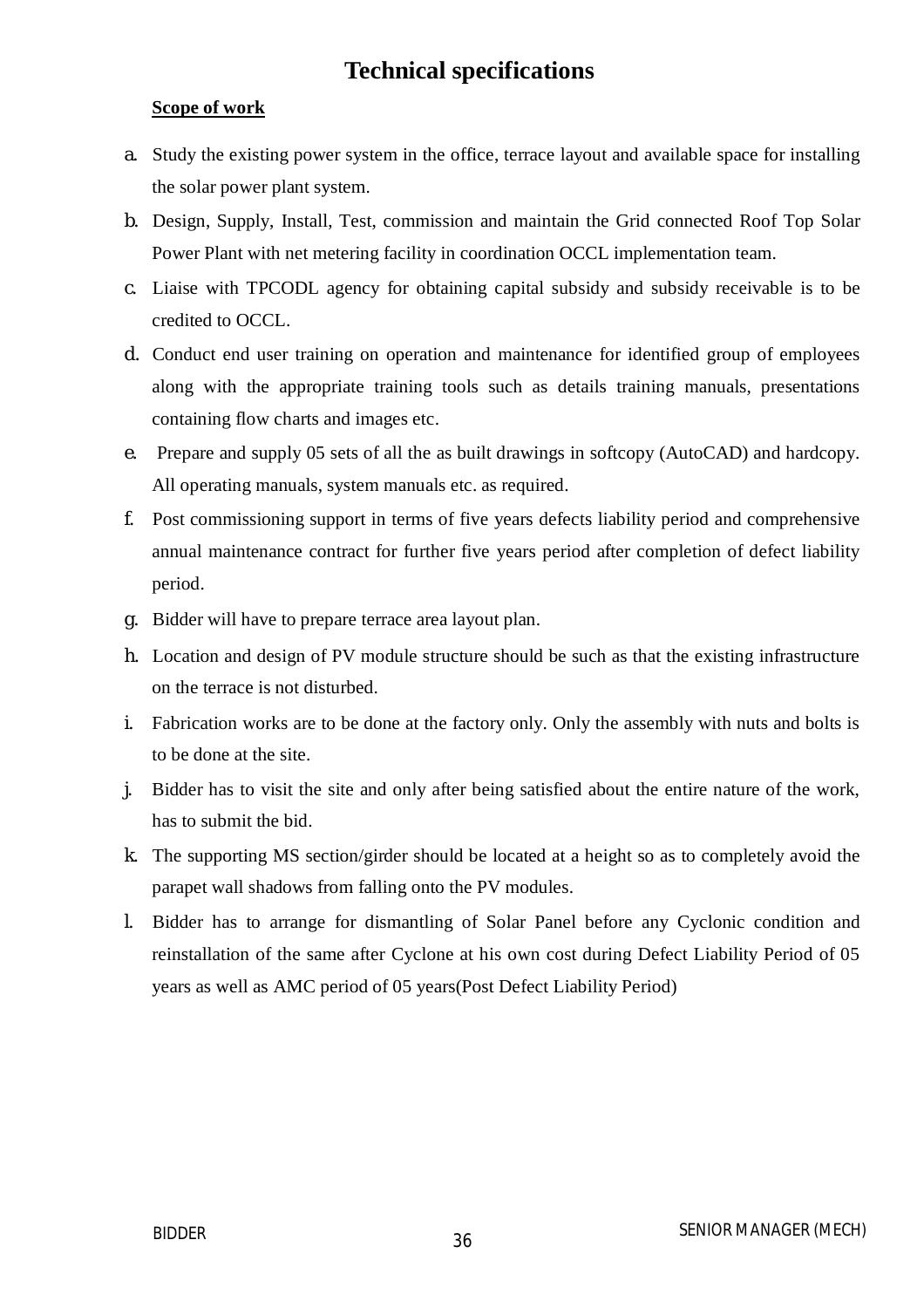### **System Description**

The Photo voltaic (PV) grid connected system consists mainly of three components viz. the solar photovoltaic (SPV) array, module mounting structure and power conditioning unit (PCU)/ inverter. The PV array converts the solar energy in to direct current and DC power is then converted to alternating current (AC) power by the Power Condition unit. This power is fed into the building power system through metering panel and isolation panel.

- **1.** Solar Photo Voltaic Modules:-
- a. The PV Modules shall contain Mono crystalline solar cells of 390Wp and above.
- b. The power output of the modules should be a minimum of 50kW. Photo /electric conversion efficiency of SPV module shall be greater than19%.
- c. The module used shall be grouped in an optimum number of strings with module to module cable connections.
- d. The modules shall be held fixed on MS hot dipped powdered coated structures.
- e. The modules shall be inclined at optimum horizontal tilt angle facing due south depending on the site location.
- f. The DC output from the modules shall be fed to Array junction box and the strings are to be paralleled at the sub main and main junction box.
- g. The output of the main junction box shall be fed to DC distribution board.
- h. The output from DC distribution board shall be fed to the power conditioning unit.
- i. The power conditioning unit shall be installed in a control room (to be strategically located).
- j. The environment requirements/infrastructure to be provided in the control room will be in Bidder scope.
- k. The AC synchronized power output of the inverter shall be fed to the AC distribution Board of the building through the metering panel and isolation panel.
- **2.** System bill of materials
- a. Mono crystalline solar PV modules.
- b. Power conditioning Units.
- c. Array /sub main /Main junction boxes.
- d. Support structures.
- e. Cables
- f. AC distribution Board (Metering Panel, Isolator panel).
- **3.** Acceptance testing

The Acceptance testing of various components of the system and the integrated system to

be offered by Bidder shall be done at the factory of the successful Bidder.

**4.** Minimum specification of the various components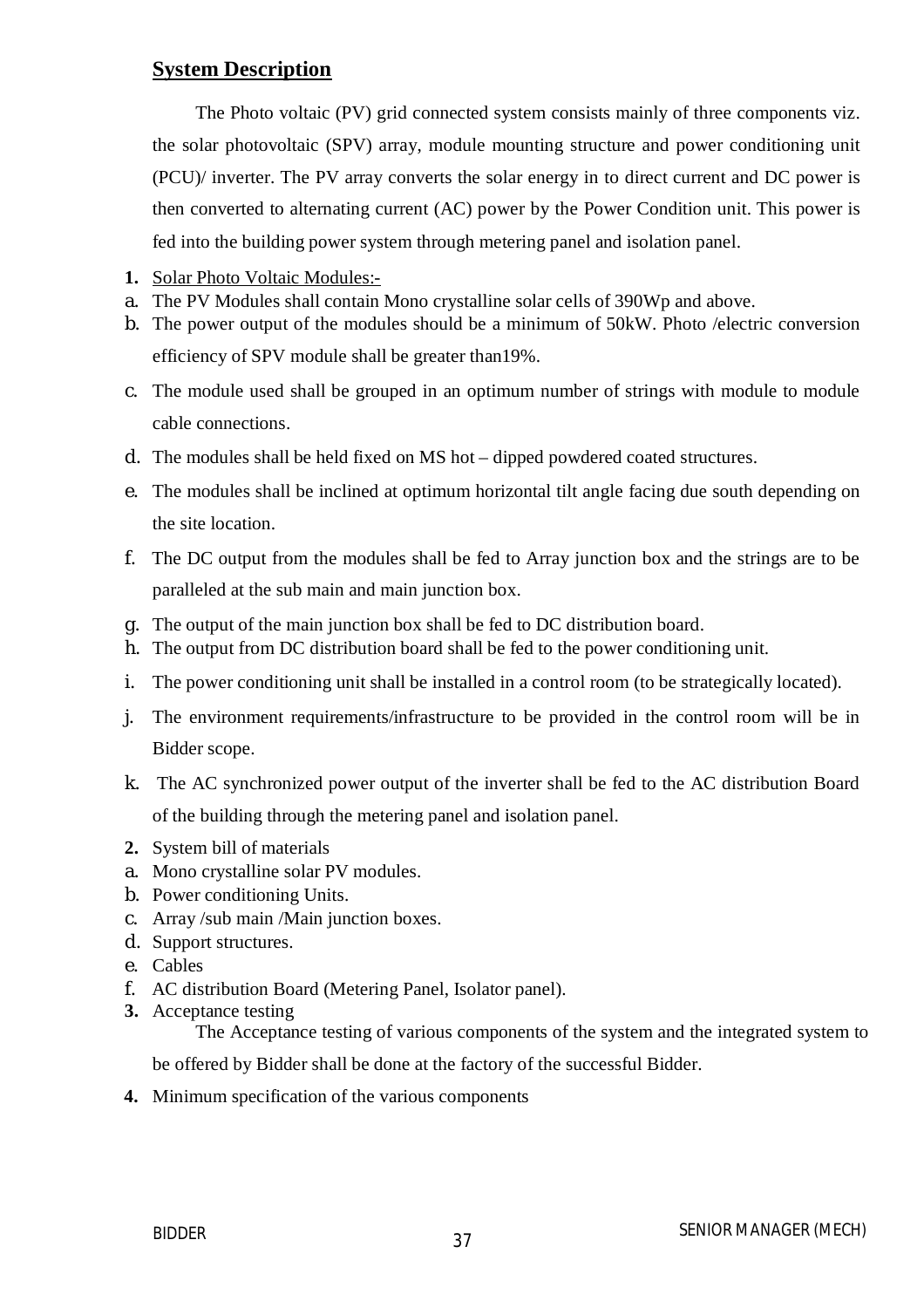#### **A. PV Module**

- i. The PV module should comprise of poly crystalline silicon solar cells. The module must be tested and certified by MNRE/IEC approved test centres of India. SPV Module conversion efficiency should be greater than 19% under standard testing conditions.
- ii. The PV module shall perform satisfactorily in the humidity up to 100% with temperature between  $-4$  to  $+85$  degrees centigrade.
- iii. The total solar PV array capacity should not be less than the required capacity.
- iv. Since the modules would be used in a high voltage circuit, the high voltage insulation test shall be carried out on each module and test certificate to that effect to be provided.
- v. The peak power point voltage and peak power point current of any supplied module and /or any module string (series connected modules) shall not vary more than 3% from the respective arithmetic mean for all modules and /or for all modules strings , as the case maybe.
- vi. The PV Module should have suitable number of poly crystalline silicon solar cells connected in the series and hermetically sealed with impact resistant, low iron and high transmission toughened glass on the top and suitable lamination material on the back using state of art technology.
- vii. The module frame shall be made of corrosion–resistant material that shall be electrolytic alloy compatible with the structural material used for mounting the modules. Anodized aluminum channels may be used for framing the laminates.
- viii. The module shall be provided with a junction box with provision of external screw terminal connection and with arrangement for provision of by –pass diode. The box shall hinged, weather proof lid with screws and cable gland entry points or may be sealed type and IP 21/20 rated or of latest edition.
- ix. Necessary  $I V/P-V$  curves at 25, 45, 60 are required to be furnished.
- x. PV modules used in solar power plants must be warranted for output wattage, which should not be less than 90% at the end of 10 years and 80% at the end of 25 years.
- xi. Modules should have a RF identification tag. The following information will be mentioned in the RFID used on each modules (This can be inside or outside the laminate, but must be able to withstand harsh environmental conditions).
	- Name of the manufacturer of the PV module
	- Name of the manufacturer of Solar Cells.
	- Month & year of the manufacture (separate for solar cells and modules)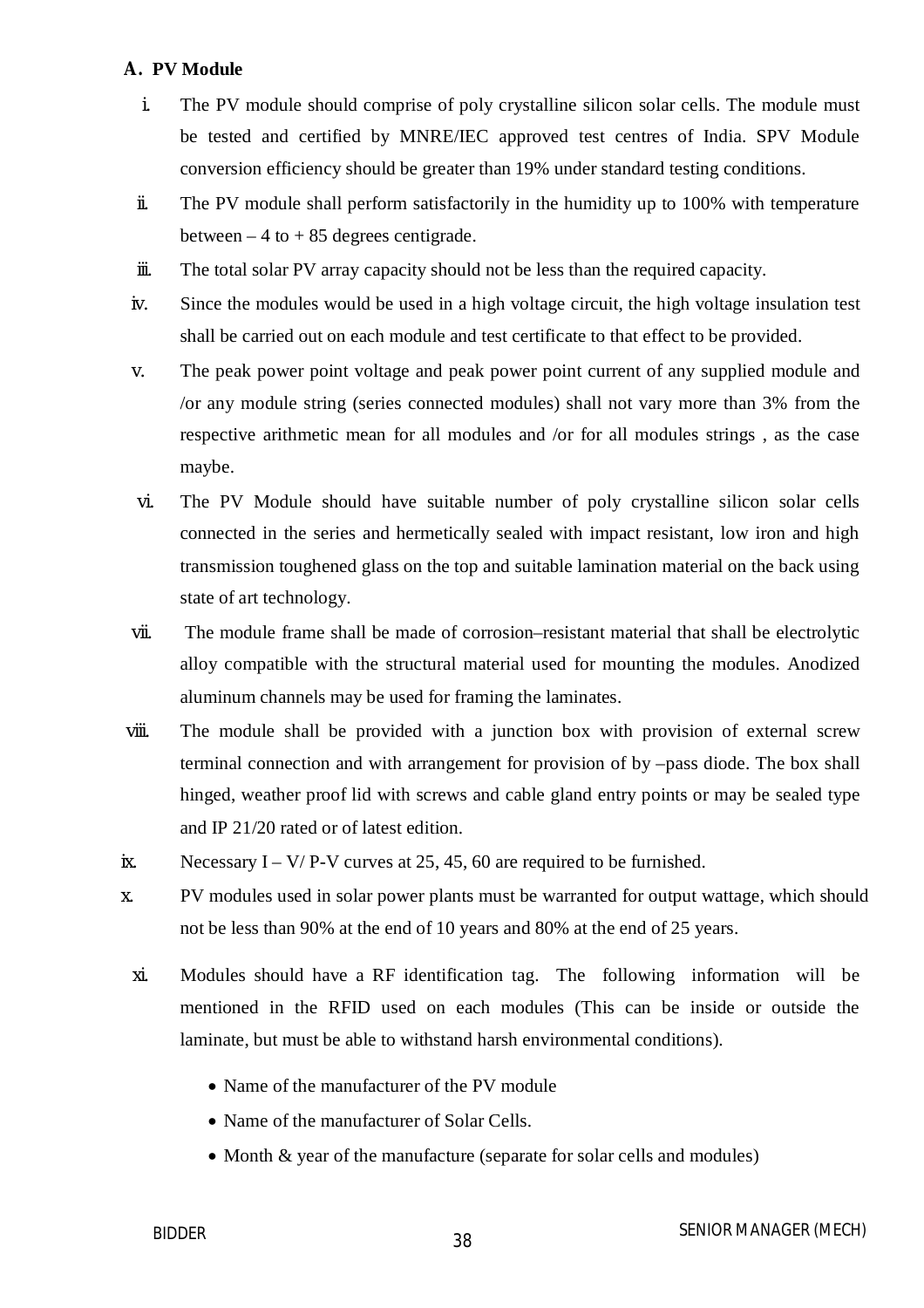- Country of origin (separately for solar cells and module)
- I-V curve for the module Wattage, Im, Vm and FF for the module
- Unique Serial No and Model No of the module
- Date and year of obtaining IEC PV module qualification certificate.
- Name of the test lab issuing IEC certificate.
- Other relevant information on traceability of solar cells and module as per ISO 9001 and ISO 14001.A strip containing Name of manufacturer, Module serial number and year of Make details should be laminated inside the module so as to be clearly visible from the front side.

#### **B. Array Structure /PV Panel structure**

- i. Wherever required, suitable number of PV panel structures shall be provided. Structures shall be of either I or L sections.
- ii. The structures will be MS hot dipped power coated to make them non corrosive and long lasting and also give enough working space for other installations on terrace.
- iii. Structures shall be supplied complete with all members to be compatible for allowing easy installation at the roof top site.
- iv. The structure shall be designed to allow easy replacement of any module.
- v. Each structure will have a provision to adjust its angle of inclination to the horizontal as per the site condition and will be capable of withstanding a wind load of 200 Km/hr after grouting and installation.
- vi. The front end of SPV array must be 01 meter above the roof surface. Grouting material for SPV structure shall be as per M25 concrete specifications.
- vii. The structure shall be designed for simple mechanical and electrical installation. There shall be no requirement of welding or complex machinery at the installation site.
- viii. If prior civil work or support platform is absolutely essential to install the structures, Bidder shall clearly and unambiguously communicate such requirements along with their specification in the technical bid.
	- ix. Detailed engineering drawings and instructions for such prior civil work shall be carried out prior to the supply of goods.
	- x. The supplier shall specify installation details of the PV modules and the support structures with appropriate diagrams and drawings.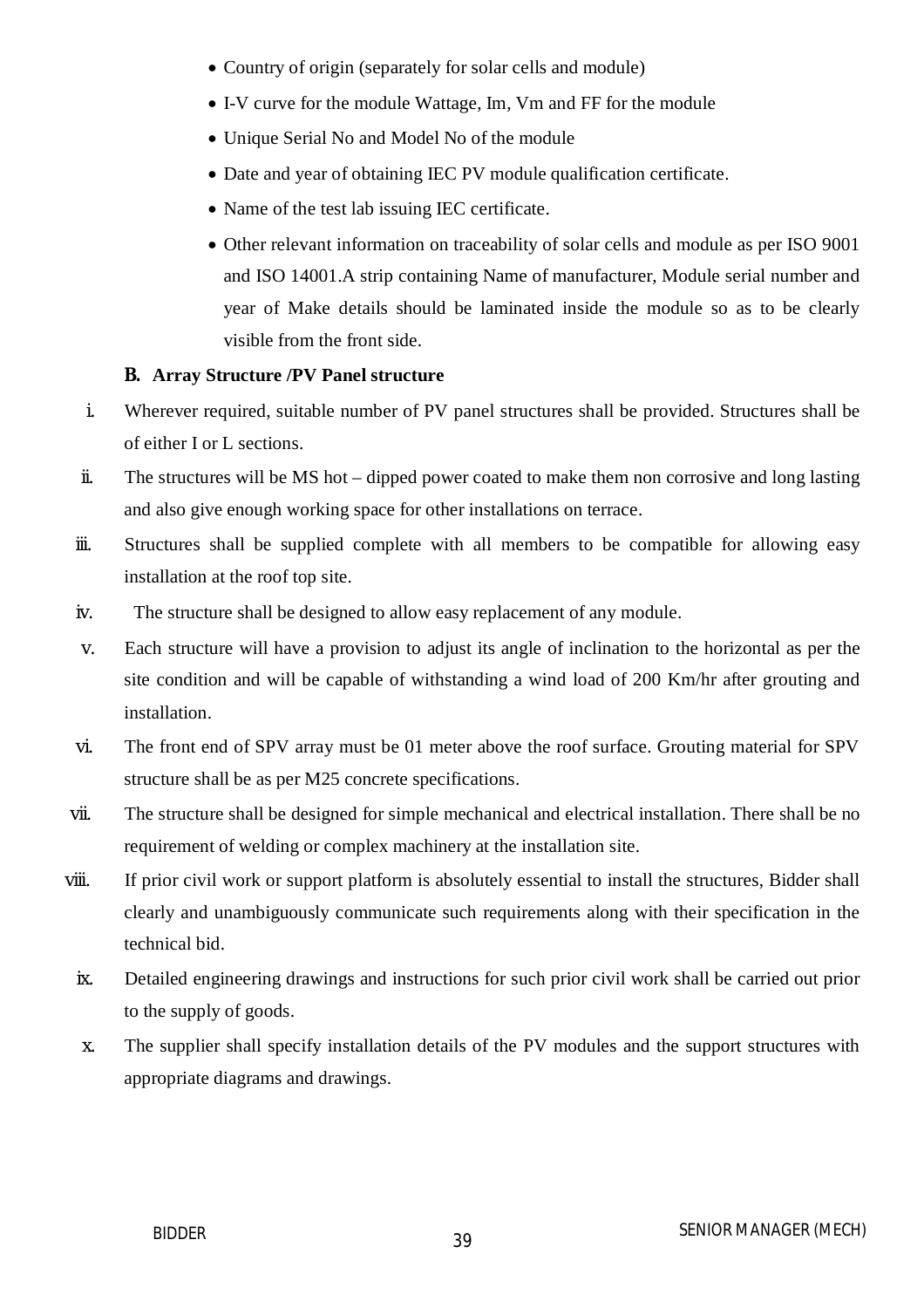- xi. Such details shall include , but not limited to the following:
	- Determination of true south at the site.
	- Array tilt angle to the horizontal with permitted tolerance.
	- Details with drawing for fixing the modules.
	- Details with drawing for fixing the junction/terminal boxes.
	- Interconnection details inside the junction /terminal boxes.
	- Structure installation details and drawing.
	- Electrical grounding (earthing)
	- Inter panel /inter row distances with allowed tolerance.
	- Safety precaution to be taken.
	- xii. The array structure shall support PV module at a given orientation and absorb and transfer the mechanical loads to the roof top columns properly.
	- xiii. All nut and bolts shall be of very good quality stainless steel.
	- xiv. Detailed design and drawing shall have to be submitting to OCCL for acceptance and approval before execution of work.
	- xv. The Mounting structure must be Non-invasive Ballast Type and any sort of penetration of roof to be avoided. The design details are as follows:
		- a. The inclination of module should be within 10-15 degrees.

b. The upper edge of the module must be covered with wind shield so as to avoid bulk air ingress below the module. Slight clearance must be provided on both edges (upper & lower) to allow air for cooling.

- xvi. The mounting structure should be as per latest IS 2062: 1992 and galvanization of the mounting structure shall be in compliance of latest IS 4759
- xvii. The minimum clearance of the structure from the roof level should be in between 70-150 mm.
- xviii. The structures should be laid on the rooftop on weather resistant FRP mountings which should be non-penetrating type and proper drainage of rain water over terrace through the installation area should be maintained.
- xix. The array shall be located sufficiently inside the boundary wall of the terrace (parapet wall) and should not be projecting out. PV array shall be installed in the terrace space free from any obstruction and/or shadow. PV array shall be installed utilizing optimum terrace space to minimize effects of shadows due to adjacent PV panel rows.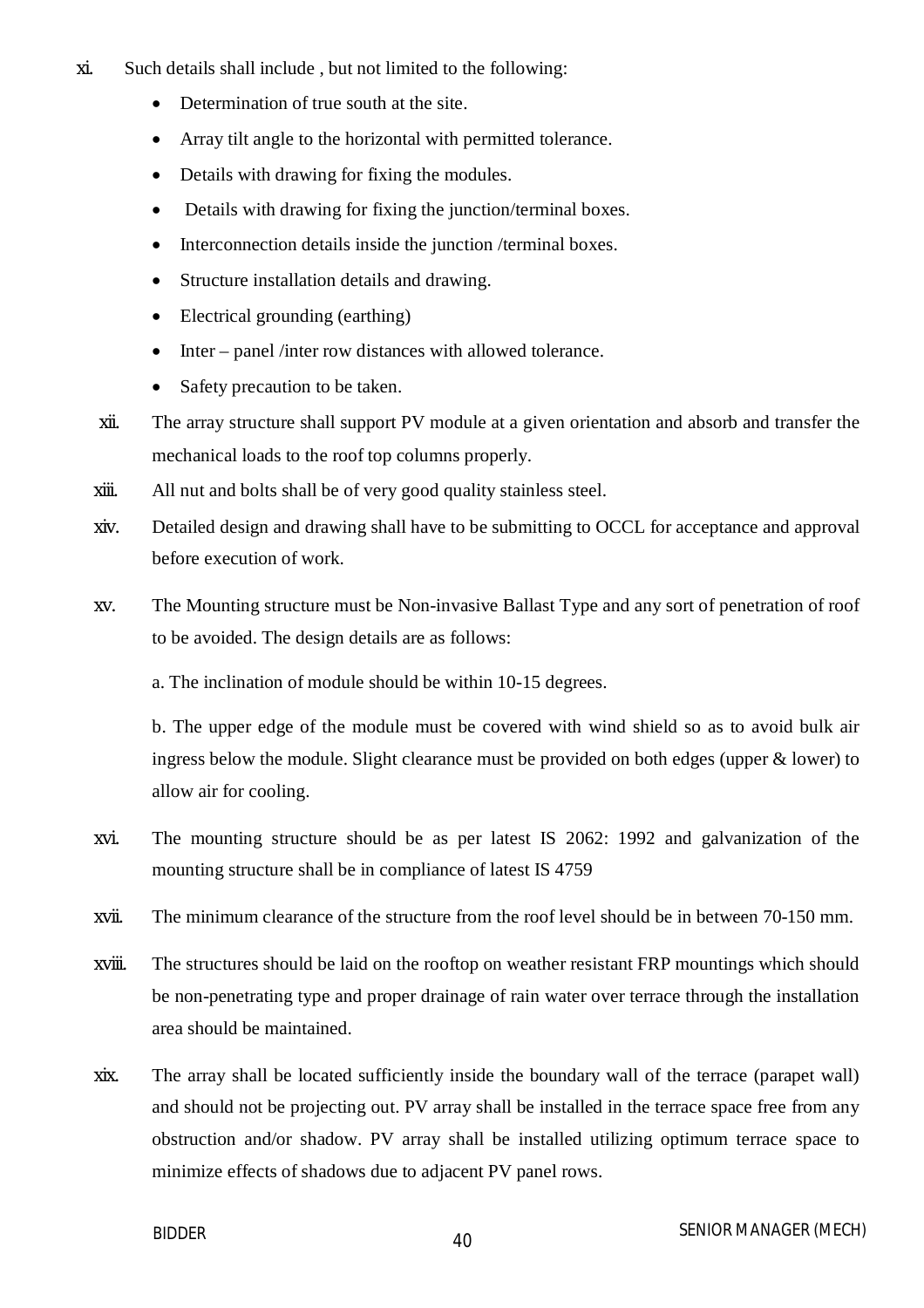- xx. Adequate spacing shall be provided between two panel frames and rows of panels to facilitate personnel protection, ease of installation, replacement, cleaning of panels and electrical maintenance.
- xxi. Additional waterproofing shall be provided in the areas where RCC blocks are placed on the terrace.
- xxii. The minimum clearance between lower edge of PV panel and terrace ground level shall be 150 mm to allow ventilation for cooling, also ease of cleaning and maintenance of panels as well as cleaning of terrace.
- xxiii. The PV array structure design shall be appropriate with a factor of safety of min. 1.5.
- xxiv. Each array may be provided with two bird repellents spikes at a level higher than the upper edge of the array. The location of the spike should be selected for minimum shadow effect.
- xxv. The support structure shall be free from corrosion when installed.
- xxvi. PV modules shall be secured to support structure using screw fasteners and/or metal clamps. Screw fasteners shall use existing mounting holes provided by module manufacturer. No additional holes shall be drilled on module frames. Module fasteners/clamps shall be adequately treated to resist corrosion.
- xxvii. Adequate spacing shall be provided between any two modules secured on PV array for improved wind resistance.
- xxviii. The structure shall be designed to withstand operating environmental conditions for a period of minimum 25 years.
- xxix. The structure should be appropriately designed to withstand high wind velocities up to 180-200 km per hour.

#### **C. Power Conducting unit**

i. DCDB output will be fed to PCU which mainly consists of Maximum Power Point Tracker (MPPT), inverter, Voltage Stabilizer, Frequency and Voltage synchronizer and distribution panel along with necessary displays, indicators and alarms.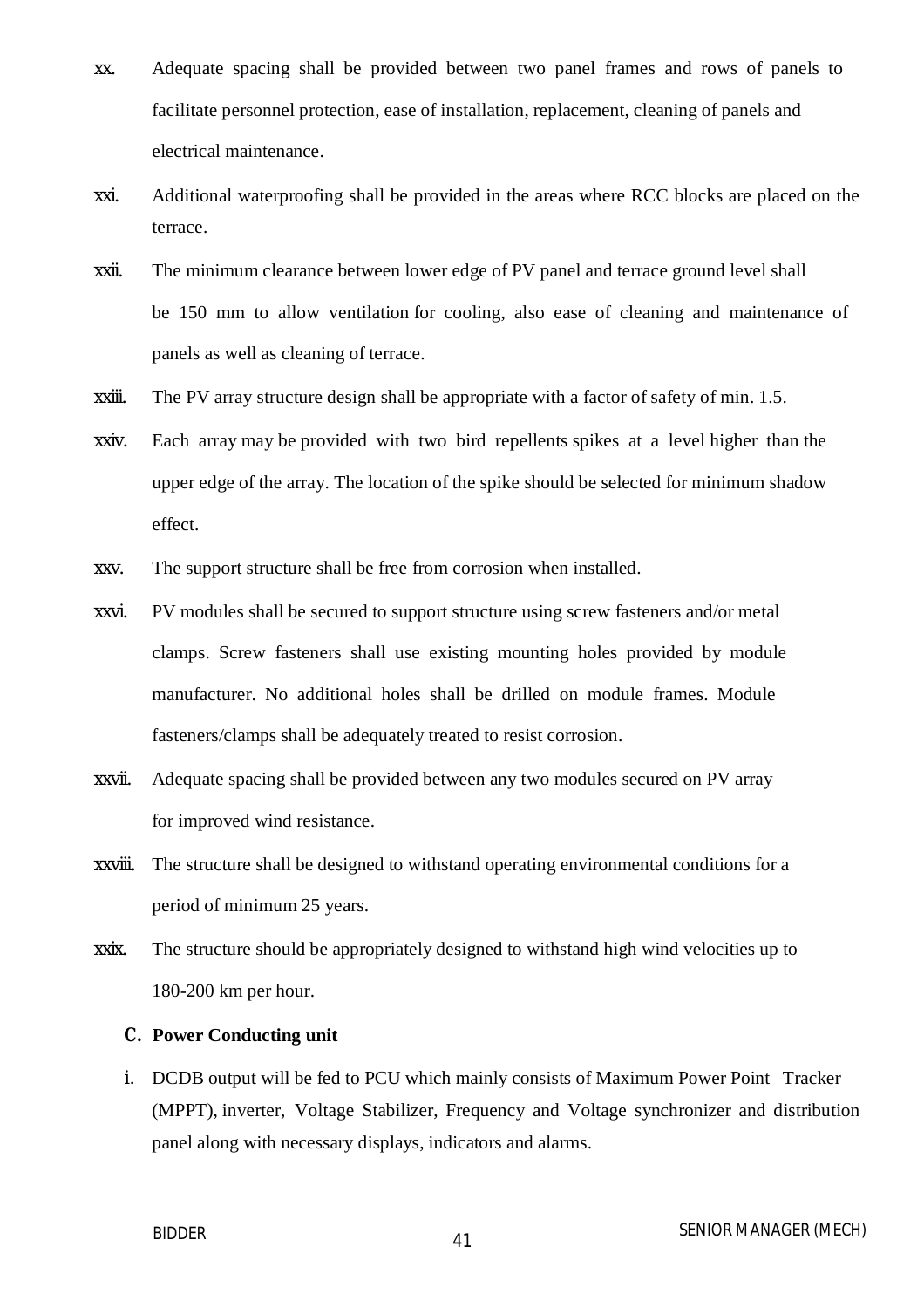ii. The power conditioning unit (50KW) shall convert DC power produced by SPV module into grid quality AC power.

|  | iii. Common technical Specification are: |  |  |  |  |
|--|------------------------------------------|--|--|--|--|
|--|------------------------------------------|--|--|--|--|

| Type                      | Self-commuted,                                                      | current | regulated, | high |
|---------------------------|---------------------------------------------------------------------|---------|------------|------|
|                           | frequency, IGBT based.                                              |         |            |      |
| Output voltage            | 3 phase, $440$ VAC $(+10\%)$                                        |         |            |      |
| Wave form                 | Pure Sine wave                                                      |         |            |      |
| Continuous rating         | 50KW                                                                |         |            |      |
| Nominal DC input          | In on-grid system, nominal DC voltage should be less<br>than 1000 V |         |            |      |
| Total harmonic distortion | $<$ 3%                                                              |         |            |      |
| operating temperature     | 50 to 85C                                                           |         |            |      |
| Housing cabinet           | IP 20/ IP 65                                                        |         |            |      |
| Inverter efficiency       | $>98\%$                                                             |         |            |      |

iv. The charge controller and MPPT should preferably conform to IEC 62109 – 3, IEC 62093 and IEC 62509 standards or equivalent BIS standard.

v. The inverter shall be preferably from Indian manufacturer having qualification as per IEC

61683,IEC 62109 – 2 and IEC 62093 or equivalent BIS Standards.

vi. Important features/protections in the PCU:

- MPPT included.
- Array ground fault detection.
- LCD keypad operator interface menu drive.
- Automatic fault conditions reset for all parameters like voltage, frequency and /or black out.
- MOV type surge arrestors on AC and DC terminals for over voltage protection from lightening induced surges.
- PCU operation from 50 to 85C. All parameters shall be accessible through an industry standard communication link.
- Overload capacity (for 30 Seconds) shall be more than 110% of continuous rating.
- vii. The PCU shall be self-commuted and shall utilize a circuit topology and components suitable for meeting the specification listed above at high conversion efficiency and with high reliability.
- BIDDER MANAGER (MECH) viii. The PCU shall be Grid Tied String Inverter/PCU and hybrid type and shall give the preference to feed the load from SPV power produced and shall draw the additional power from mains.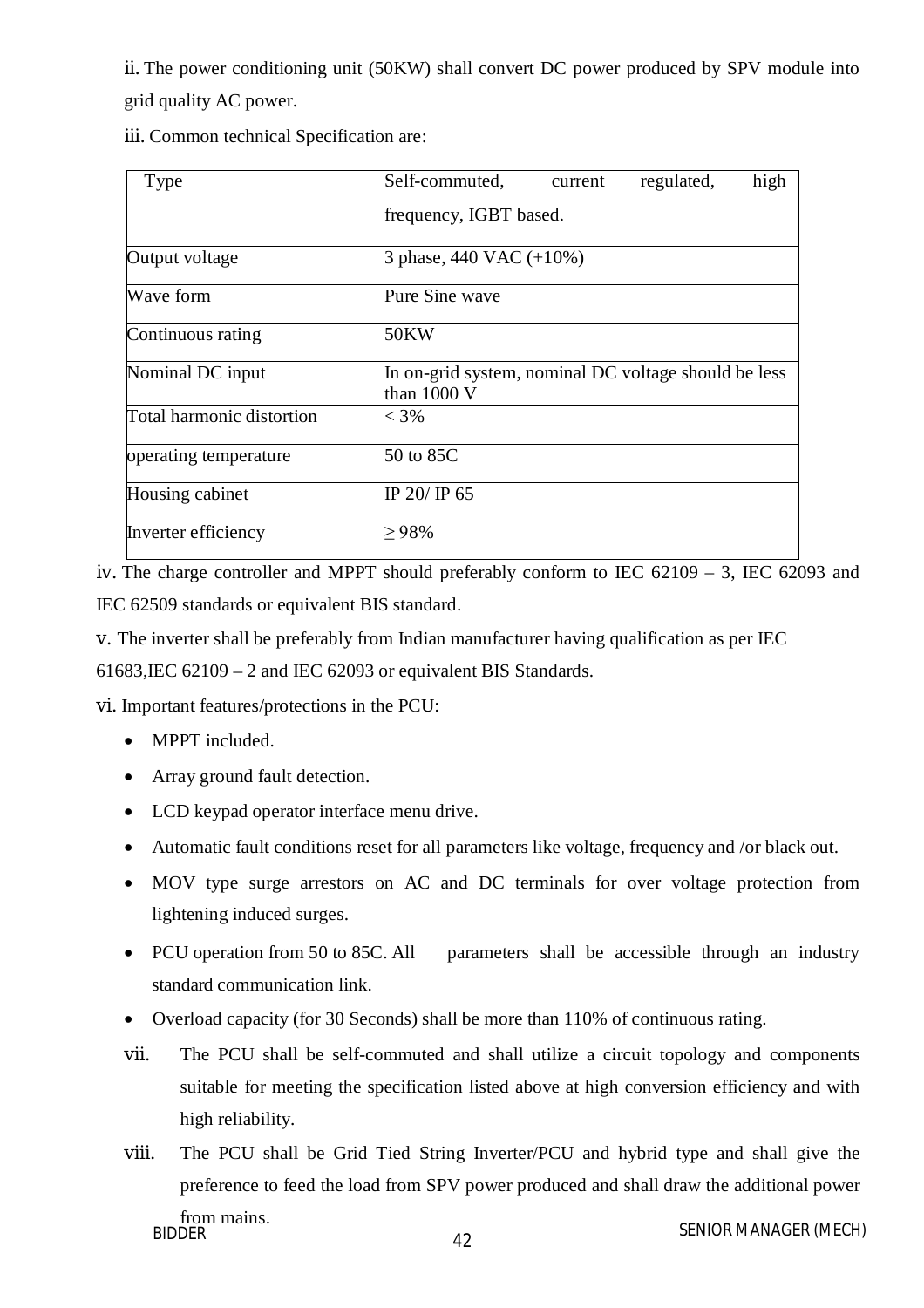- ix. Automatic starting and transfer for extended grid failure periods.
- x. Since Grid tie string inverter is to be used in solar photovoltaic system, it should have high operational efficiency. The idling current at no load shall not exceed 2% of the full load current.
- xi. In Grid tied string inverter, there shall be a direct current isolation provided at the output by means of a suitable isolating transformer.
- xii. The Grid tied string inverter shall include appropriate self-protective and self-diagnostic features to protect itself and the PV array from damage in the event of Grid tied string inverter component failure or from parameters beyond the Grid tied string inverter safe operating range due to internal or external causes. The self-protective features shall not allow signals from the Grid tied string inverter front panel to cause the Grid tied string inverter to be operated in a manner which may be unsafe or damaging.
- xiii. Faults due to malfunctioning within the Grid tied string inverter including excess temperature, commutation failure shall be cleared by the Grid tied string inverter protective devices.
- xiv. Solar Meter: The installation of Solar Meter to measures the total solar electricity generated by the plant will be carried out by the successful Bidder. Solar meter shall be installed at the delivery point of the solar energy system to measure the total solar electricity generated. The Solar Meter shall be of 0.2s class accuracy and with facility for reading. The solar meter shall preferably have the facility for downloading meter reading using meter reading instrument (MRI) or wireless equipment or such other devices.
- xv. Net Meter: The installation of Net Meter as per regulations stipulated by OERC/other concern agency will be carried out by the successful Bidder in consultation/liaison with TPCODL concern agency.
- xvi. The AC output voltage and frequency of the inverter must synchronize automatically to the exact AC voltage and frequency of the grid. Grid voltage shall be continuously monitored and in the event of voltage going below or above a pre-set value, the solar system shall be disconnected from the grid within the set time. Both over voltage and under voltage relays shall have adjustable voltage setting and time settings (0 to 5 seconds). The nominal AC voltage tracking range shall be  $+10\%$ ,  $-15\%$ , the nominal AC frequency tracking range shall be+1.5Hz,-3.5Hz.The output power factor should be of suitable range to supply or sink reactive power.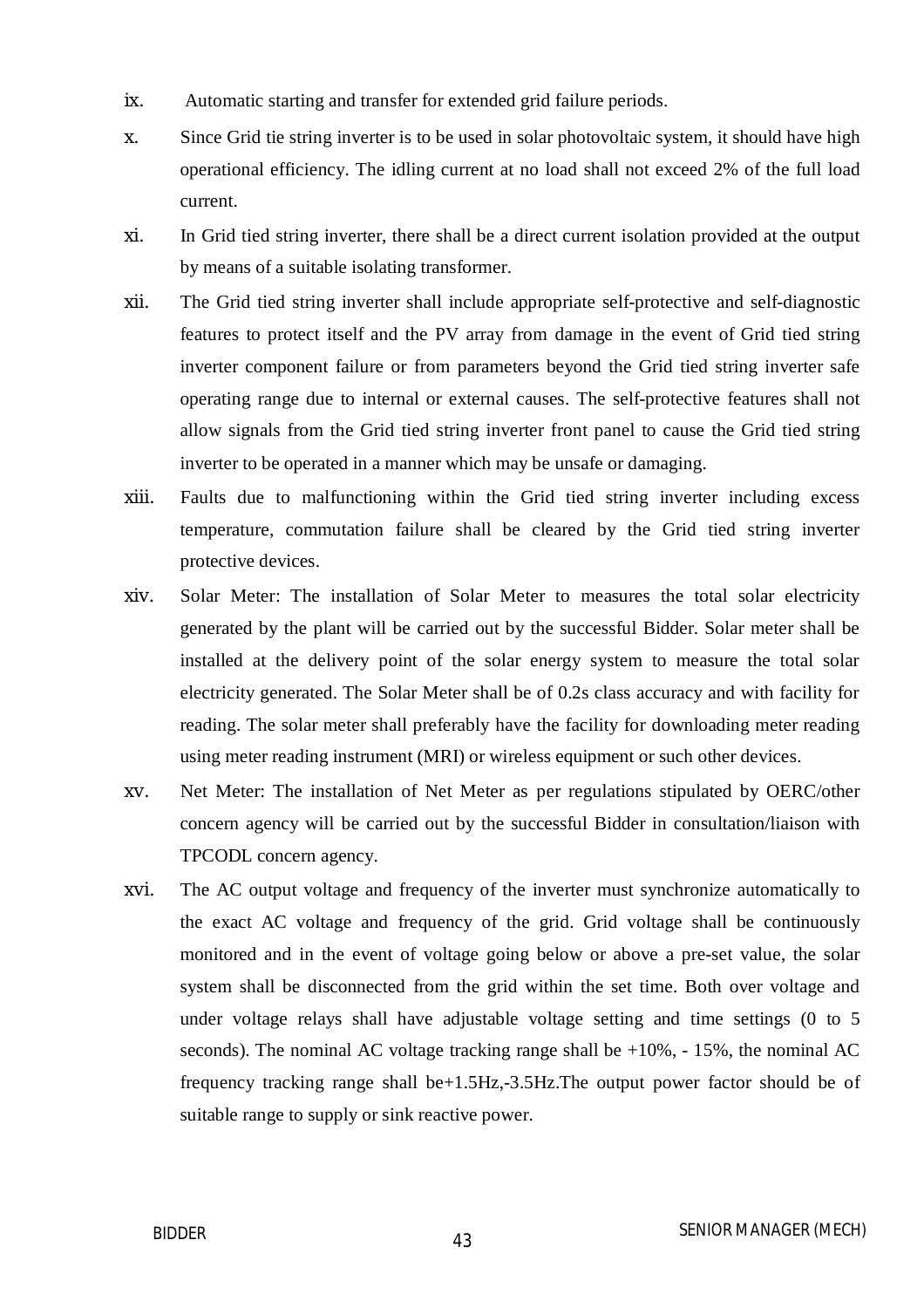vii. Electrical safety, earthing and protection:

- Inbuilt protection for internal faults including excess temperature, communication failure, and over load and cooling fan failure (if fitted) is obligatory.
- Isolation: Isolation is required to avoid any DC component being injected into the grid and potential for AC components appearing at the array.
- Over voltage protection against atmospheric lightening discharge to the PV array is provided.
- Earth Fault Supervision: An integrated earth fault device shall have to be provided to detect eventual earth fault on DC side and shall send message to the supervisory system.

#### **D. Cabling practice:**

Cable connection must be made using PVC copper cables as per BIS standards. All cable connections must be made using suitable terminations for effective contact. Only FRLS cables and wires of appropriate size and reputed make shall have to be used.

E. All doors, covers, panels and cable exits shall be gasketed or otherwise designed to limit the entry of dust of moisture. All doors shall be equipped with locks.

#### **F. Minimum generation guarantee**

- 1. Bidder has to guarantee a minimum energy generation of 63 MWh per annum. Failing which a penalty @Rs.8/- per kWh shortfall per annum will be deducted from the Security Deposit up to the defects liability period.
- 2. Beyond the defects liability period, this deduction will be effected from the AMC charges payable.

#### **G. Protection**

The SPV power plant should be provided with Lightening and over voltage protection, connected with proper earth pits. The main aim of over voltage protection is to reduce the over voltage to a tolerable level before it reaches the PV or other sub-system components. The source of over voltage can be lightening or other atmospheric disturbance.

#### **Lightening**

a. The lightening Conductors shall be made of 25 mm diameter 4000 mm long GI spike as per provisions of IS:2309-1969. Necessary concrete foundation for holding the lightning conductor in position should be made after giving due consideration to maximum wind speed and maintenance requirement at site in future. The lightning conductor should be earthed through 20 mm X 3 mm thick GI flat, earth pits/earth bus with proper Insulation. Height of Lightening Conductors from Array Structure should be minimum 4metres.

b. Most areas of the State being prone to lightening, Type-II SPDs shall be included as

a mandatory requirement.

c. Similarly Type I+II SPD should also be provided on the grid side in ACDB or PCU to protect the PCU from damage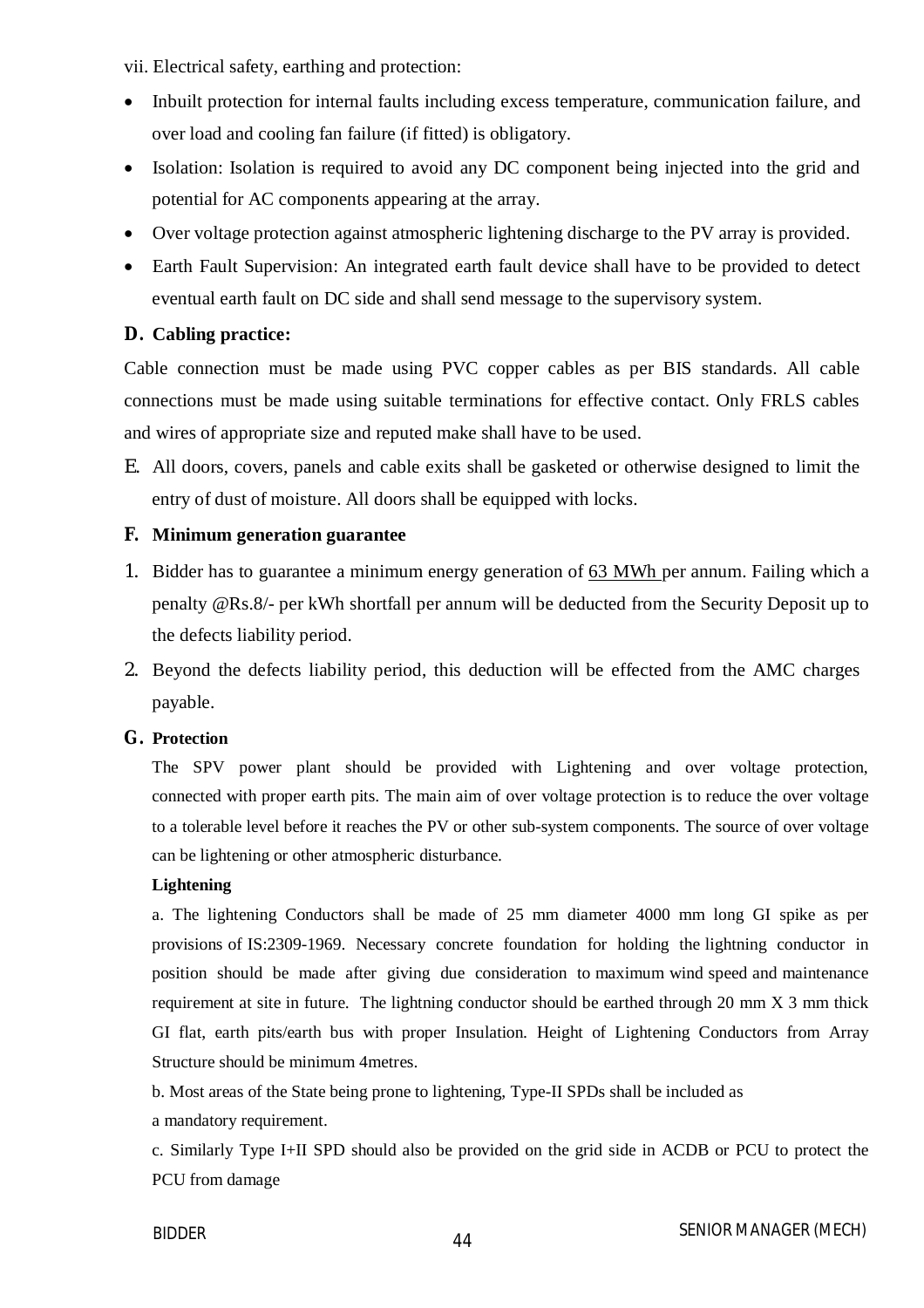#### **Earthing**

a. Earthing should confirm to IS 3043.

b. Earth Continuity wire/conductor should be 3-8 SWG. Thickness of Conductor should be more than half of the thickest wire used in Electric wiring. Total resistance of continuity conductor should be less than 1 ohms.

c. Earthing lead can be of GI/Copper Strip. For each Earth Electrode 2 Leads must be provided.

d. Earth Electrode can be of GI Pipe/Plate. Pipe Electrode should be of 40 mm dia, 4.75 m length (for rocky soil)/2.75 m (for ordinary soil). Plate Electrode should be of 60 cm X 60 cm at a depth of 3 m. Thickness of Plate should be 3.18 mm (copper)/6.35 mm (GI). Moistened land should be preferred for Earthing.

e. Charcoal along with Salt and Lime mixture/ Bentonite in granular form mixed with water/ Marconite/ Chemical Earthing (Bentonite based/ Graphite based with Aluminium Silicates & Metal Powder) should be provided. The mixture should be inserted into the pipe or put around the plate. The Electrode system should be covered with cast iron cover plate with locking arrangement. (Marconite is recommended due to its Very Low resistivity)

- f. No . of Earthing points to be used:
- 1. One Earthing for all the Structural Conducting Parts
- 2. One Earthing for Inverter with ACDB, Array JB & Main JB.
- 3. One Earthing for Lightening Arrester.

g. Each array structure of the SPV yard will be grounded properly. The array structures and the lightning conductors are to be connected to earth through 25 mm X 5mm GI strip.

h. The inverters and all equipment inside the control room shall be connected to earth through 25 mm X 5mm tinned copper/GI strip including supplying of material and soldering. Earth bus should be provided inside the control room with 25 mm X 5mm tinned copper/GI strip.

i. In compliance to Rule 61 of Indian Electricity Rules, 2004 (as amended up to date), all non-current carrying metal parts should be earthed with two separate and distinct earth continuity wires

#### **Surge Protection Devices**

a. Surge protection device should be provided on both the DC side and the AC side of the solar PV system. It should have protection voltage of 2.5 kV & Nominal Discharge current of 5 kA  $(8/20)$  µ sec.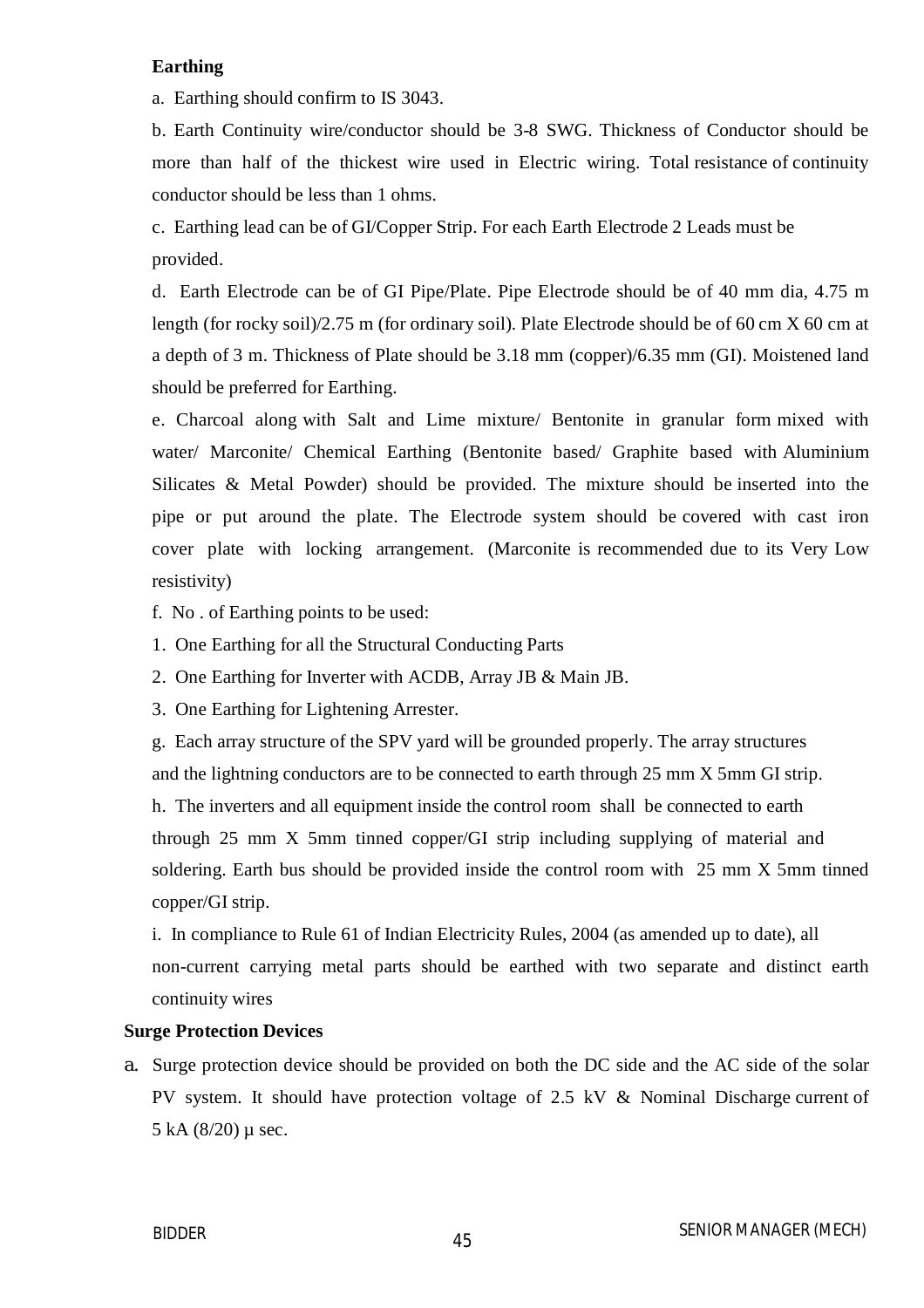- b. The DC surge protection devices (SPDs) should be installed in the DC distribution box adjacent to the solar inverter.
- c. The AC SPDs shall be installed in the AC distribution box adjacent to the solar inverter.
- d. The SPD's earthing terminal should be connected to earth through the above mentioned dedicated earthing system.
- H. Evaluation of commercial bid

The total of (a) Design, Supply, Installation, Testing and Commissioning (DSITC) cost and (b) the AMC charges for five year period will be considered for arriving at the L1 bid. However, for purposes of calculation of ISD and SD, only DSITC cost will be considered.

I. The metering of electricity shall be carried out as per the regulations stipulated by Odisha Electricity Regulatory Commission and/or Central Electricity Authority.

#### **J. Maintenance**

- **a.** In case of System Breakdown leading to outage of the Solar Power System, the defect must be resolved within 48 hours. Any such outages beyond 48 hours shall be accrued and the 5 year annual maintenance period shall be extended by the accrued hours without any additional cost to OCCL. The selected bidder should plan deployment of enough spares and technically competent persons to attend to such breakdowns**.**
- b.To ensure proper maintenance of the installed systems the bidder is required to appoint
- a technically qualified person at the site to look after day-to-day maintenance and upkeep of the plant. Sufficient Spare should also be kept with the service personnel so as to attend to any breakdown forthwith.
- c.The bidder is also required to undertake maintenance as and when required upon receipt of service request from customer.
- d. The bidder is required to train at least two designated persons from the organization.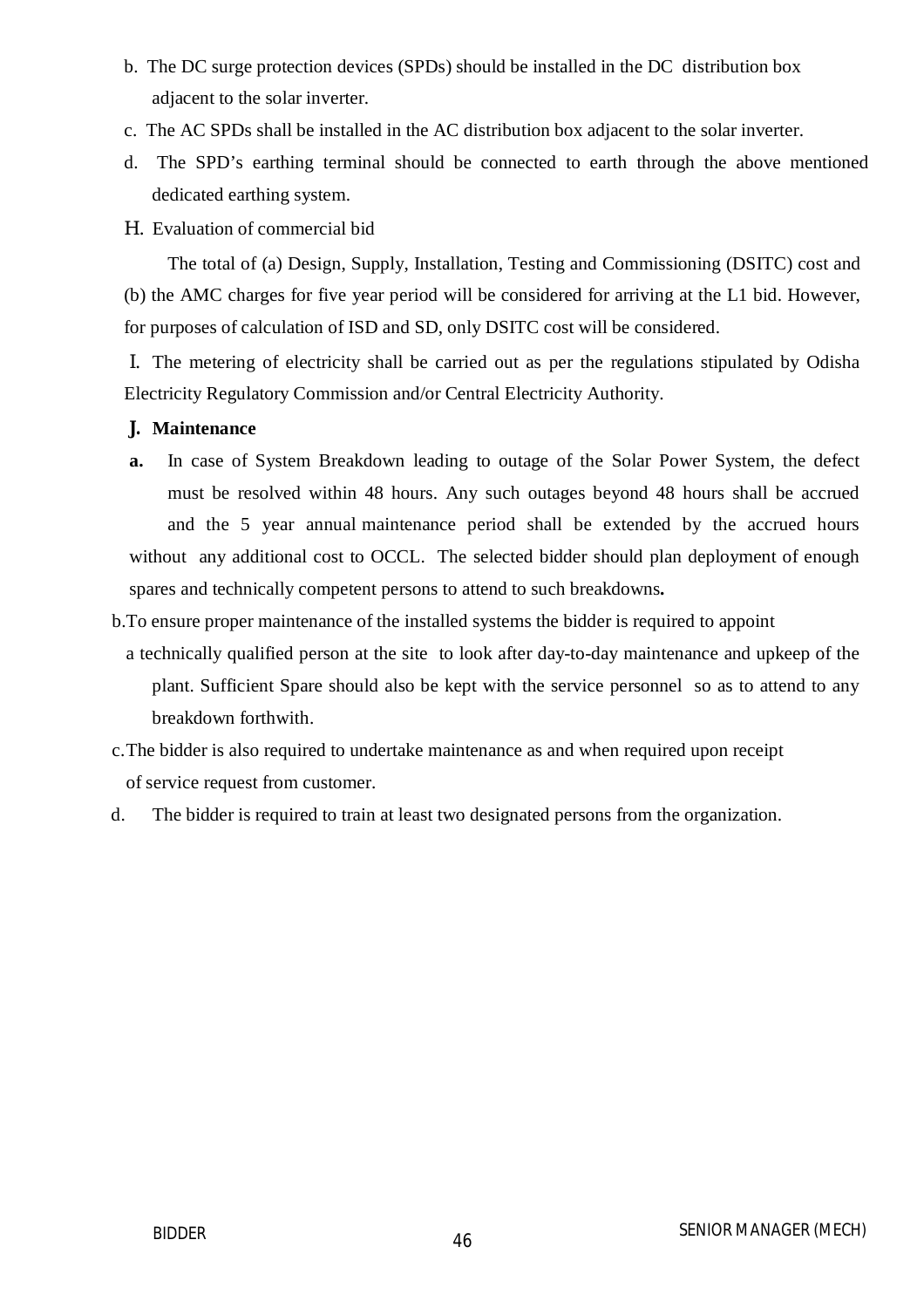### Technical Specification details

Tender for Design, Supply, installation, testing, commissioning and maintenance of Grid connected Roof Top Solar Power Plant with net metering facility at OCCL, Bhubaneswar

| Particulars                                              | <b>System Design Details</b>                                                                                                                                      | Proposed<br>by<br><b>Bidder</b> | the | Quantities<br>considered<br>in<br>the design by<br><b>Bidder</b> |
|----------------------------------------------------------|-------------------------------------------------------------------------------------------------------------------------------------------------------------------|---------------------------------|-----|------------------------------------------------------------------|
| <b>MONO</b>                                              | Make: Waaree/<br>Vikram/Sova with valid<br><b>MNRE</b> certification<br>(Attach details)<br>Type of Solar Cell<br>Capacity of module (W)<br>Module efficiency (%) |                                 |     |                                                                  |
| <b>CRYSTALLI</b><br><b>NE SPV</b>                        | Voc                                                                                                                                                               |                                 |     |                                                                  |
| <b>MODULES</b>                                           | Vmp<br>Isc                                                                                                                                                        |                                 |     |                                                                  |
|                                                          | Imp:                                                                                                                                                              |                                 |     |                                                                  |
|                                                          | FF efficiency:<br>Total nos. of module:                                                                                                                           |                                 |     |                                                                  |
|                                                          | Total<br>capacity<br>array<br>(kWp)                                                                                                                               |                                 |     |                                                                  |
| Mounting<br>Structure                                    | Material: Galvanized Iron                                                                                                                                         |                                 |     |                                                                  |
| 50 KWp On Grid Rating                                    | Make: Delta/ ABB/ Sungrow/<br>Polycab with valid MNRE<br>certification (Attach details)                                                                           |                                 |     |                                                                  |
| <b>String Inverter</b><br>with Online Data<br>Monitoring | <b>AC Output:</b>                                                                                                                                                 |                                 |     |                                                                  |
|                                                          | DC Input voltage                                                                                                                                                  |                                 |     |                                                                  |
|                                                          | Phase:                                                                                                                                                            |                                 |     |                                                                  |
| AJB/DCDB                                                 | IP 65 Enclose/ DC SPD/DC MCB/<br>Dc fuse of Reputed make                                                                                                          |                                 |     |                                                                  |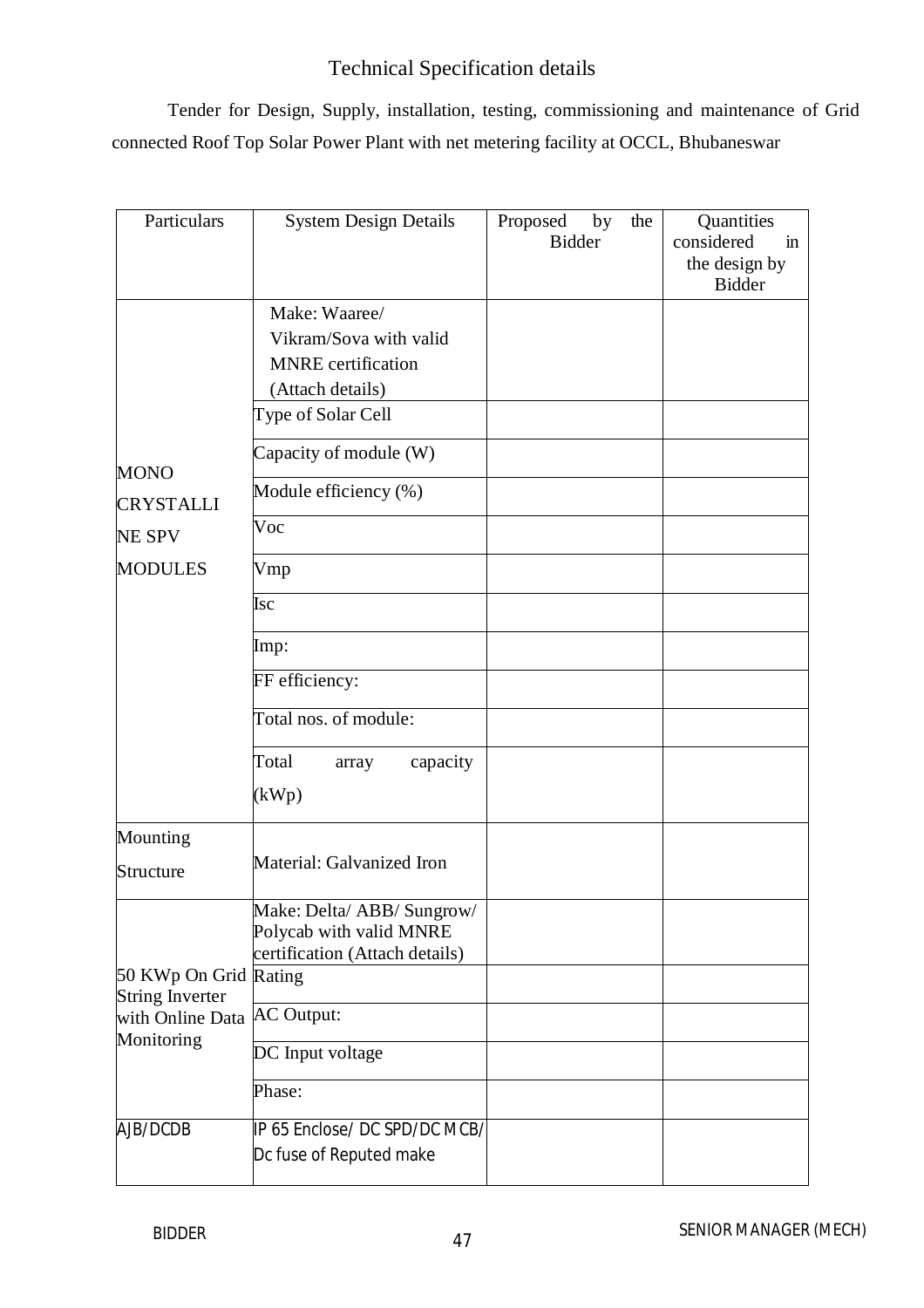| <b>ACDB</b>                     | GI Enclose/ AC SPD/ MCB/ELR<br>reputed                                 |  |
|---------------------------------|------------------------------------------------------------------------|--|
| Earthing                        | Make: True power/forecast<br>Earthings Or similar                      |  |
|                                 | 3 no's 2 1.5 Meter OD 50 mm<br>Ø, with BFC & pit Cover                 |  |
| Lightening<br>Arrester          | Make: True power/forecast<br>Earthings Or similar                      |  |
|                                 | Spike type Solid Copper<br>Bonding. 16 mm Ø, 1 meter<br>length, 2 no's |  |
| <b>LTCT Net meter</b>           | Class $0.5 s / as$ approved by<br><b>TPCPODL</b>                       |  |
| <b>LTCT Generation</b><br>meter | Class 0.5 s as approved by<br>itpcodl                                  |  |

The above shows the design parameters  $\&$  is the minimum which needs to be quoted by Bidder for the On Grid Solar Power Plant. It may have some conflicting situations at some point, as per the requirements of the system, which may be clarified during pre- bid meeting or with written communication. All Components are of MNRE Approved make.

> Signature of the bidder with Full address and Office Seal.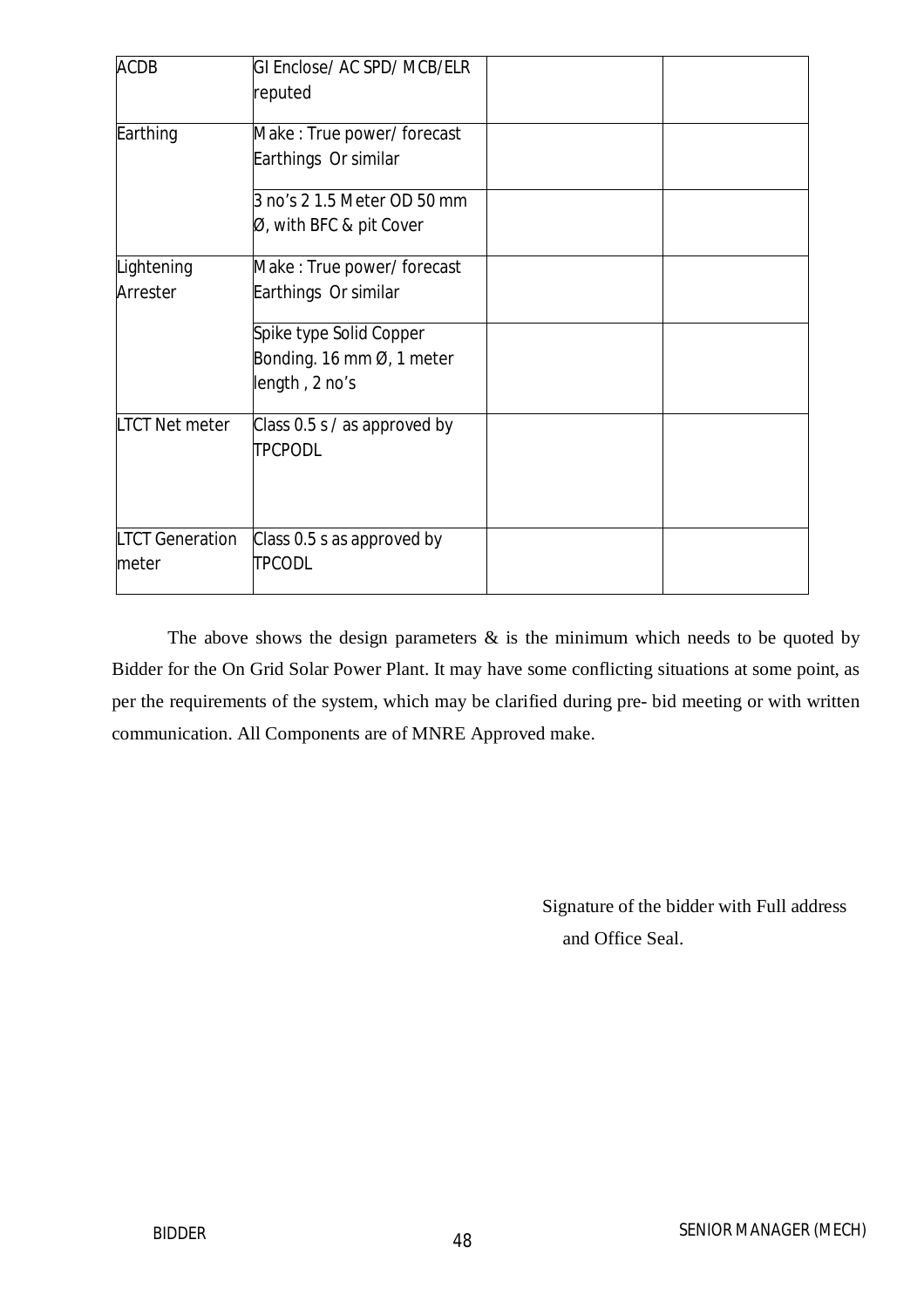### **Special conditions of contract**

- 1. Working /detailed /shop drawing /brochures to be submitted and approval of MNRE/Line department to be received before taking up the work onsite.
- 2. Payment will be made as per the detail s given in the Annexure –I.
- 3. No workmen will be allowed to stay within OCCL premises.
- 4. Electricity and water etc. will be provided by OCCL, free of cost.
- 5. Permissions, if any required from the local statutory authorities /bodies shall be obtained by Bidder at his own cost.
- 6. Bidder shall engage the necessary workers for removal of debris, waste, dust etc. as required by the Engineer–in Charge without extra cost and also redo the damages caused to the building/works without any extra cost to OCCL and dispose of the debris at the designated place.
- 7. Work may have to be done during night time to adhere to the time schedule for completion of the work, for which no extra charges will be paid.
- 8. Bidder shall take out and maintain insurance policies as prescribed in General Condition of the contract throughout the Contract period until works are taken over by OCCL.
- 9. Bidder shall notify OCCL about the Statutory Approvals /Permissions, if any, to be taken in respect of installation of the Grid connected Roof Top Solar Power Plant with net metering facility and its subsequent operation and shall take full responsibility in obtaining the same as well as in complying with all statutory requirements.
- 10. During the defect liability period from the date of completion of works, Bidder is required to provide preventive maintenance of all the components free of cost.
- 11. When storage is being provided, the surroundings and premises where such storage is located as well as the work of other agencies shall be protected and not damaged, if any damage is caused, it has to be made good to the satisfaction of OCCL at the cost of contractor.
- 12. Bidder shall cover, secure and protect all the items of works as directed, until the works are taken over by OCCL.
- 13. All the material used in the work shall conform to the latest edition of BIS/Relevant specification and shall be of tested quality and subject to further tests, if required by OCCL, at no extra cost to OCCL.
- 14. Statutory dedications such as TDS, surcharge thereon, work contract tax and surcharge thereon or other statutory deduction as applicable shall be deducted from bills / amount payable to Bidder.
- 15. The PV modules will be warranted for a minimum period of 25 years from the date of installation of the system.(Output wattage should not be less than 90% at the end of 10 years and 80% at the end of 25years).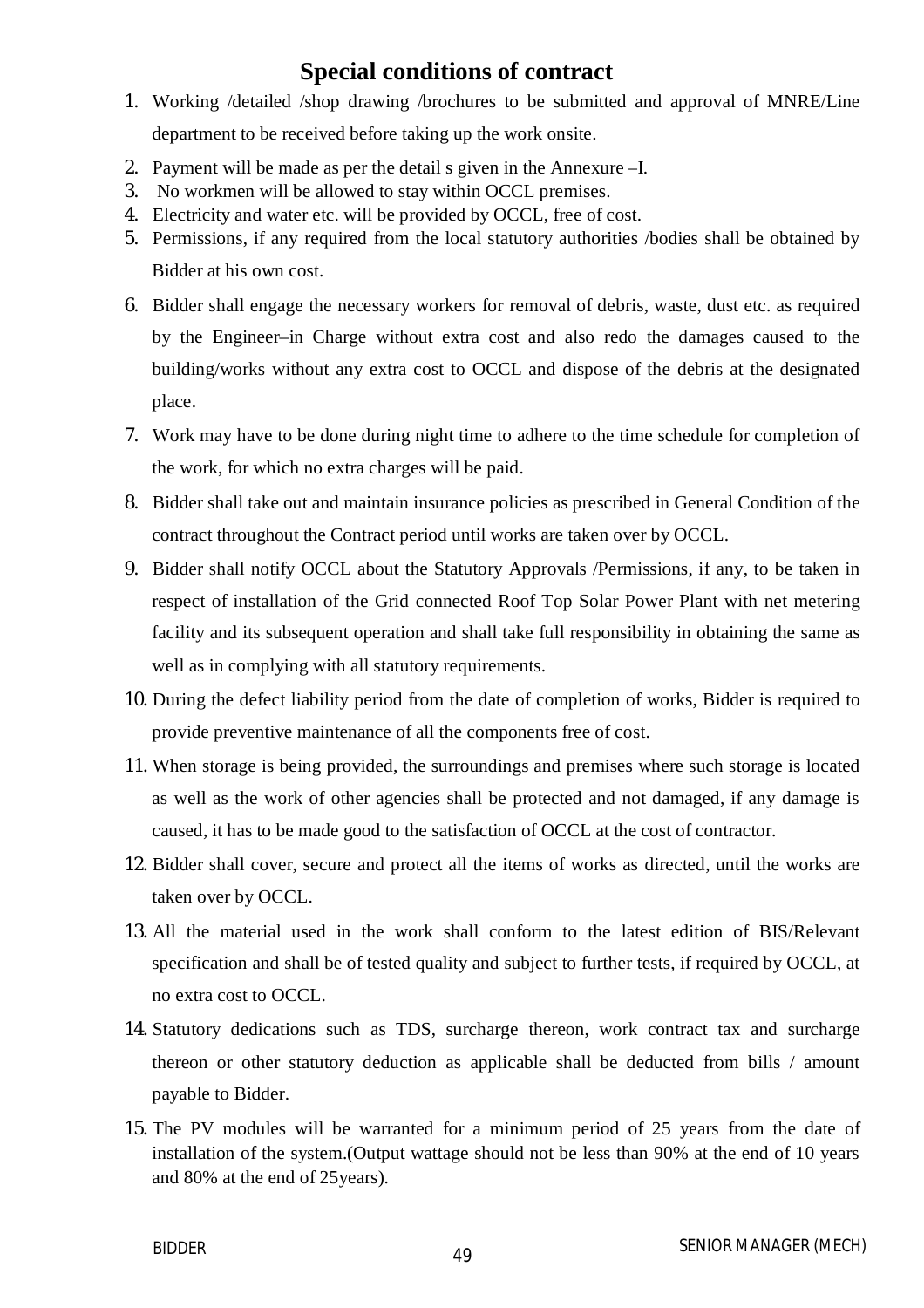### **Safety Code**

- 1. First aid appliance including adequate supply if sterilized dressing and cotton wool shall be maintained in a readily accessible place.
- 2. An injured person shall be taken to the hospital without loss of time in cases where the injury necessitates hospitalization.
- 3. Hoisting machines and tackle if used in works, including their attachments, anchorage and supports shall be in the perfect condition.
- 4. Inflammable and hazardous items shall not be allowed near the working site.
- 5. Adequate safety measures against fire, theft etc. will be taken by Bidder.
- 6. Bidder shall observe all the safety precautions for the safety of the labourers and the employees of OCCL during execution of works. As a part of the contract, Bidder must satisfy the under mentioned safety requirements and must ensure at all times that these are followed without any deviations:
- 7. The Office Campus is a "NO SMOKING ZONE", hence use of tobacco and smoking is strictly prohibited.
- 8. Any job where welding, soldering etc. is required and where lighting of flame is involved or using a source of heat or temporary electrical connections, shall not be done without prior permission from OCCL's Technical Officer. No job involving heat sources are permitted to be carried out after office hours, holidays, Saturday and Sunday without prior permission from OCCL.
- 9. It is entirely the responsibility of Bidder to see that the safety appliances such as safety belts, life lines, helmets, rubber gloves etc., depending on the job, are made available to his staff at Contractor's cost. If Bidder needs any suggestion/help in the matter, he can approach OCCL's Officer-in-Charge. However, any lapse on safety will be viewed seriously.
- 10. Bidder shall ensure that the persons posted for the work are well conversant with the operation of fire extinguishers.
- 11. Bidder shall take all precautions to avoid accident and causes of accident. He must be careful regarding safety during working of his staff in the premises.
- 12. Safety Precautions for portable electrical appliances
- 13. Precautions in handling portable electrical appliances are more significant under monsoon conditions. Some likely situations are highlighted here for Bidder's attention and action to ensure that conditions and methods of usage conform to safety of personnel and property.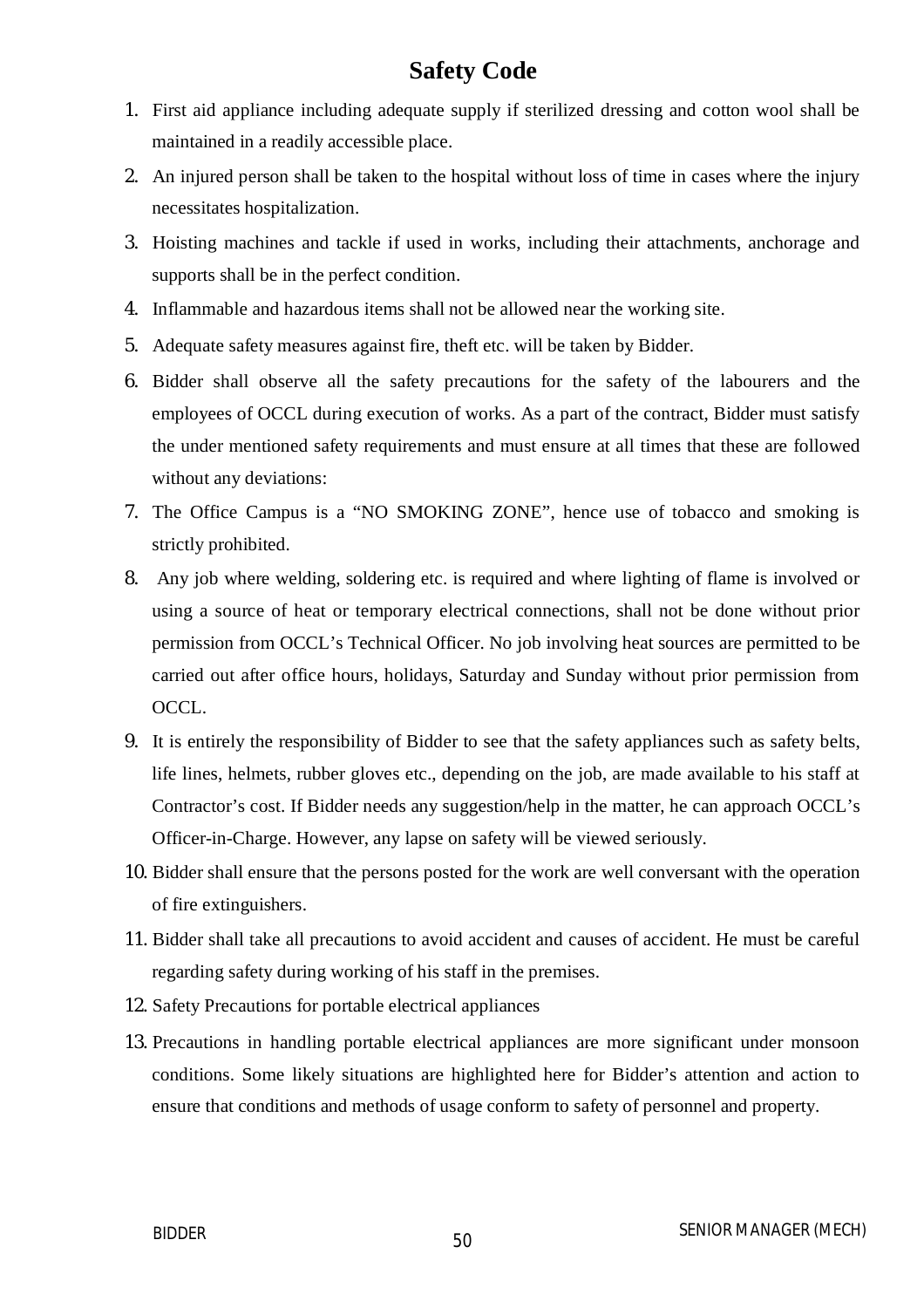- 14. Joints in flexible cables: Usage of portable appliance through cable joints sometimes may lead to severe sparking and fire takes place if combustible or flammable materials are lying at the joint. For this and similar reasons, joints in cables of portable appliances are not permitted at all.
- 15. Appliance body grounding and system grounding: In absence of or ineffective appliance body grounding, operator may receive severe shock in case of phase to body fault during usage. Further, all earth pin socket must have low impedance and mechanically firm earthing according to Indian Electricity Rules so that safety is assured to operator even under fault conditions.
- 16. Water leakage: Water reduces efficiency of insulation depending upon exposure. Presence of moisture on ordinary switches may give a shock during operation. Switches in chronic leakage are as should preferably be de-energized until rectification is done and contractors must apprise civil works and properties department.
- 17. Excavation / Additions / Alterations of Building etc.: During excavations, alternations of buildings etc., every care shall be taken that electric shock or damage to cable, etc. are avoided. De-energization of circuits must be considered whenever required.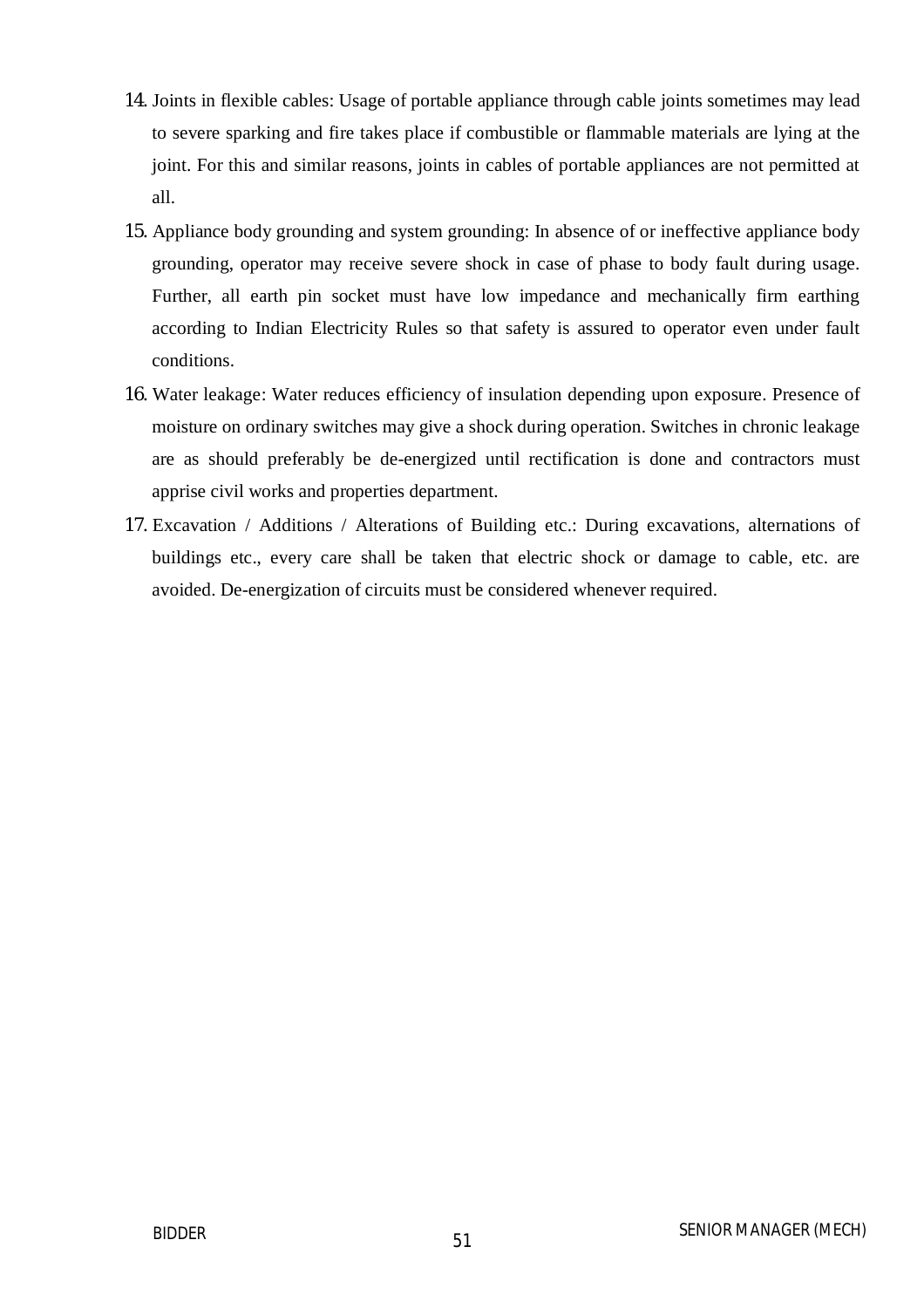| Sl. No.        | <b>Particulars</b>                                         | <b>Details</b>                                                                                                                                                                                                                                                                |
|----------------|------------------------------------------------------------|-------------------------------------------------------------------------------------------------------------------------------------------------------------------------------------------------------------------------------------------------------------------------------|
| 1              | Defect liability period                                    | 05 years from the date of completion and handing<br>over of work                                                                                                                                                                                                              |
| $\overline{2}$ | Period of honoring the                                     | 21 working days from the date of                                                                                                                                                                                                                                              |
|                | bills for payment                                          | submission of bill                                                                                                                                                                                                                                                            |
| 3              | Date of commencement                                       | Reckoned from the date of issue of work<br>order                                                                                                                                                                                                                              |
| $\overline{4}$ | Date of completion                                         | Within 04 months from the date of issue of<br><b>Work Order</b>                                                                                                                                                                                                               |
| 5              | Liquidated damages for<br>delay                            | @0.25% of the value of accepted tender per week,<br>subject to a maximum of 5% of value<br>of accepted tender.                                                                                                                                                                |
| 6              | Security deposit                                           | 5% of value of the work                                                                                                                                                                                                                                                       |
| 7              | Release of security deposit                                | After 03 months from expiry of Defect<br>liability period                                                                                                                                                                                                                     |
| 8              | <b>Statutory deductions</b>                                | Income tax at Source and any another<br>tax/cess/surcharge as<br>per applicable law/rules                                                                                                                                                                                     |
| 9              | Payment terms                                              | after successful completion, testing<br>90%<br>$\&$<br>commissioning and handing over with certification<br>from competent authority of the project<br>10% shall be released in phased manner<br>during the AMC period on pro-rata basis<br>@2% per each year of maintenance. |
|                |                                                            | Payments are subject to effecting various<br>Deductions.                                                                                                                                                                                                                      |
| 10             | Deduction on account of<br>minimum Generation<br>Guarantee | Penalty as specified in the clause no.F.1 (System<br>Description) of technical specification will be<br>effected.                                                                                                                                                             |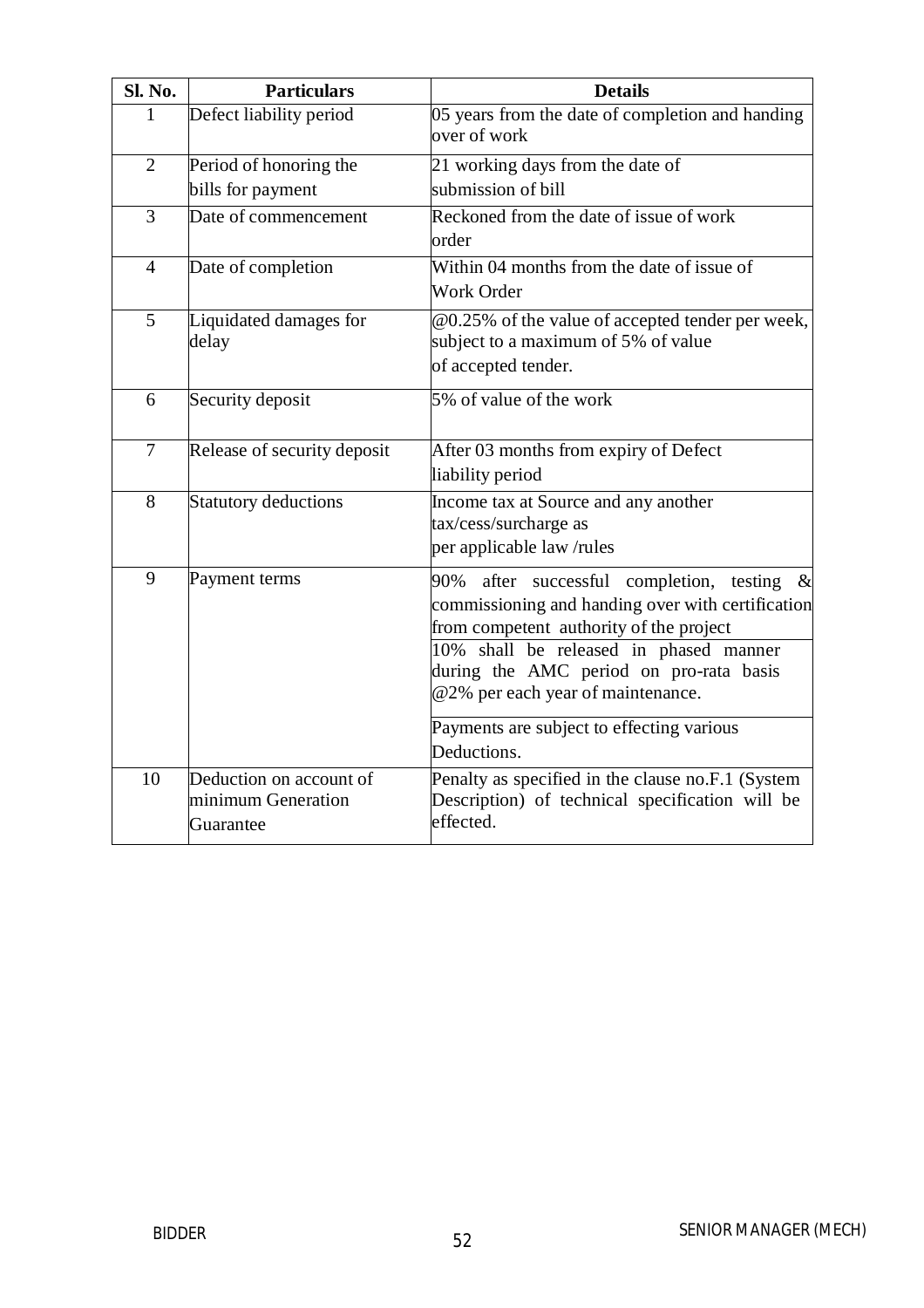### **1. DETAILS OF VARIOUS INFORMATION / DOCUMENTS TO BE SUBMITTED BY THE PARTIES ALONG WITH THE TENDER:**

- 1.1 List of those items which are necessary for work completion but not indicated as separate item.
- 1.2 Proposed design of the RTSPP, related technical brochures related to the project etc.
- 1.3 Information / Specification Brochures, specifically indicating the standard warranty period, from the manufacturers/suppliers of all the system components. Concerned warranty cards will have to be submitted to OCCL on purchase of the components under the work contract.
- 1.4 Copies of the Certification wherever applicable.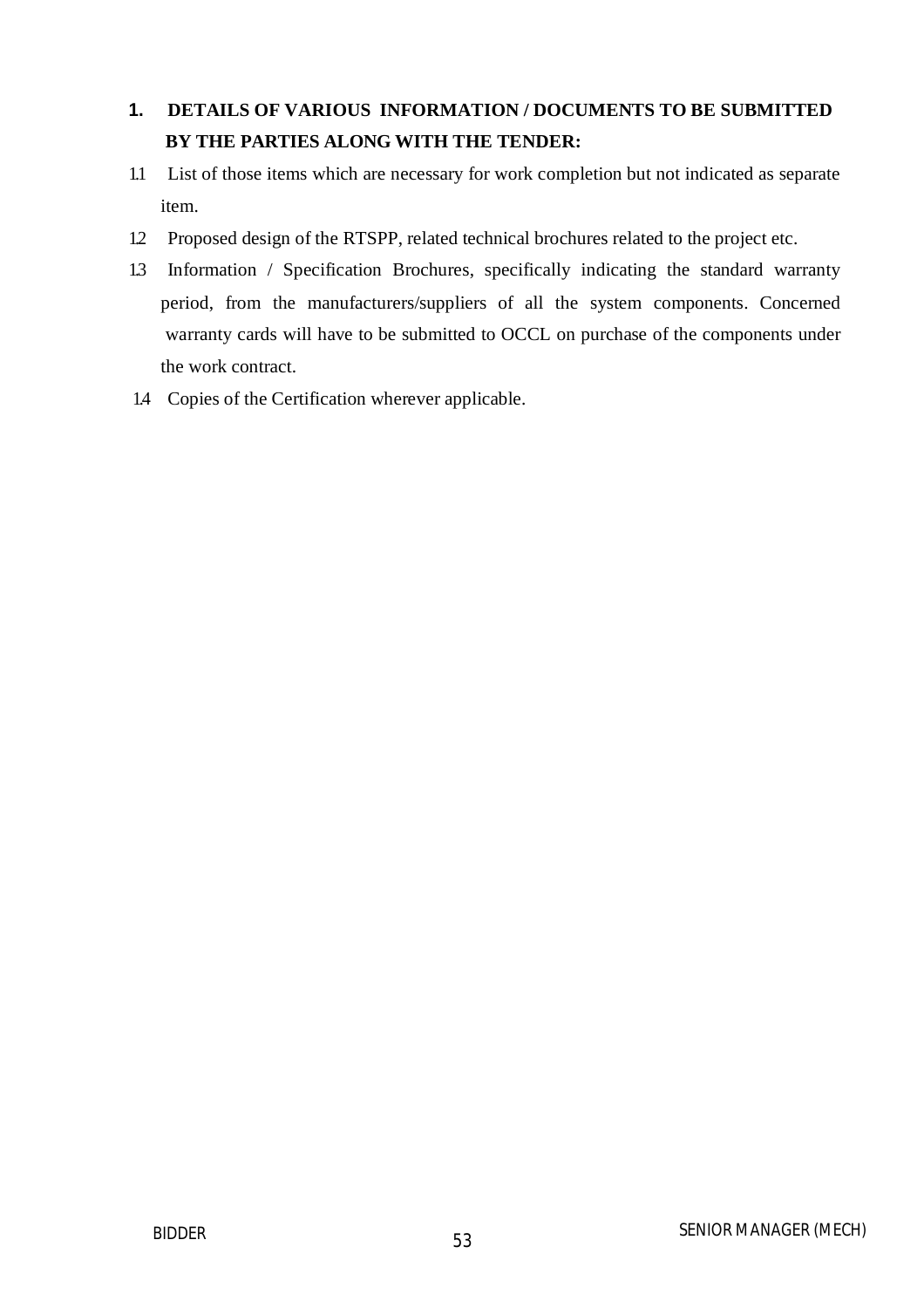

# **ODISHA CONSTRUCTION CORPORATION LTD. (A Govt. of Odisha Undertaking)** *Central Workshop, Rasulgarh, Bhubaneswar-751012*

# **COVER – II**

# **(FINANCIAL BID)**

**Tender Call Notice No. OCC/CWS/PROC/SPP-01/44/21-22 dated 26.11.2021**

### **NAME OF WORK:-**

**DESIGN, SUPPLY, INSTALLATION, TESTING, COMMISSIONING AND MAINTENANCE OF 50 KWP GRID CONNECTED ROOF TOP SOLAR POWER PLANT WITH NET METERING FACILITY ON NEWLY CONSTRUCTED OFFICE BUILDING AT CENTRAL WORKSHOP , OCC Ltd., RASULGARH, BHUBANESWAR**